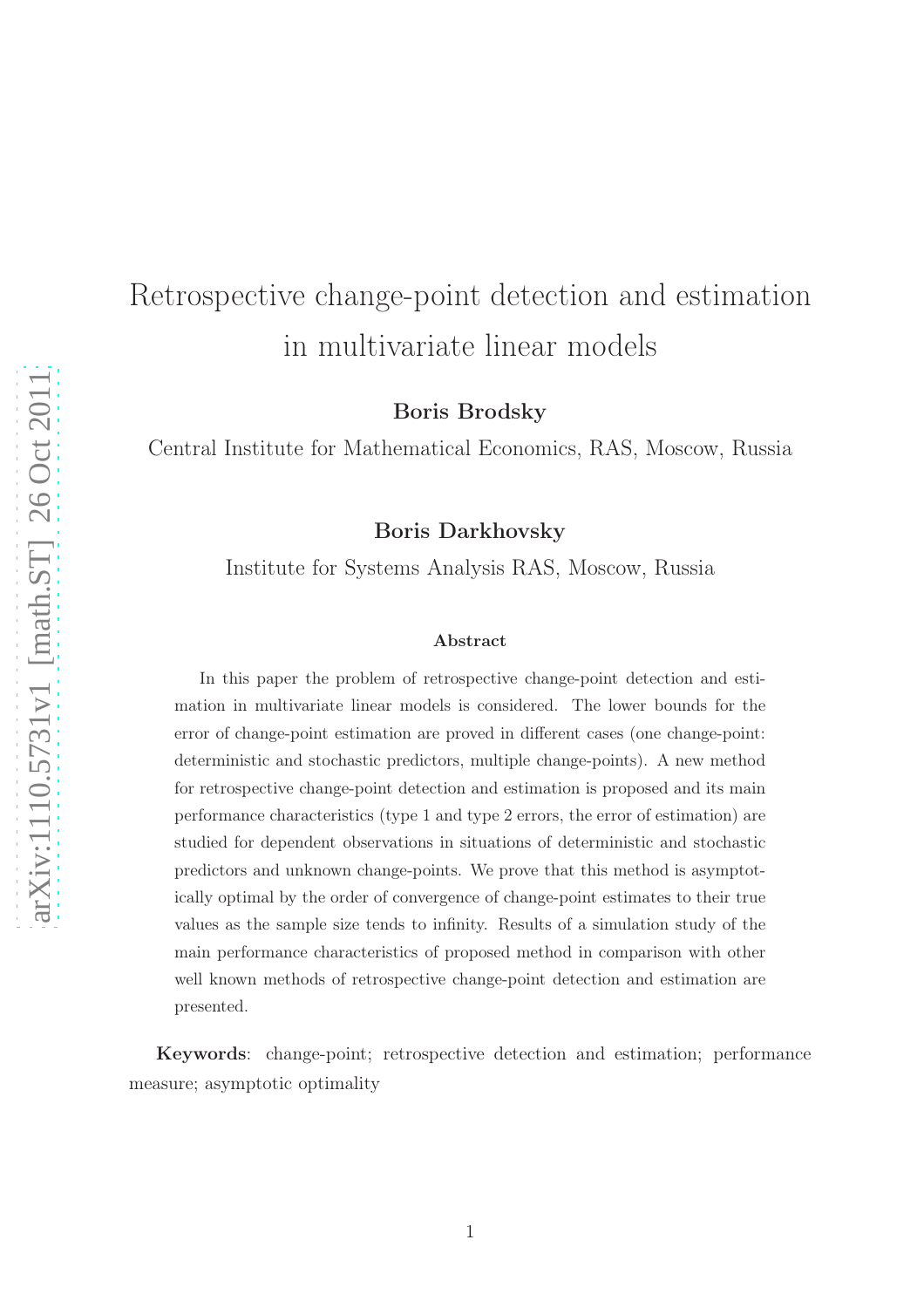### 1 Introduction

This paper deals with change-point problems for multivariate linear models. We begin with a short review of this field.

The change-point problem for regression models was first considered by Quandt (1958, 1960). Using econometric examples Quandt proposed a method for estimation of a change-point in a sequence of independent observations based upon the likelihood ratio test.

Let us describe the change-point problem for the linear regression models considered in the literature. Let  $y_1, y_2, \ldots, y_n$  be independent random variables (i.r.v.'s). Under the null hypothesis  $H_0$  the linear model is

$$
y_i = \mathbf{x}_i^* \beta + \epsilon_i, \quad 1 \le i \le n,
$$

where  $\beta = (\beta_1, \beta_2, \dots, \beta_d)^*$  is an unknown vector of coefficients,  $\mathbf{x}_i^* = (1, x_{2i}, \dots, x_{d})$  $\dots, x_{di}$  are known predictors (here and below  $*$  is the transposition symbol).

The errors  $\epsilon_i$  are supposed to be independent identically distributed random variables (i.i.d.r.v.'s) with  $\mathbf{E}\epsilon_i = 0$ ,  $0 < \sigma^2 = \text{var } \epsilon_i < \infty$ .

Under the alternative hypothesis  $H_1$  a change at the instant  $k^*$  occurs, i.e.

$$
y_i = \begin{cases} \mathbf{x}_i^* \beta + \epsilon_i, & 1 \le i \le k^* \\ \mathbf{x}_i^* \gamma + \epsilon_i, & k^* < i \le n, \end{cases}
$$

where  $k^*$  and  $\gamma \in \mathbb{R}^d$  are unknown parameters, and  $\beta \neq \gamma$ .

Denote

$$
\bar{y}_k = \frac{1}{k} \sum_{1 \le i \le k} y_i, \bar{\mathbf{x}}_k = \frac{1}{k} \sum_{1 \le i \le k} \mathbf{x}_i,
$$
  

$$
Q_n = \sum_{1 \le i \le n} (\mathbf{x}_i - \bar{\mathbf{x}}_n)(\mathbf{x}_i - \bar{\mathbf{x}}_n)^*
$$

and  $\mathbf{X}_n = (\mathbf{x}_1, \mathbf{x}_2, \dots, \mathbf{x}_n)^*$ ,  $Y_n = (y_1, y_2, \dots, y_n)^*$ .

The least square estimate of  $\beta$  is:

$$
\hat{\beta}_{\mathbf{n}} = (\mathbf{X}_n^* \mathbf{X}_n)^{-1} \mathbf{X}_n^* Y_n.
$$

Siegmund with co-authours (James, James, Siegmund (1989)) proposed to reject  $\mathbf{H}_0$  for the large values of  $\max_{1 \le k \le n} |U_n(k)|$ , where

$$
U_n(k) = \left(\frac{k}{1-k/n}\right)^{1/2} \frac{\bar{y}_k - \bar{y}_n - \hat{\beta}_n(\bar{\mathbf{x}}_k - \bar{\mathbf{x}}_n)^*}{(1-k(\bar{x}_k - \bar{x}_n)(\bar{x}_k - \bar{x}_n)^*/(Q_n(1-k/n)))^{1/2}}.
$$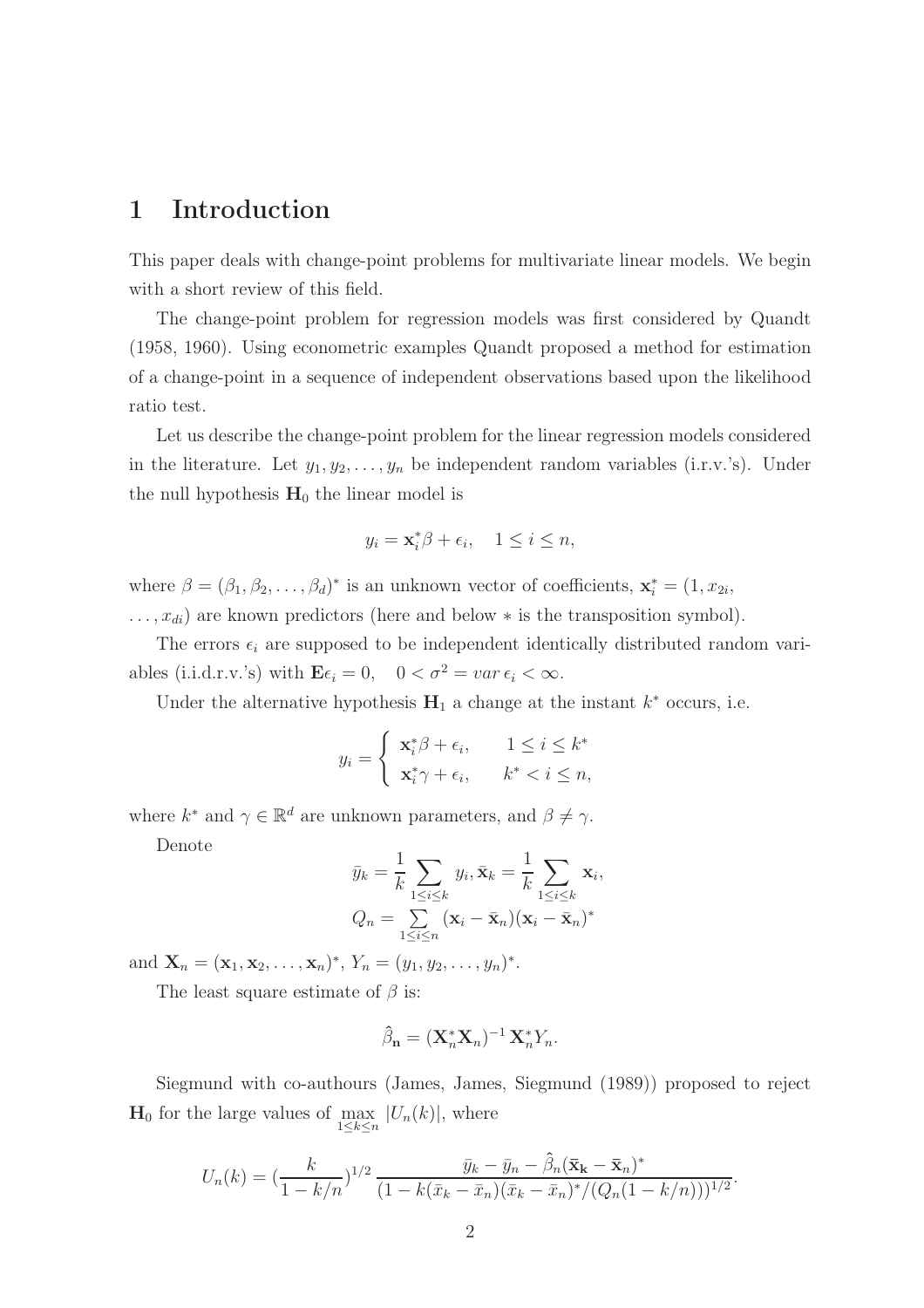Earlier, Brown, Durbin, and Evans (1975) used the cumulative sums of regression residuals

$$
\sum_{1 \le i \le k} (y_i - \bar{y}_n - \hat{\beta}_n (\mathbf{x}_i - \bar{\mathbf{x}}_n)^*), \quad 1 \le k \le n.
$$

It is easy to see that

$$
U_n(k) = w_n(k) R_n(k)
$$
  
\n
$$
R_n(k) = \left(\frac{n}{k(n-k)}\right)^{1/2} \sum_{1 \le i \le k} (y_i - \bar{y}_n - \hat{\beta}_n(\mathbf{x}_i - \bar{\mathbf{x}}_n)^*)
$$
  
\n
$$
w_n(k) = 1 - k(\bar{\mathbf{x}}_k - \bar{\mathbf{x}}_n)(\bar{\mathbf{x}}_k - \bar{\mathbf{x}}_n)^*/(Q_n(1 - k/n)))^{-1/2}
$$

.

The functionals of  $U_n(k)$  and  $R_n(k)$  were used as the test statistics for detection of change-points in regression relashionships.

Kim and Siegmund (1989) obtained the limit distribution of  $\max_{1 \leq k < n} |U_n(k)|$ . Alternatively, Maronna and Yohay (1978), and Worsley (1986) used the maximum likelihood method for testing  $H_0$  against  $H_1$  for Gaussian errors. Later Gombay and Horvath (1994) studied the limit distributions of statistics  $Z_n(i,j) = \max_{i \leq k \leq j} |U_n(k)|$ ,  $T_n(i,j) =$  $\max_{i \leq k < j} |R_n(k)|$  for deterministic and stochastic regression plans. The monograph by Csorgo and Horvath (1997) puts together various results in detection of structural changes in regression models.

Besides change-point detection problems, results in change-point estimation for regressions are of especial practical importance. This theme is considered in papers by Darkhovsky (1995), Huskova (1996), Horvath, Huskova, and Serbinovska (1997). In two last papers the asymptotical characteristics of change-point estimates based upon the maximum likelihood statistics are studied. For the case of contiguous alternatives, the limit distribution of the change-point estimates is obtained and weak and strong consistency of these estimates is proved. The paper by Darkhovsky (1995) develops the nonparametric approach to retrospective change-point estimation. Here the limit characteristics of change-point estimates in the functional regression model are studied without the contiguity assumption, and the rate of convergence of these estimates to the 'true' change-point parameters is estimated. Some generalizations of these results can be found in the monograph by Brodsky and Darkhovsky (2000).

A new wave of research interest to change-point problems in regressions was formed in 2000s. Different generalizations to change-point problems for autoregressive time series (Huskova, Praskova, Steinebach (2007, 2008), Gombay (2008)), for multiple changepoint estimation in non-stationary time series (Davis, Lee, Rodriguez-Yam (2006)), for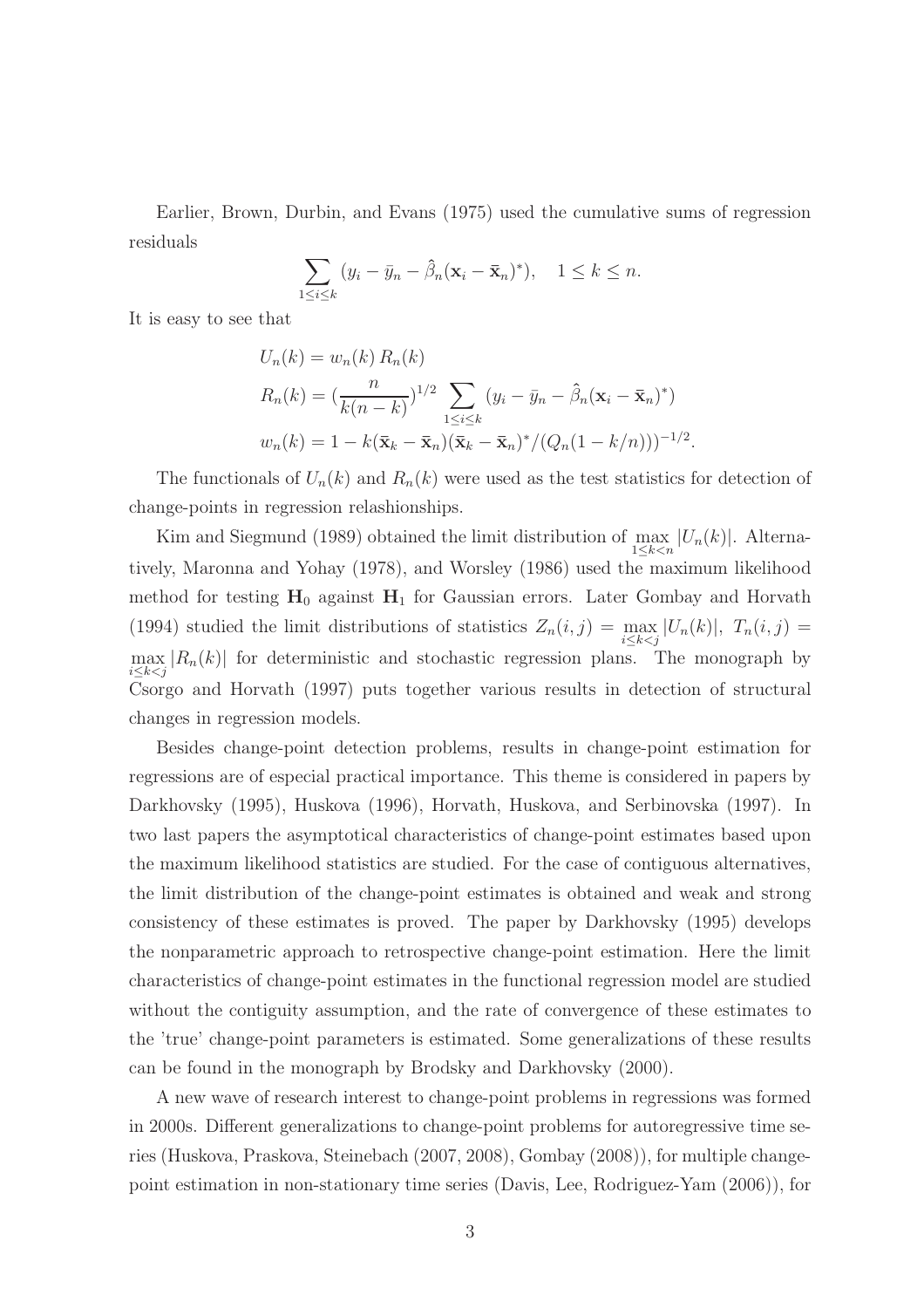testing change-points in covariance structure of linear processes (Berkes, Gombay, Horvath (2009)) were studied.

However, as a result we see the multitude of methods proposed for solving different change-point problems in linear relationships and almost no theoretical approaches to their *comparative analysis*. We cannot even estimate the asymptotic efficiency of these methods. All that is empirically observed for 'structural breaks' tests in statistics and econometrics can be reduced to the following 'vague' statement: the power of these methods is rather low. Let us agree that this 'practical conclusion' requires a more serious verification.

In this paper, we pursue the following main goals:

1) To prove the prior theoretical lower bounds for the error probability in changepoint estimation in multivariate models. These bounds provide the theoretical basis for the proofs of the asymptotic optimality of change-point estimates and for the comparative analysis of these estimates;

2) To propose a new nonparametric method for the problem of retrospective changepoint detection and estimation in multivariate linear systems. Then we study the main performance characteristics of this method: type 1 and type 2 errors, the error of change-point estimation.

3) For the problem of multiple change-point detection and estimation, to propose a general statement in which both the number of change-points and their coordinates in the sample are unknown. For this problem statement, to propose a new asymptotically optimal method which gives consistent estimates of an unknown number of changepoints and their coordinates.

The structure of this paper is as follows. In Section 2 the general change-point problem for multivariate linear systems is formulated and general assumptions are given. In Section 3 we prove the prior informational inequalities for the main performance characteristic of the retrospective change-point problem, namely, the error of change-point estimation. The lower bounds for the error of estimation are found in different situations of change-point detection (deterministic and stochastic regression plan, multiple change-points). In Section 4 we propose a new method for the retrospective change-point detection and estimation in multivariate linear models and study its main performance characteristics (type 1 and type 2 errors, the error of estimation) in different situations of change-point detection and estimation (dependent observations, deterministic and stochastic regression plan, multiple change-points). We prove that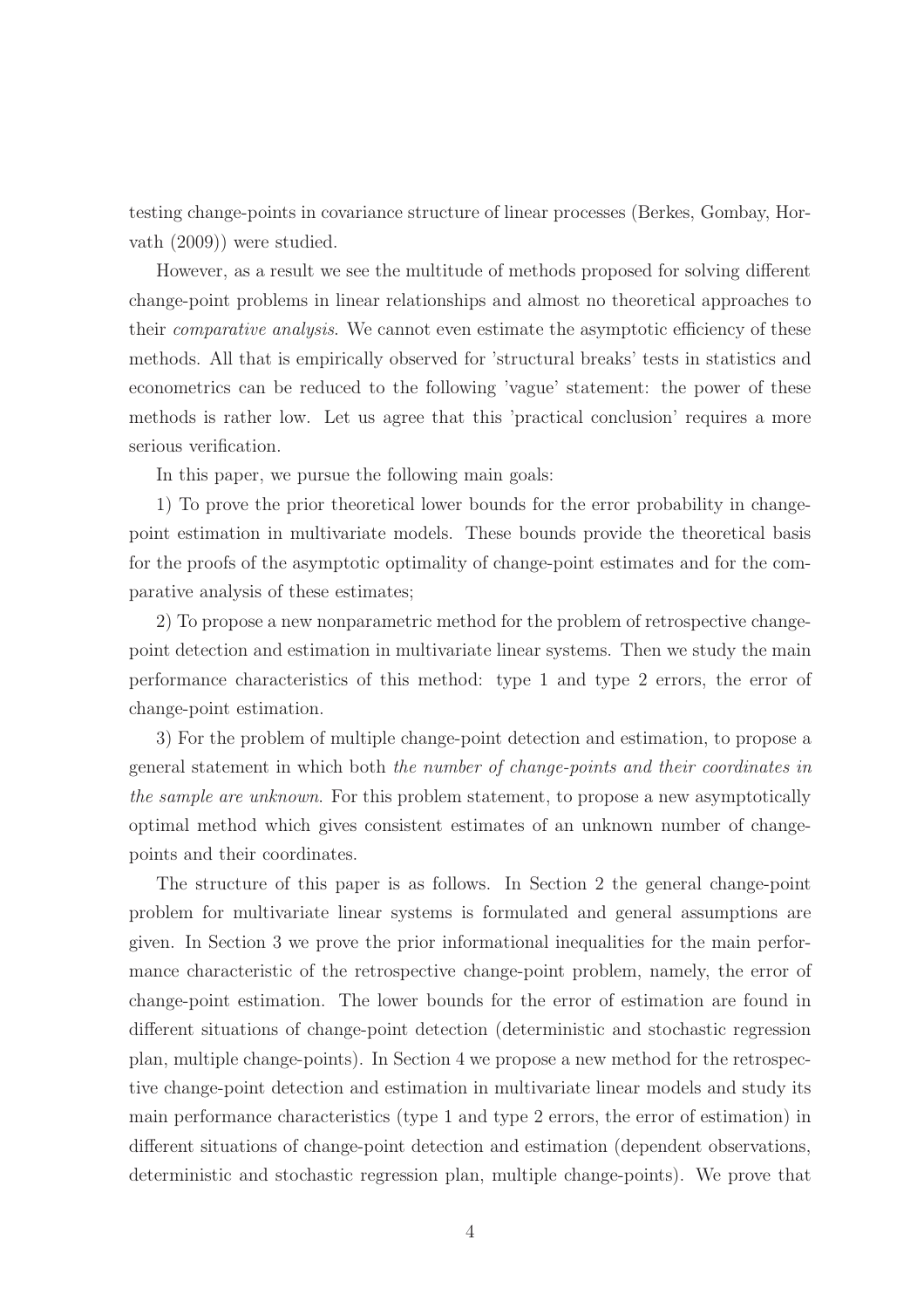this method is asymptotically optimal by the order of convergence of change-point estimates to their true values as the sample size tends to infinity. In Section 5 a variant of the functional limit theorem in the case of absence of change-points is given. In Section 6 a simulation study of characteristics of the proposed method for finite sample sizes is performed. The main goals of this study are as follows: to compare performance characteristics of the proposed method with characteristics of other well known methods of change-point detection in linear regression models, to consider more general multivariate linear models and performance characteristics of the proposed method in these multivariate models. Section 7 contains main conclusions. All proofs are given in the Appendix.

### 2 Problem statement and general assumptions

#### 2.1 General model

The following basic specification of the multivariate system with structural changes is considered:

$$
\mathbf{Y}(n) = \mathbf{\Pi} \mathbf{X}(n) + \nu_n, \quad n = 1, \dots, N \tag{1}
$$

where  $\mathbf{Y}(n) = (y_{1n}, \ldots, y_{Mn})^*$  is the vector of endogenous variables,  $\mathbf{X}(n) = (x_{1n}, \ldots, x_{Kn})^*$ is the vector of pre-determined variables,  $\Pi$  is  $M \times K$  matrix,  $\nu_n = (\nu_{1n}, \ldots, \nu_{Mn})^*$  is the vector of random errors.

The matrix  $\Pi = \Pi(\vartheta, n), \vartheta = (\theta_1, \ldots, \theta_k)$  can change abruptly at some unknown change-points  $m_i = [\theta_i N], i = 1, \ldots, k$  (here and below [a] denote the integer part of number  $a$ , i.e.,

$$
\Pi(\vartheta, n) = \sum_{i=1}^{k+1} \mathbf{a}_i \mathbb{I}([\theta_{i-1}N] < n \leq [\theta_i N]),
$$

where  $\theta_i$  are unknown change-point parameters such that  $0 \equiv \theta_0 < \theta_1 < \ldots \theta_k$  $\theta_{k+1} \equiv 1$ ,  $\mathbf{a}_i \neq \mathbf{a}_{i+1}$ ,  $i = 1, \ldots, k$  are unknown matrices (here and below  $\mathbb{I}(A)$  is the indicator of the set A).

The problem is to estimate the unknown parameters  $\theta_i$  (and therefore, the changepoints  $m_i$ ) by observations  $\mathbf{Y}(i)$ ,  $\mathbf{X}(i)$ ,  $i = 1, \ldots, N$  (the case  $\theta_i \equiv 1, i = 1, \ldots, k$ corresponds to the model without change-points).

Therefore, first, we need to test an obtained dataset of observations for the presence of change-points. Second, in the case of a rejected stationarity hypothesis, we wish to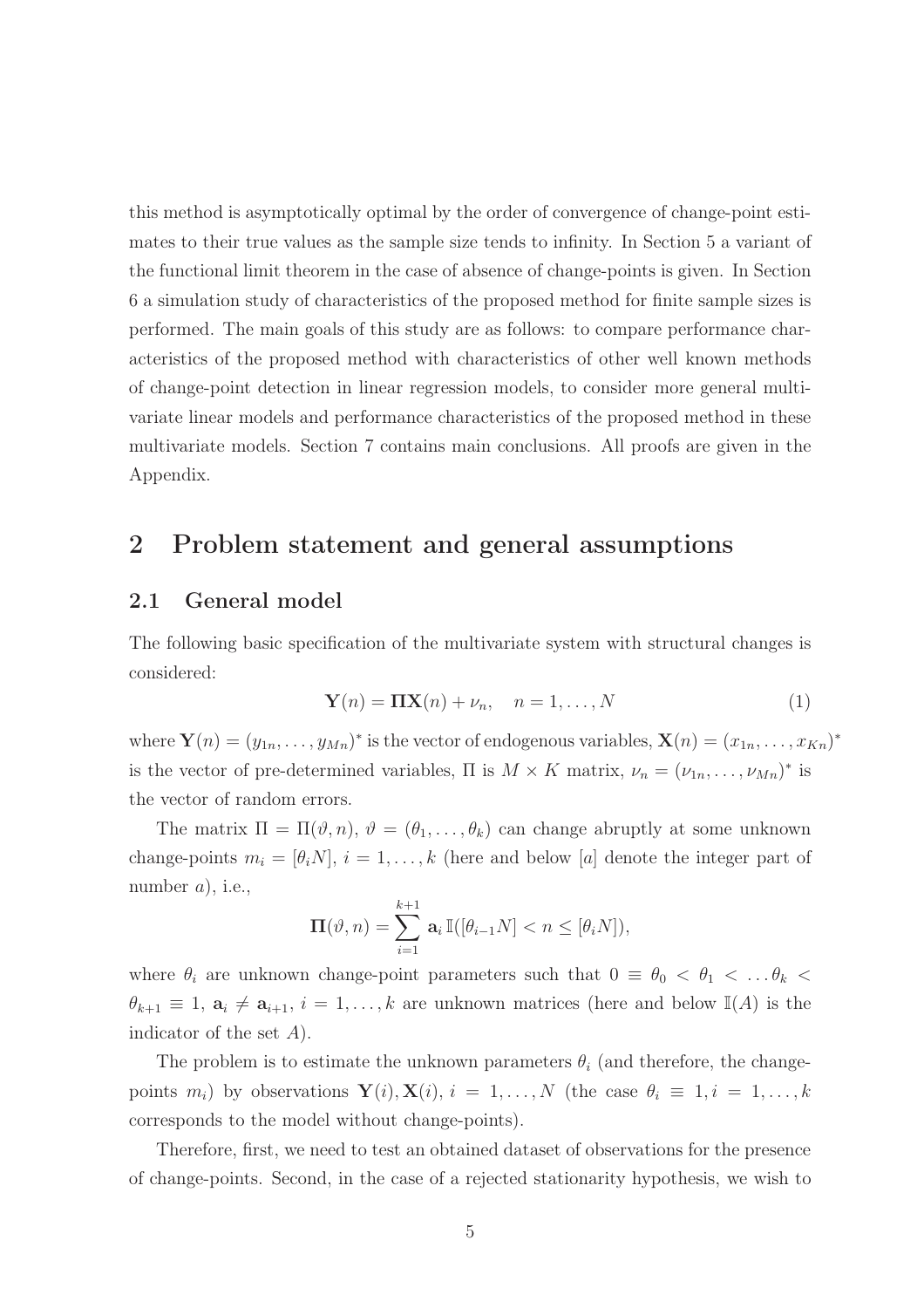estimate all detected change-points.

Model (1) generalizes many widely used regression models, namely:

a)autoregression model (AR)

$$
y_n = c_0 + c_1 y_{n-1} + \dots + c_m y_{n-m} + \nu_n,
$$

Here  $\mathbf{X}(n) = (1, y_{n-1}, \dots, y_{n-m})^*$ ,  $\mathbf{\Pi} = (c_0, c_1, \dots, c_m)$ .

b)autorgression-moving average (ARMA) model

$$
y_n = c_1 y_{n-1} + \dots + c_k y_{n-k} + d_1 u_{n-\Delta} + \dots + d_m u_{n-\Delta-m} + \nu_n,
$$

where  $u_n$  is the input variable,  $y_n$  is the output variable at the instant  $n, \Delta$  is the delay time. Here  $\mathbf{X}(n) = (y_{n-1}, \ldots, y_{n-m}, u_{n-\Delta}, \ldots, u_{n-\Delta-m})^*$ ,  $\mathbf{\Pi} = (c_1, \ldots, c_k, d_1, \ldots, d_m)$ .

c)multi-factor regression model

$$
y_n = c_1 y_{n-1} + \cdots + c_k y_{n-m} + \sum_{i=1}^r \sum_{j=1}^{l_i} d_{ij} x_i (n-j) + \nu_n,
$$

where  $r, m, l_i \geq 1$ . Here  $\mathbf{X}(n) = (y_{n-1}, \ldots, y_{n-m}, x_1(n-1), \ldots, x_1(n-l_1), x_2(n-l_1))$ 1), . . . ,  $x_2(n-l_2), \ldots, x_r(n-1), \ldots, x_r(n-l_r))^*$ ,  $\Pi = (c_1, \ldots, c_k, d_{11},$  $\ldots, d_{rl_r}).$ 

d)simultaneous equation systems (SES)

$$
B\mathbf{Y}(n) + \Gamma \mathbf{X}(n) = \epsilon_n,
$$

where  $\mathbf{Y}(n) = (y_{1n}, y_{2n}, \dots, y_{Mn})^*$  is the vector of endogenous variables,  $\mathbf{X}(n) =$  $(x_{1n}, x_{2n}, \ldots, x_{Kn})^*$  is the vector of pre-determined variables (all exogenous variables plus lagged endogenous variables),  $\epsilon_n = (\epsilon_{1n}, \epsilon_{2n}, \dots, \epsilon_{Mn})^*$  is the vector of random errors, B is a  $M \times M$  non-degenerate matrix (det  $B \neq 0$ ),  $\Gamma$  is a  $M \times K$  matrix.

This general structural form of the SES can be written in the following reduced form:

$$
\mathbf{Y}(n) = -B^{-1}\Gamma \mathbf{X}(n) + B^{-1}\epsilon_n = \mathbf{\Pi} \mathbf{X}(n) + \nu_n
$$

This system is usually used for the analysis of change-points (structural changes) in multivariate linear models (see, e.g., Bai, Lumsdaine, Stock (1998)).

### 2.2 General assumptions

In this subsection we formulate general assumptions which will be used in our main theorems 3-5. Some specific assumptions will be formulated together with the corresponding theorems.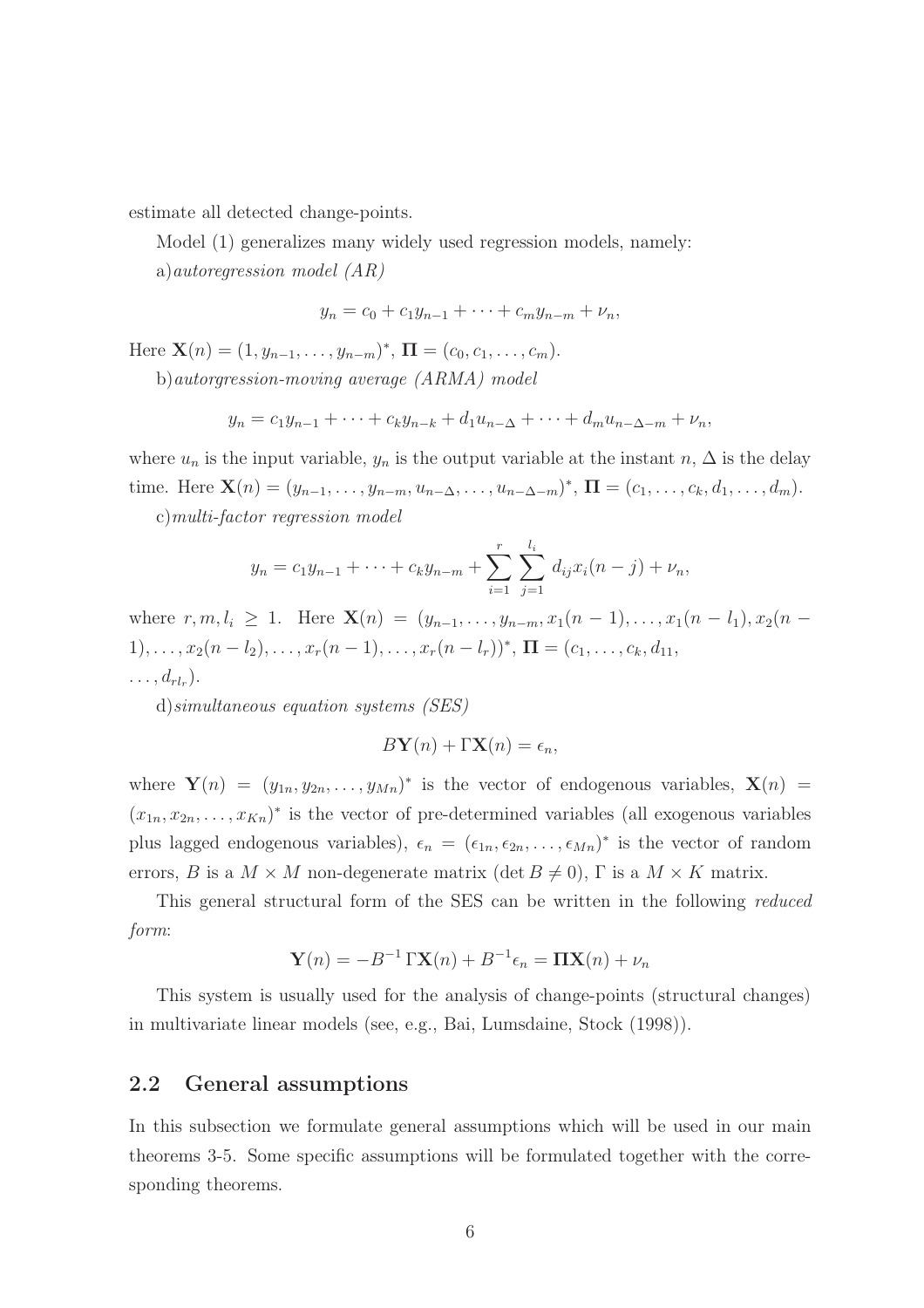Let us start from the following definitions. Consider the probability space  $(\Omega, \mathfrak{F}, P)$ . Let  $\mathcal{H}_1$  and  $\mathcal{H}_2$  be two  $\sigma$ -algebras from  $\mathfrak{F}$ . Consider the following measure of dependence between  $\mathcal{H}_1$  and  $\mathcal{H}_2$ :

$$
\psi(\mathcal{H}_1, \mathcal{H}_2) = \sup_{A \in \mathcal{H}_1, B \in \mathcal{H}_2, \mathbf{P}(A)\mathbf{P}(B) \neq 0} \left| \frac{\mathbf{P}(AB)}{\mathbf{P}(A)\mathbf{P}(B)} - 1 \right|
$$

Suppose  $(X_i, i \geq 1)$  is a sequence of random vectors defined on  $(\Omega, \mathfrak{F}, P)$ . Denote by  $\mathfrak{F}^t_s = \sigma\{X_i : s \leq i \leq t\}, 1 \leq s \leq t < \infty$  the minimal  $\sigma$ -algebra generated by random vectors  $X_i, s \leq i \leq t$ . Define

$$
\psi(n) = \sup_{t \ge 1} \psi(\mathfrak{F}^t_1, \mathfrak{F}^\infty_{t+n})
$$

#### A) Mixing condition

We say that scalar random sequence  $\{x_n\}$  satisfies the  $\psi$ -mixing condition if the function  $\psi(n)$  (which is also called the  $\psi$ -mixing coefficient) tends to zero as n goes to infinity.

We say that vector random sequence  $\{X(n)\}, X(n) = (x_1(n), \ldots, x_k(n))^*$  satisfies the *uniform*  $\psi$ -mixing condition if  $\max_{i,j} \psi_{ij}(n)$  tends to zero as n goes to infinity, where  $\psi_{ij}(n)$  is the  $\psi$ -mixing coefficient for the sequence  $\{x_i(n)x_j(n)\}.$ 

The  $\psi$ -mixing condition is satisfied in most practical situations of change-point detection. In particular, for a Markov chain (not necessarily stationary), if  $\psi(n) < 1$ for a certain n, then  $\psi(k)$  goes to zero at least exponentially as  $k \to \infty$  (see Bradley, 2005, theorem 3.3).

#### B) Cramer condition

Let  $\{\zeta(n)\}, \ \zeta(n) = (\zeta_1(n), \ldots, \zeta_k(n))^*$  be a vector random sequence. We say that the uniform Cramer condition is satisfied if there exists a constant  $L > 0$  such that

$$
\sup_n \mathbf{E} \exp(t\zeta_i(n)\zeta_j(n)) < \infty
$$

for every  $i, j = 1, \ldots, k$  and  $|t| < L$ .

For a centered random sequence  $\xi_n$  this condition is equivalent to the following: there exist constants  $g > 0$ ,  $T > 0$  such that for each  $|t| < T$ :

$$
\sup_{n} \mathbf{E} e^{t\xi_n} \le \exp\left(\frac{t^2 g}{2}\right).
$$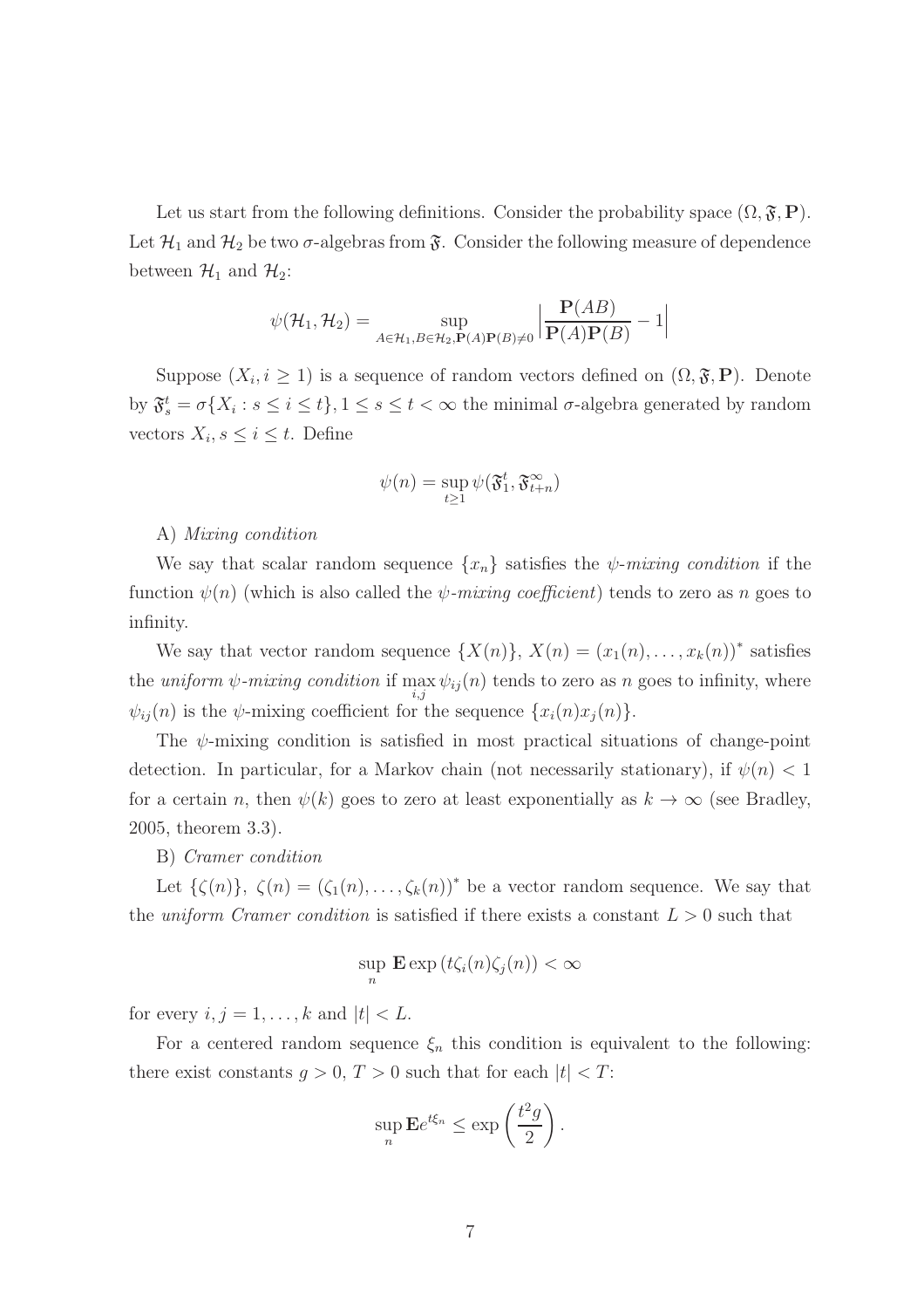### 3 Preliminary results: prior inequalities

### 3.1 Unique change-point

On a probability space  $(\Omega, \mathcal{F}, \mathbf{P}_{\theta})$  consider a sequence of i.r.v.'s  $x_1, \ldots, x_N$  with the following density function (w.r.t. some  $\sigma$ -finite measure  $\mu$ )

$$
f(x_n) = \begin{cases} f_0(x_n, n/N), & 1 \le n \le [\theta N], \\ f_1(x_n, n/N), & [\theta N] < n \le N. \end{cases}
$$
 (2)

Here  $0 < \theta < 1$  is an unknown change-point parameter.

Define the following objects:

$$
T_N(\Delta) : \mathbb{R}^N \longrightarrow \Delta \subset \mathbb{R}^1
$$
 (3)

is the Borel function on  $\mathbb{R}^N$  with the values in the set  $\Delta$ ;

$$
\mathcal{M}_N(\Delta) = \{T_N(\Delta)\}\tag{4}
$$

is the collection of all Borel functions  $T_N$ .

#### Theorem 1. Suppose the following assumption is satisfied:

the functions  $J_0(t) \stackrel{def}{=} \mathbf{E}_0 \ln \frac{f_0(x,t)}{f_0(x,t)}$  $f_1(x,t)$ and  $J_1(t) \stackrel{\text{def}}{=} \mathbf{E}_1 \ln \frac{f_1(x,t)}{f_1(x,t)}$  $f_0(x,t)$ are continuous at [0, 1] and such that

$$
J_0(t) \ge \delta > 0, J_1(t) \ge \delta > 0.
$$

Then for any fixed  $0 < \theta < 1$ ,  $0 < \epsilon < \theta \wedge (1 - \theta)$  the following inequality holds:

$$
\liminf_{N \to \infty} N^{-1} \ln \inf_{\hat{\theta}_N \in \mathcal{M}_N((0,1))} \mathbf{P}_{\theta} \{ |\hat{\theta}_N - \theta| > \epsilon \} \ge - \min \left( \int_{\theta}^{\theta + \epsilon} J_0(t) dt, \int_{\theta - \epsilon}^{\theta} J_1(t) dt \right).
$$

The proof of this theorem is given in the Appendix A.

Remark 1. The lower bound in Theorem 1 can not be improved essentially. It follows from the results of Korostelev (1997). In this work the exact lower bound for the changepoint estimate in continuous time model for the Wiener process was given. The exact lower bound in Korostelev (1997) differs from our bound only by a constant factor.

Consider the following particular cases of model (2).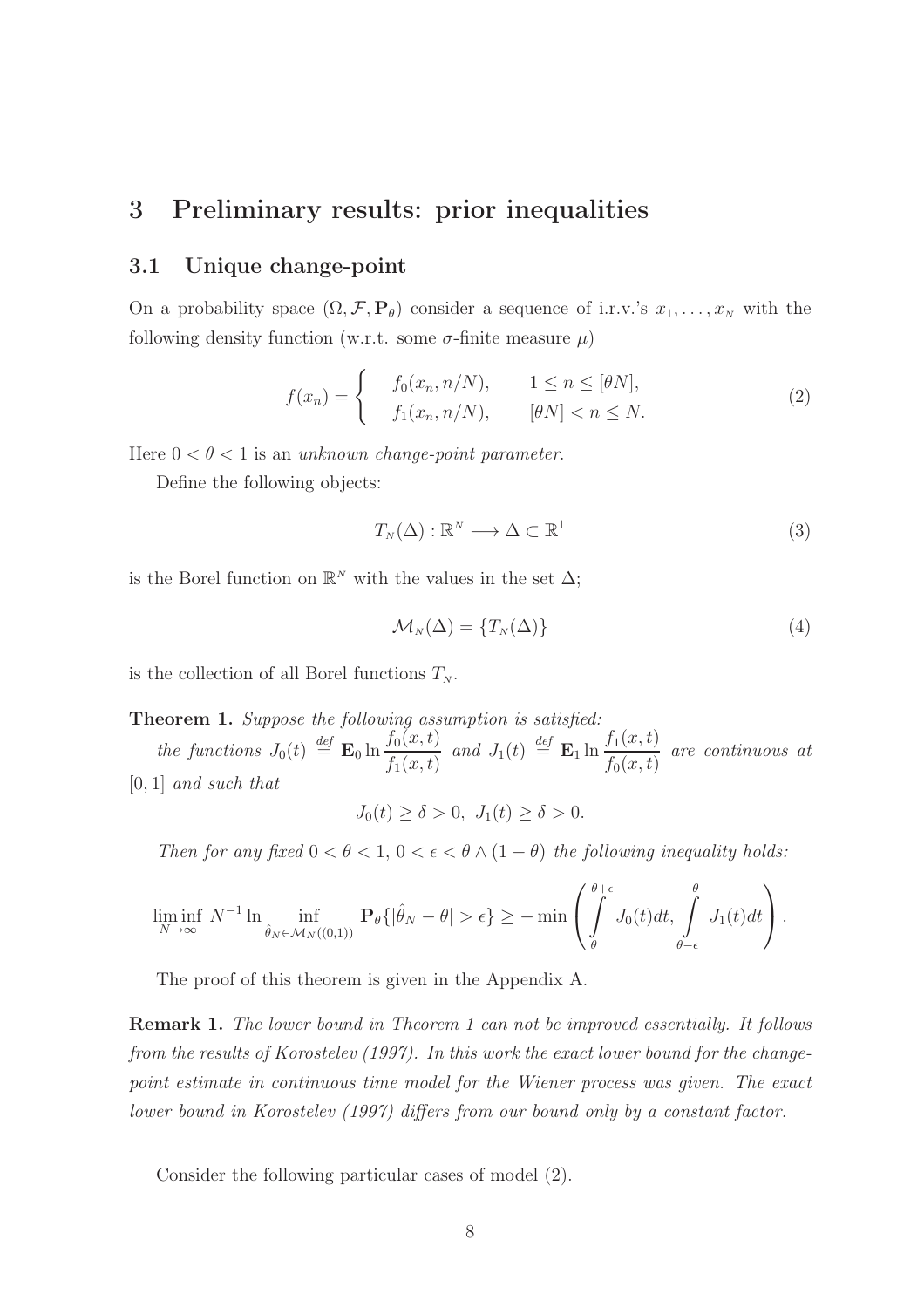1. A break in the trend function  $\phi(t)$  of the mathematical expectation of Gaussian observations

Let

$$
f_0(x,t) = h(x) \exp (\phi_0(t)x - \phi_0^2(t)/2), \quad t \le \theta
$$
  

$$
f_1(x,t) = h(x) \exp (\phi_1(t)x - \phi_1^2(t)/2), \quad t > \theta,
$$

where  $h(x) = \frac{1}{\sqrt{2\pi}} \exp(-x^2/2), \ \phi_0(\cdot) \neq \phi_1(\cdot).$ 

In this case from Theorem 1 we obtain the following lower bound for the error probability:

<sup>P</sup>θ{|ˆθ<sup>N</sup> <sup>−</sup> <sup>θ</sup><sup>|</sup> > ǫ} ≥ (1 <sup>−</sup> <sup>o</sup>(1))· · exp − N 2 min Z θ+ǫ θ (φ0(t) <sup>−</sup> <sup>φ</sup>1(t))<sup>2</sup> dt, <sup>Z</sup> θ θ−ǫ (φ0(t) <sup>−</sup> <sup>φ</sup>1(t))<sup>2</sup> dt .

2. Linear regression with deterministic predictors and Gaussian errors Let

$$
y_n = c_1(n)x_{1n} + \dots + c_k(n)x_{kn} + \xi_n, \quad n = 1, \dots, N,
$$
 (5)

where  $\{\xi_n\}$  is a sequence of independent Gaussian r.v.'s with zero mean,  $\xi_n \sim \mathcal{N}(0, \sigma^2)$ ,  $\mathbf{c}(n) \stackrel{\text{def}}{=} (c_1(n), \ldots, c_k(n))^* = \mathbf{a}\mathbb{I}(n \leq [\theta N]) + \mathbf{b}\mathbb{I}(n > [\theta N]), \ \mathbf{a} = (a_1, \ldots, a_k)^* \neq$ **b** =  $(b_1, ..., b_k)^*$ ,  $x_{in} = f_i(n/N)$ ,  $n = 1, ..., N$ , and  $f_i(\cdot) \in C[0, 1]$ ,  $i = 1, ..., k$ .

In this case from Theorem 1 applied to the sequence of observations  $y_1, \ldots, y_N$  we obtain:

<sup>P</sup>θ{|ˆθ<sup>N</sup> <sup>−</sup> <sup>θ</sup><sup>|</sup> > ǫ} ≥ (1 <sup>−</sup> <sup>o</sup>(1))· · exp − N 2σ <sup>2</sup> min Z θ+ǫ θ ( X k i=1 <sup>f</sup>i(t)(a<sup>i</sup> <sup>−</sup> <sup>b</sup>i))<sup>2</sup> dt, <sup>Z</sup> θ θ−ǫ ( X k i=1 <sup>f</sup>i(t)(a<sup>i</sup> <sup>−</sup> <sup>b</sup>i))<sup>2</sup> dt .

#### 3. Linear stochastic regression model with Gaussian predictors

Consider model (5) with  $\xi_n \equiv 0$ . Suppose that there exist continuous functions  $f_i(\cdot), \sigma_i(\cdot), i = 1, \ldots, k$  such that  $x_{in}$  are Gaussian i.r.v.'s,  $x_{in} \sim \mathcal{N}(f_i(n/N), \sigma_i^2(n/N))$ ,  $n = 1, \ldots, N$ . Suppose also that  $x_{in}$  and  $x_{jn}$  are independent for  $i \neq j$  and  $c(n)$  is the same as in model (5).

Then from Theorem 1 we obtain:

$$
\mathbf{P}_{\theta}\{|\hat{\theta}_{N} - \theta| > \epsilon\} \ge (1 - o(1)) \exp\left(-\frac{N}{2} \min\left(\int\limits_{\theta}^{\theta+\epsilon} J_{0}(t)dt, \int\limits_{\theta-\epsilon}^{\theta} J_{1}(t)dt\right)\right),
$$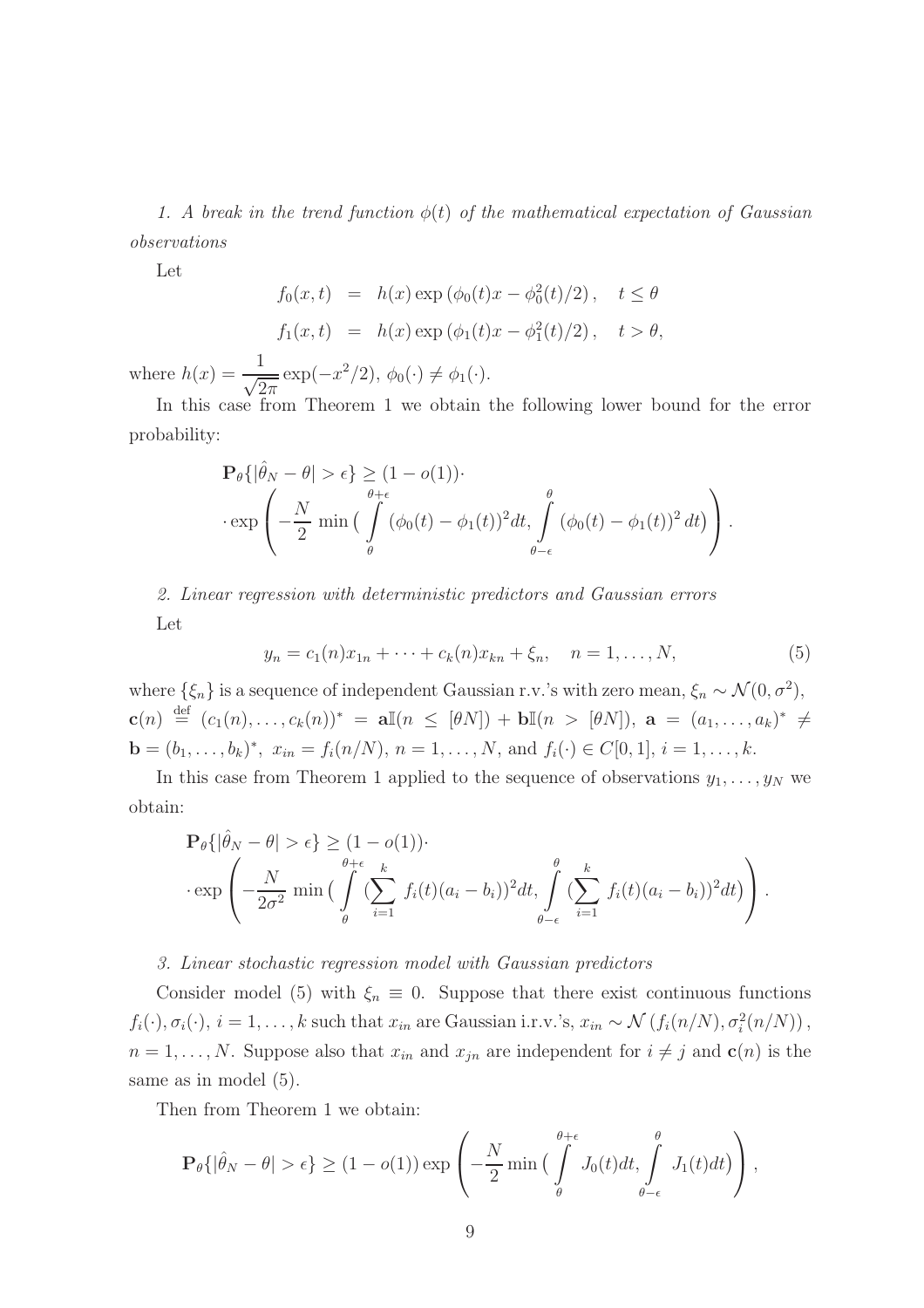where

$$
J_0(t) = \left(\frac{\phi_0(t)}{\Delta_0(t)} - \frac{\phi_1(t)}{\Delta_1(t)}\right)^2 + 2\frac{\phi_0(t)}{\Delta_0(t)}\frac{\phi_1(t)}{\Delta_1(t)} \left(1 - \frac{\Delta_0(t)}{\Delta_1(t)}\right) + 2\ln\frac{\Delta_1(t)}{\Delta_0(t)} + \left(1 + \frac{\phi_0^2(t)}{\Delta_0^2(t)}\right)\left(\frac{\Delta_0(t)}{\Delta_1(t)} - 1\right),
$$

and

$$
\phi_0(t) = a_1 f_1(t) + \dots + a_k f_k(t), \ \Delta_0^2(t) = a_1^2 \sigma_1^2(t) + \dots + a_k^2 \sigma_k^2(t),
$$
  

$$
\phi_1(t) = b_1 f_1(t) + \dots + b_k f_k(t), \ \Delta_1^2(t) = b_1^2 \sigma_1^2(t) + \dots + b_k^2 \sigma_k^2(t).
$$

### 3.2 Multiple change-points

Theorem 1 can be generalized to the case of several change-points in the sequence of independent r.v.'s with the following density function:

$$
f(x_n) = f_i(x_n, n/N) \mathbb{I}([\theta_{i-1}N] < n \leq [\theta_i N]), \quad n = 1, \dots, N,
$$

where  $i = 1, \ldots, k + 1$  and  $0 \equiv \theta_0 < \theta_1 < \cdots < \theta_k < \theta_{k+1} \equiv 1$ .

Suppose the following assumptions are satisfied:

i) change-points  $\theta_i$  are such that  $\min_{1 \leq i \leq k+1} (\theta_i - \theta_{i-1}) \geq \delta > 0$ .

ii) the functions  $J_i(t) = \mathbf{E}_i \ln \frac{f_i(x,t)}{f_i(x,t)}$  $f_{i-1}(x,t)$ and  $J^{i-1}(t) = \mathbf{E}_{i-1} \ln \frac{f_{i-1}(x,t)}{f(x,t)}$  $f_i(x,t)$  $, i = 1, \ldots, k$ are continuous at [0, 1] and such that

$$
J_i(t) \geq \Delta > 0, i = 1, \ldots, k
$$

For the multiple change-point problem we estimate both the number  $k$  and the vector  $\vartheta \stackrel{\text{def}}{=} (\theta_1, \ldots, \theta_k)$  of change-points' coordinates. Let  $s^* \stackrel{\text{def}}{=} [1/\delta]$  and denote  $Q = \{1, 2, \ldots, s^*\}.$ 

For any  $s \in Q$  define

$$
\mathcal{D}_s = \{x \in \mathbb{R}^s : \delta \le x_i \le 1 - \delta, x_{i+1} - x_i \ge \delta, x_0 \equiv 0, x_{s+1} \equiv 1\}
$$
  

$$
\mathcal{D}^* = \bigcup_{i=1}^{s^*} \mathcal{D}_i, \mathcal{D}^* \subset \mathbb{R}^{s^*} \equiv \mathbb{R}^*
$$
 (6)

By the construction, an unknown vector  $\vartheta$  is an arbitrary point of the set  $\mathcal{D}_k$  and an unknown number of the change-points  $k$  is an arbitrary point of the set  $Q$ .

As before, it is reasonable to consider objects (3)-(4). In this notation  $\mathcal{M}_N(\mathcal{D}^*)$ is the set of all arbitrary estimates of the parameter  $\vartheta$  and  $\mathcal{M}_N(Q)$  is the set of all arbitrary estimates of the parameter  $k$  on the basis of observations with the sample size N.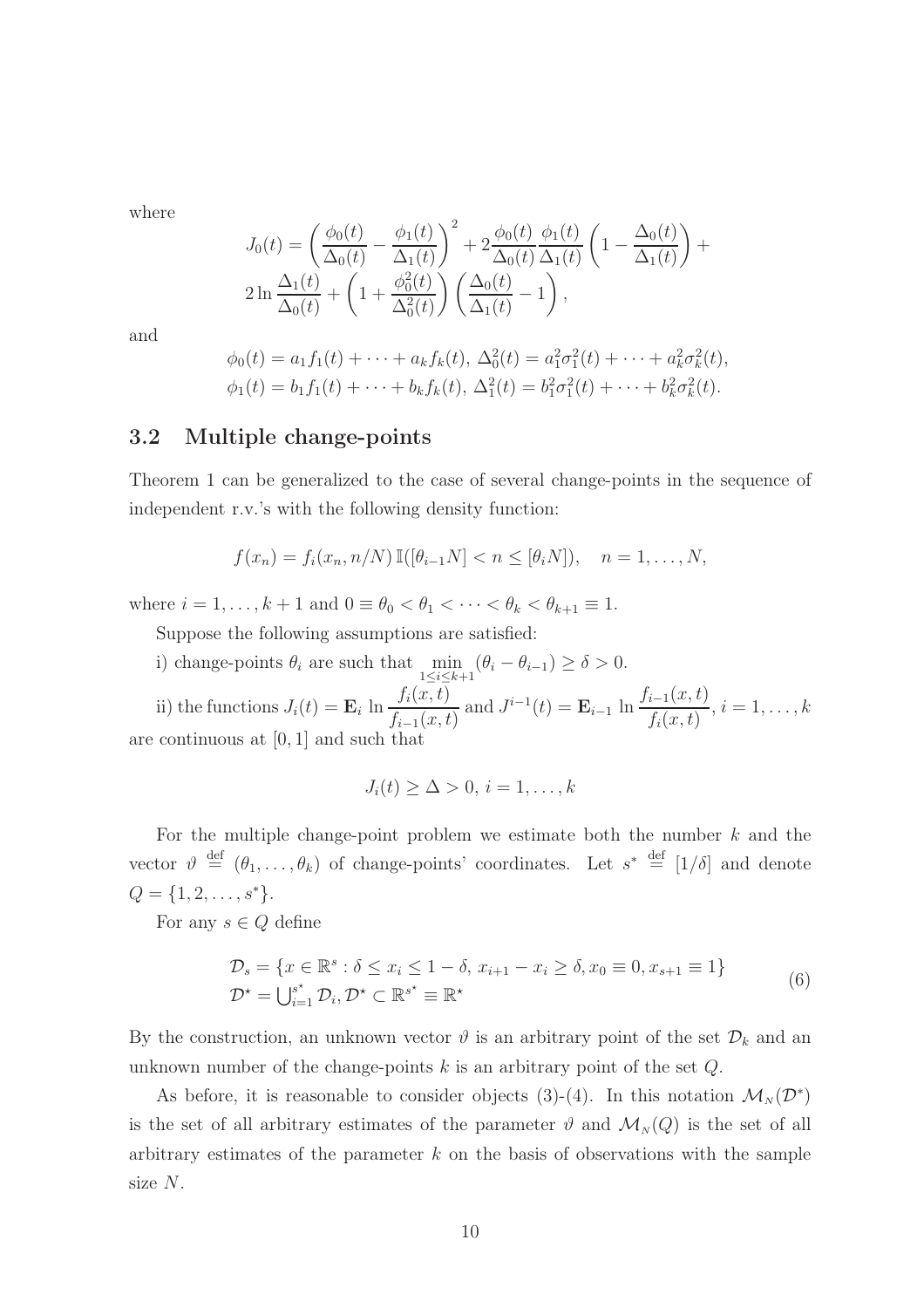Let  $\hat{k} \in M_N(Q)$  is an estimate of an unknown number of change-points k and  $\hat{\theta} \in \mathcal{M}_N(\mathcal{D}_k)$  is an estimate of unknown change-point coordinates on condition that the number of the coordinates was estimated correctly.

**Theorem 2.** Suppose assumptions i) and ii) are satisfied. Then for any fixed  $0 < \epsilon < \delta$ the following inequality holds:

$$
\liminf_{\delta \in \mathcal{M}_N(\mathcal{D}_k)} \inf_{\substack{\hat{\theta} \in \mathcal{M}_N(\mathcal{D}_k)}} \inf_{\substack{\hat{k} \in \mathcal{M}_N(Q) \\ \theta \in \mathcal{D}_k}} \sup_{\substack{\hat{\theta} \in \mathcal{D}_k \\ \theta_i + \epsilon}} \mathbf{P}_{\theta} \{ \{\hat{k} \neq k\} \cup \{(\hat{k} = k) \cap \mathcal{D}_k : \hat{\theta}_i \neq \epsilon\}} \inf_{\substack{\theta_i \in \mathcal{D}_k \\ \theta_i + \epsilon}} \inf_{\substack{\hat{\theta}_i \in \mathcal{D}_k \\ \theta_i - \epsilon}} \mathbf{P}_{\theta} \{ \{\hat{k} \neq k\} \cup \{(\hat{k} = k) \cap \mathcal{D}_k : \hat{\theta}_i \neq \epsilon\}} \inf_{\theta_i \in \mathcal{D}_k} \mathbf{P}_{\theta} \{ \{\hat{k} \neq k\} \cup \{(\hat{k} = k) \cap \mathcal{D}_k : \hat{\theta}_i \neq \epsilon\}} \inf_{\theta_i \in \mathcal{D}_k} \mathbf{P}_{\theta} \{ \{\hat{k} \neq k\} \cup \{(\hat{k} = k) \cap \mathcal{D}_k : \hat{\theta}_i \neq \epsilon\}} \mathbf{P}_{\theta} \{ \{\hat{k} \neq k\} \cup \{(\hat{k} = k) \cap \mathcal{D}_k : \hat{\theta}_i \neq \epsilon\}} \}
$$

The proof of this theorem is given in the Appendix B.

### 4 Main results

Now consider model (1). In this Section we assume that the uniform mixing condition (A) and the uniform Cramer condition (B) (see Section 2) are satisfied, and an unknown vector of change-point parameters  $\vartheta = (\theta_1, \ldots, \theta_k)$  is such that  $0 < \beta \leq \theta_1 < \theta_2 <$  $\cdots < \theta_k \leq \alpha < 1$ , where  $\beta$ ,  $\alpha$  are known numbers. Everywhere below the measure  $P_{\vartheta}$ corresponds to a sample with the change-point  $\vartheta$  ( $P_0$  corresponds to a sample without change-points).

### 4.1 Unique change-point

In this subsection model (1) with unique change-point  $0 < \beta \leq \theta \leq \alpha < 1$  is considered.

#### 4.1.1 Deterministic predictors

Let us formulate assumptions for model (1) in the case of a unique change-point (remind that in model (1) the vector  $\mathbf{X}(n)$  has the dimension K and the vector  $\mathbf{Y}(n)$  has the dimension  $M$ ):

a) the vector random sequence  $\{\nu_n\}$  satisfies conditions (A) and (B) (see section 2).

b) there exist functions  $f_i(\cdot) \in C[0,1], i = 1, ..., K$  such that  $x_{in} = f_i(n/N), n =$  $1, \ldots, N$ .

Denote  $F(t) = (f_1(t), \ldots, f_K(t))^*$ ,  $t \in [0, 1]$ .

c) for arbitrary  $0 \le t_1 < t_2 \le 1$ , the matrix

$$
A(t_1, t_2) \stackrel{\text{def}}{=} \int_{t_1}^{t_2} F(s) F^*(s) ds
$$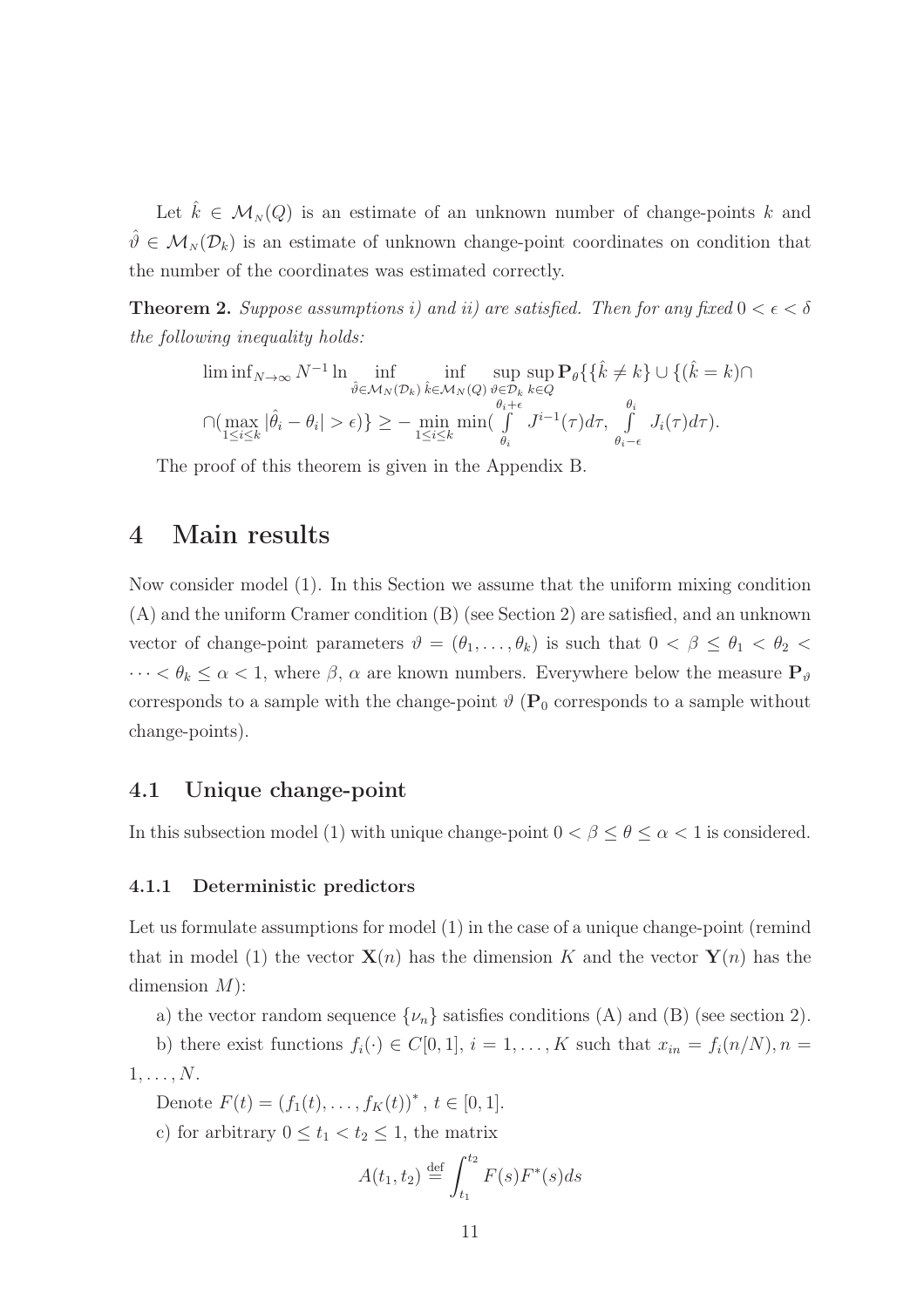is positive definite (below we denote  $A(t) \stackrel{\text{def}}{=} A(0,t)$ ,  $A(1) \stackrel{\text{def}}{=} I$ ).

In virtue of our assumptions, the matrix  $I$  is symmetric and positive definite.

Define  $K \times M$  matrix

$$
Z(n_1, n_2) = \sum_{i=n_1}^{n_2} F(i/N) \mathbf{Y}^*(i)
$$

and  $K \times K$  matrix

$$
\mathcal{P}_{n_1}^{n_2} \stackrel{\text{def}}{=} \sum_{k=n_1}^{n_2} F(k/N) F^*(k/N), \quad 1 \le n_1 < n_2 \le N.
$$

The following matrix statistic is used for estimation of an unknown change-point:

$$
\mathcal{Z}_N(n) = N^{-1} \left( Z(1, n) - \mathcal{P}_1^n(\mathcal{P}_1^N)^{-1} Z(1, N) \right). \tag{7}
$$

An arbitrary point  $\hat{n}$  of the set  $arg \max_{[\beta N] \leq n \leq [\alpha N]} ||\mathcal{Z}_N(n)||^2$  is assumed to be the estimate of an unknown change-point (here and below  $||C||$  denotes the Gilbert norm of a quadratic matrix C, namely  $||C|| = \sqrt{tr(CC^*)}$ .

We define also the value  $\hat{\theta}_N = \hat{n}/N$  - the estimate of the change-point parameter  $\theta$ . Denote  $B \stackrel{\text{def}}{=} B(\theta) = (E - I^{-1}A(\theta)) (\mathbf{a} - \mathbf{b})^*$ .

**Theorem 3.** Suppose assumptions  $a$ )–c) are satisfied and rank $(B) = M$  if  $\theta \in [\beta, \alpha]$ .

Then the estimate  $\hat{\theta}_N$  converges to the change-point parameter  $\theta \mathbf{P}_{\theta}$ -almost surely as  $N \to \infty$ .

Besides, for any fixed  $(\alpha - \beta) > \epsilon > 0$  the following inequality is satisfied for  $N > N_0(F)$ :

$$
\sup_{\beta \leq \theta \leq \alpha} \mathbf{P}_{\theta}\{|\hat{\theta}_{N} - \theta| > \epsilon\} \leq m_{0} \left(C(\epsilon, N)/\mathcal{R}\right) \left\{\n\begin{array}{c}\n\exp\left(-\frac{N\beta\left(C(\epsilon, N)/\mathcal{R}\right)^{2}}{4g m_{0} \left(C(\epsilon, N)/\mathcal{R}\right)}\right), \\
\text{if } C(\epsilon, N) \leq \mathcal{R} g T \\
\exp\left(-\frac{TN\beta\left(C(\epsilon, N)/\mathcal{R}\right)}{4m_{0} \left(C(\epsilon, N)/\mathcal{R}\right)}\right), \\
\text{if } C(\epsilon, N) > \mathcal{R} g T.\n\end{array}\n\right\} (8)
$$

where the constants g, T,  $m_0(\cdot) \geq 1$  are taken from the uniform Cramer's and  $\psi$ mixing conditions, respectively,  $C(\epsilon, N) = \left[\frac{\epsilon \lambda_F}{4\epsilon N}\right]$  $4\mathcal{M}$  $\|\mathbf{a} - \mathbf{b}\|^2 - L_F/N$ ,  $N_0(F)$ ,  $\lambda_F$ ,  $L_F$ ,  $\mathcal{R}$ are constants which can be exactly calculated for any given family of functions  $F(t)$ , and the constant  $M$  is given in the proof.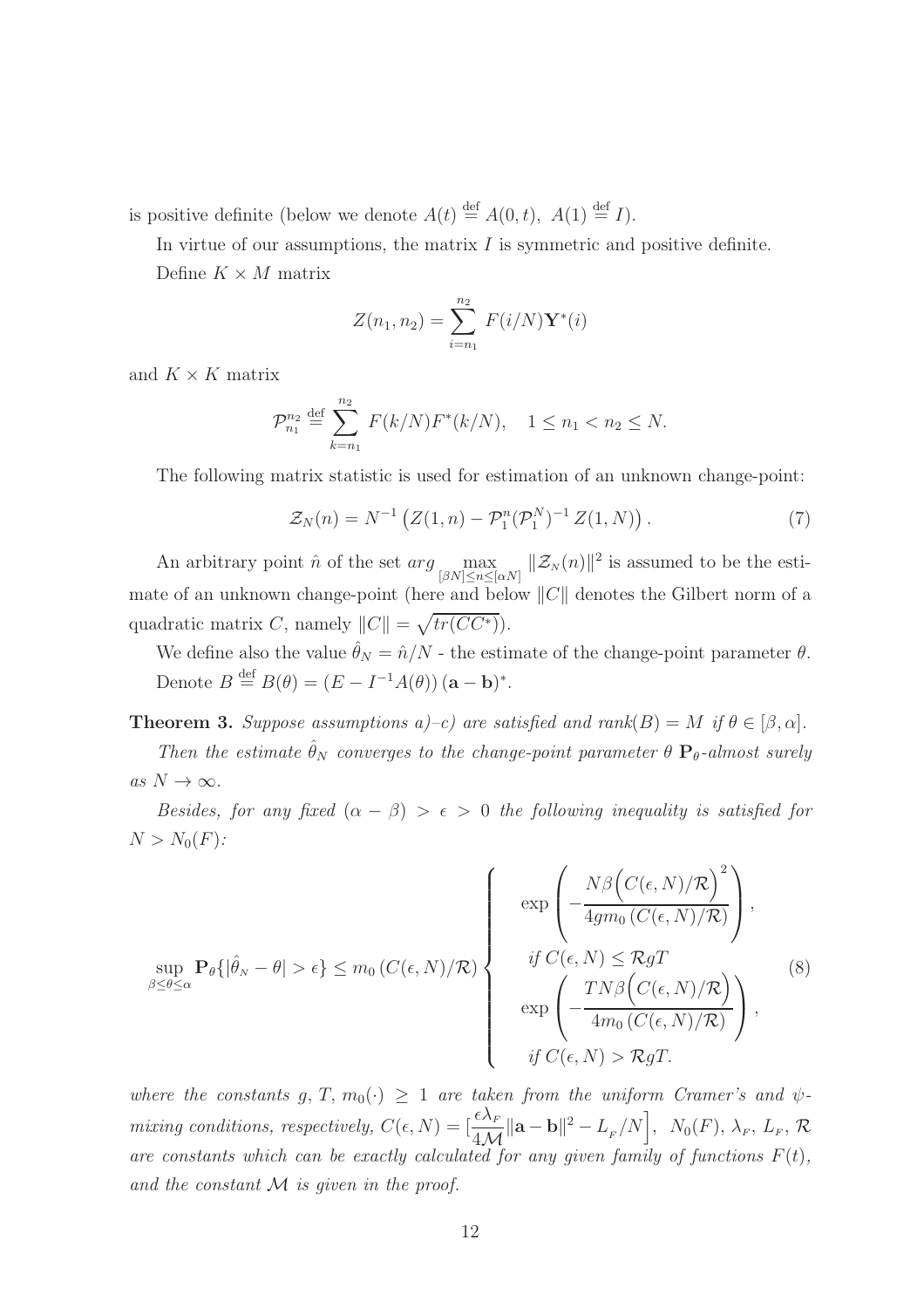**Remark 2.** The assumption rank $B = M$  yields  $K > M$ , i.e., the number M of endogenous variables in  $(1)$  cannot exceed the number K of pre-determined variables. Note that for one regression equation this assumption is always satisfied.

**Remark 3.** For independent random errors  $m_0(\epsilon) = 1$ .

Remark 4. Comparing theorems 1 and 3, we conclude that the order of convergence of the proposed estimate of the change-point parameter to its true value is asymptotically optimal as  $N \to \infty$ .

**Remark 5.** For any given family of functions  $F(t)$  one can calculate the function  $f(t) = ||m(t)||^2$ ,  $m(t) = \lim_{N \to \infty} \mathbf{E}_{\theta} \mathcal{Z}_N([Nt])$  (see the proof) and investigate this function on the square  $(\theta, t) \in [\beta, \alpha] \times [\beta, \alpha]$ . Such investigation gives the opportunity to calculate all constants from the formulation.

The proof of Theorem 3 is given in the Appendix C.

From the proof we obtain the following

**Corollary 1.** Let  $C > 0$  be the decision threshold and  $\mathbb{C} \stackrel{\text{def}}{=} C L_{\scriptscriptstyle F}$ N . Then: - for type 1 error the following inequality is satisfied:

$$
\mathbf{P}_{0}\left\{\max_{[\beta N]\leq n\leq[\alpha N]}||\mathcal{Z}_{N}(n)||^{2} > C\right\} \leq m_{0} \left(\mathbb{C}/\mathcal{R}\right) \left\{\begin{array}{c}\exp\left(-\frac{TN\mathbb{C}\beta}{4\mathcal{R}m_{0}\left(\mathbb{C}/\mathcal{R}\right)}\right),\\if\mathbb{C} > \mathcal{R}gT\\exp\left(-\frac{N\beta\mathbb{C}^{2}}{4\mathcal{R}^{2}gm_{0}\left(\mathbb{C}/\mathcal{R}\right)}\right),\\if\mathbb{C} \leq \mathcal{R}gT,\end{array}\right.\tag{9}
$$

- for type 2 error the following inequality is satisfied:

$$
\mathbf{P}_{\theta}\left\{\max_{[\beta N] \le n \le [\alpha N]} \|\mathcal{Z}_N(n)\|^2 \le C\right\} \le m_0(d) \left\{\begin{array}{c} \exp\left(-\frac{TN\beta d}{4m_0(d)}\right), & d > gT \\ \exp\left(-\frac{N\beta d^2}{4gm_0(d)}\right), & d \le gT, \end{array}\right.
$$

where 
$$
d = \mathcal{R}^{-1} \left( ||m(\theta)|| - C - \frac{L_F}{N} \right) > 0, ||m(\theta)||^2 = tr(B^*A^2(\theta)B).
$$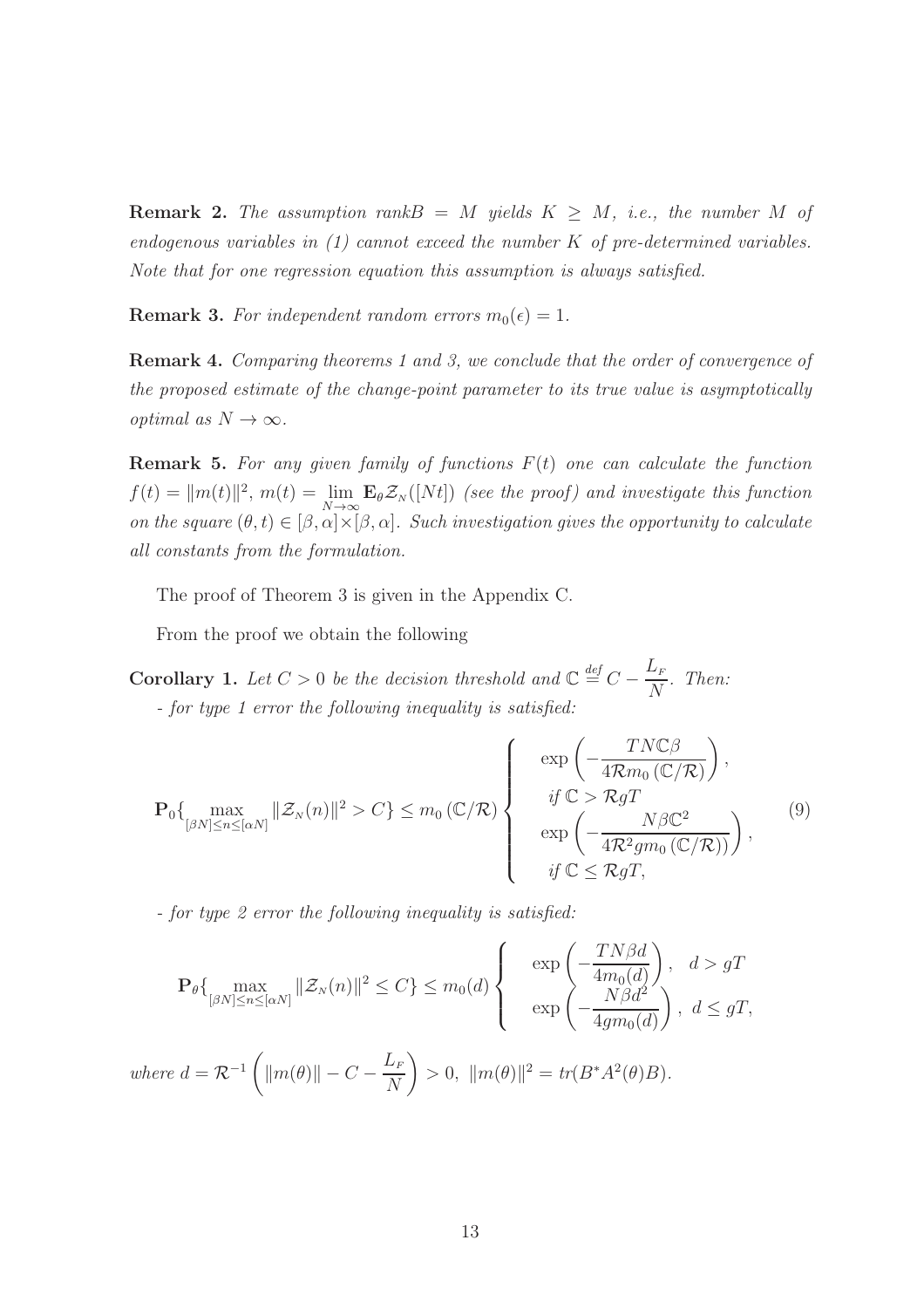#### 4.1.2 Stochastic predictors

In this subsection we suppose that predictors  $x_{ji}$  in (1) are random. On the probability space  $(\Omega, \mathcal{F}, \mathbf{P}_{\theta})$  consider filtration  $\{\mathcal{F}_n\}$ ,  $n = 1, \ldots, n$ , where  $\{\mathcal{F}_n\} \in \mathcal{F}$ ,  $\mathcal{F}_n$  can be interpreted as all available information up to the instant  $n$ .

Put  $\mathbf{X}(n) \stackrel{\text{def}}{=} (x_{1n}, \ldots, x_{Kn})^*$ .

Suppose that the following conditions are satisfied:

a) there exists a continuous symmetric matrix function  $V(t)$ ,  $t \in [0, 1]$  such that the matrix  $\int$  $t_2$  $\int_{t_1}^{\tilde{t}} V(s)ds$  is positive definite for any  $0 \le t_1 < t_2 \le 1$ , and  $\mathbf{E}_{\theta} \mathbf{X}(n) \mathbf{X}^*(n) =$  $V(n/N);$ 

b) the sequence of random vectors  $\{(\mathbf{X}(n), \nu_n)\}\$  satisfies the uniform Cramer's and  $\psi$ -mixing conditions;

c) the random sequence  $\{\nu_n\}$  is a martingale-difference sequence w.r.t. the filtration  $\{\mathcal{F}_n\};$ 

d) the vector of predictors  $\mathbf{X}(n) \stackrel{\text{def}}{=} (x_{1n}, \ldots, x_{Kn})^*$  is  $\mathcal{F}_{n-1}$ -measurable.

On the segment [0, 1] define the  $K \times M$  matrix process

$$
u_N(t) \stackrel{\text{def}}{=} \sum_{i=1}^{[Nt]} \mathbf{X}(i) \mathbf{Y}^*(i),
$$

and the  $K \times K$  matrix process

$$
\mathcal{T}_N(t) \stackrel{\text{def}}{=} \sum_{k=1}^{[Nt]} \mathbf{X}(k) \mathbf{X}^*(k).
$$

In virtue of conditions a), b), c), the matrix process  $N^{-1}\mathcal{T}_{N}(t)$  weakly converges (in the Skorokhod space) to a positive definite symmetric matrix function  $\mathbb{R}(t) \stackrel{\text{def}}{=}$  $\int_0^t$ 0  $V(s)ds$ , and the rate of convergence is exponential. Below we denote  $\mathbb{R}(1) \stackrel{\text{def}}{=} \mathbb{R}$ .

Analogously, due to conditions a)-d), the matrix process  $N^{-1}$ <sup>[</sup>  $\sum$  $N t]$  $_{k=1}$  $\mathbf{X}(k)\nu^*(k)$  weakly converges to zero with the exponential rate. Both conclusions follow from the fact that the random processes

$$
N^{-1} \sum_{n=1}^{[Nt]} (x_{in}x_{jn} - \mathbf{E}_{\theta}x_{in}x_{jn}),
$$
  

$$
N^{-1} \sum_{n=1}^{[Nt]} (x_{in} \nu_n), i, j = 1, ..., k
$$

weakly converge to zero (as  $N \to \infty$ ) with the exponential rate (see Brodsky, Darkhovsky (2000)).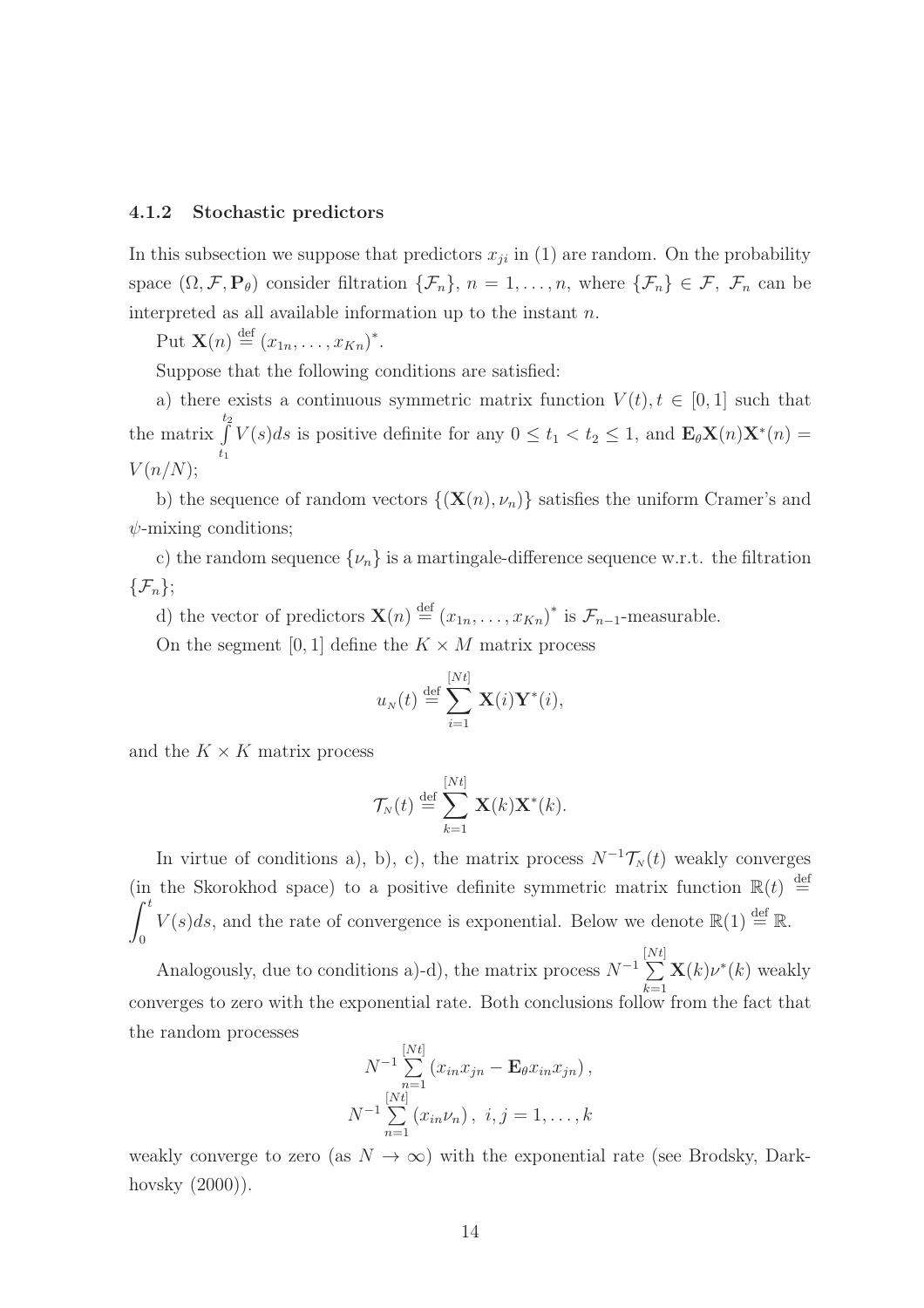For estimation of an unknown change-point, the following statistic is used:

$$
\mathbb{Z}_N(n) = N^{-1} \Big( u_N(n/N) - \mathcal{T}_N(n/N) (\mathcal{T}_N(1))^{-1} u_N(1) \Big), \ n = 1, 2, \dots, N. \tag{10}
$$

An arbitrary point  $\hat{n}$  of the set Arg  $\max_{[\beta N] \le n \le [\alpha N]} ||\mathbb{Z}_N(n)||^2$  is assumed to be the estimate of an unknown change-point. Again we define  $\hat{\theta}_N = \hat{n}/N$  as the estimate of the change-point parameter  $\theta$ .

Statistic (10) generalizes statistic (7) to the situation of stochastic predictors. Assumptions a)-d) guarantee the analogous properties of this statistic. In particular, the limit value (as  $N \to \infty$ ) of the mathematical expectation of the statistic  $\mathbb{Z}_N([N_t])$ attains its unique global maximum on the segment [0, 1] at the point  $t^* = \theta$ .

Assumptions a)-d) guarantee convergence in probability of an arbitrary point of  $\text{Arg} \max_{[\beta N] \leq n \leq [\alpha N]} ||\mathbb{Z}_N(n)||^2$  to the point  $\theta$  with the exponential rate. Hence the  $\mathbf{P}_{\theta}$ -a.s. convergence of the proposed estimate to  $\theta$  follows.

**Theorem 4.** Suppose that the conditions a)-d) are satisfied and rank( $\mathbb{B}$ ) = M if  $\theta \in$  $[\beta, \alpha],$  where  $\mathbb{B} \stackrel{def}{=} \mathbb{B}(\theta) = (E - \mathbb{R}^{-1} \mathbb{R}(\theta)) (\mathbf{a} - \mathbf{b})^*.$ 

Then the estimate  $\hat{\theta}_N$  of the change-point parameter  $\theta$  converges to  $\theta \mathbf{P}_{\theta}$ -a.s. as  $N \to \infty$ .

Besides, there exists the number  $N_1 = N_1({\bf X}(n))$  such that for  $N > N_1$  and any fixed  $\epsilon$ ,  $(\min((\alpha - \beta), ||\mathbb{R}||/2) > \epsilon > 0)$ , the following inequality holds:

$$
\sup_{\beta \leq \theta \leq \alpha} \mathbf{P}_{\theta} \{ |\hat{\theta}_{N} - \theta| > \epsilon \} \leq \delta_{N}(\epsilon) +
$$
\n
$$
m_{0} (\mathbb{C}(\epsilon, N) / \mathbf{R}) \left\{ \exp \left( -\frac{N \beta \left( \mathbb{C}(\epsilon, N) / \mathbf{R} \right)^{2}}{4g m_{0} (\mathbb{C}(\epsilon, N) / \mathbf{R})} \right), \text{ if } \mathbb{C}(\epsilon, N) \leq \mathbf{R} g T \right\}
$$
\n
$$
\exp \left( -\frac{T N \beta \left( \mathbb{C}(\epsilon, N) / \mathbf{R} \right)}{4m_{0} (\mathbb{C}(\epsilon, N) / \mathbf{R})} \right), \text{ if } \mathbb{C}(\epsilon, N) > \mathbf{R} g T,
$$

where  $\mathbb{C}(\epsilon, N) = \left[\frac{\epsilon \lambda_{V}}{4N}\right]$  $\frac{\epsilon \lambda_{_V}}{4\mathbb{M}}\|\mathbf{a}-\mathbf{b}\|^2 - \frac{L_v}{N}$ N  $\big], \mathbb{M} = \max_{\beta \leq t \leq \alpha} ||M(t)||$ , the constants  $g, T, m_0(\cdot)$  are taken from the uniform Cramer's and  $\psi$ -mixing conditions, and  $M(t)$ ,  $\lambda_V$ ,  $L_V$ ,  $\delta_N$ , **R** are described in the proof.

In particular, for independent observations  $m_0(\cdot) = 1$ .

Comparing Theorems 1 and 3, we conclude that the order of convergence of the proposed estimate of the change-point parameter to its true value is asymptotically optimal as  $N \to \infty$ .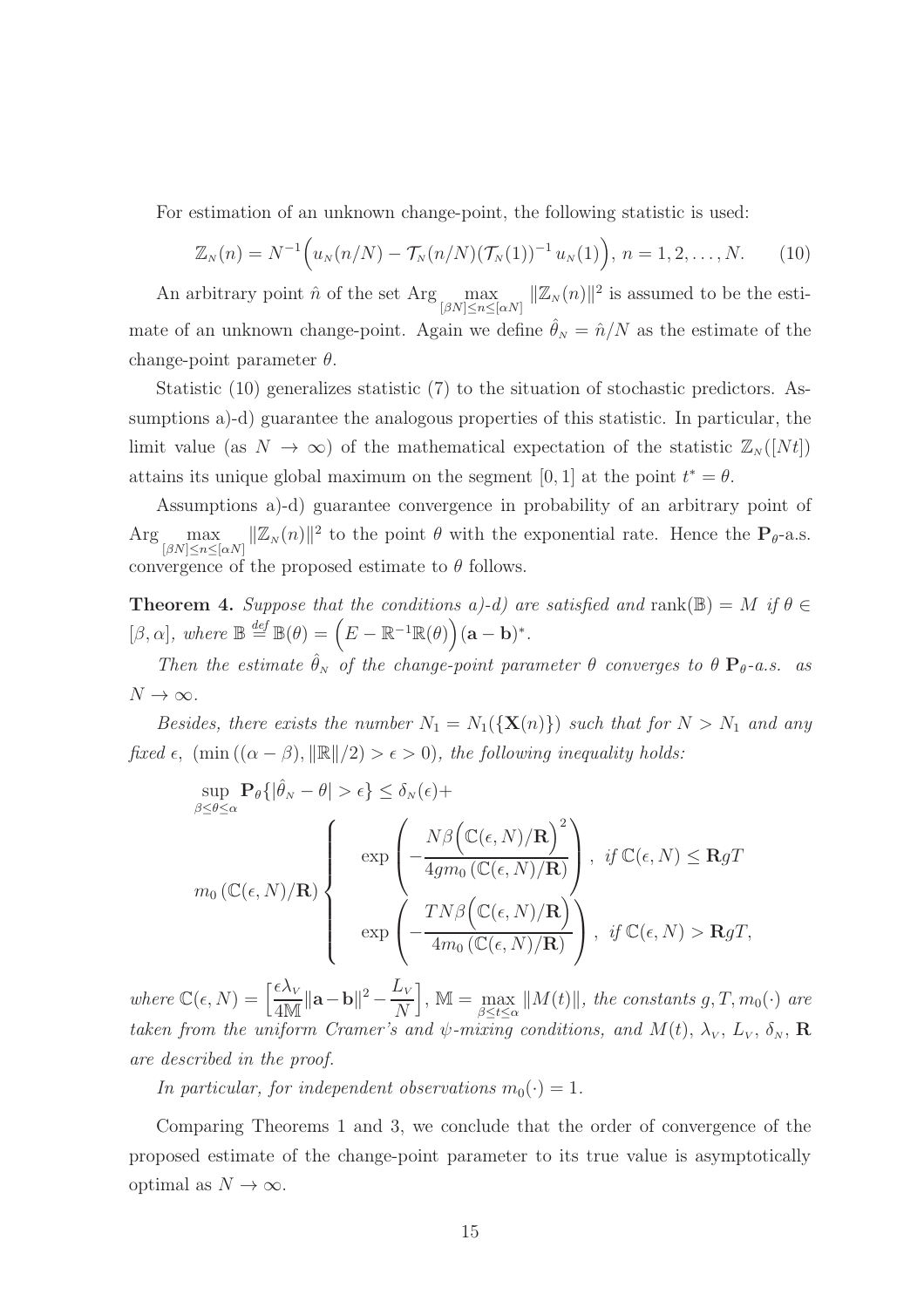The proof of Theorem 4 is given in the Appendix D.

From the proof we obtain the following

**Corollary 2.** Let  $S > 0$  be the decision threshold and  $\mathbb{S} \stackrel{def}{=} S L_{\rm V}$  $\overline{N}$ . Then: - for type 1 error the following inequality is satisfied:

$$
\mathbf{P}_{0}\left\{\max_{[\beta N]\leq n\leq[\alpha N]}\|\mathbb{Z}_{N}(n)\|^{2} > S\right\} \leq \delta_{N}(\mathbb{S}) + m_{0}(\mathbb{S}/\mathbf{R}) \left\{\begin{array}{c} \exp\left(-\frac{T N \mathbb{S}\beta}{4\mathbf{R}m_{0}\left(\mathbb{S}/\mathbf{R}\right)}\right), \\ \mathbb{S} > \mathbf{R}gT \\ \exp\left(-\frac{N\beta \mathbb{S}^{2}}{4\mathbf{R}^{2}g m_{0}\left(\mathbb{S}/\mathbf{R}\right)}\right), \\ \mathbb{S} \leq \mathbf{R}gT. \end{array}\right\}
$$

- for type 2 error the following inequality holds:

$$
\mathbf{P}_{\theta}\left\{\max_{[\beta N]\leq n\leq[\alpha N]}\|\mathbb{Z}_{N}(n)\|^2\leq S\right\}\leq\delta_{N}(\mathbb{S})+m_{0}(r)\left\{\begin{array}{c}\exp\left(-\frac{TN\beta r}{4Rm_{0}(r)}\right),\\r>RgT\\exp\left(-\frac{N\beta r^2}{4R^2gm_{0}(d)}\right),\\r\leq RgT,\end{array}\right\}
$$

 $T \times R$ 

 $where r = \mathbf{R}^{-1} (||M(\theta)|| - S - L_V) > 0; ||M(\theta)||^2 = tr(\mathbb{B}^* \mathbb{R}^2(\theta) \mathbb{B}).$ 

### 4.2 Multiple change-points

The proposed method can be generalized to problems of detection and estimation of multiple change-points in regression models. A widespread approach to solving these problems (see, e.g., Bai, Lumsdaine, Stock (1998)) consists in decomposition of the whole obtained sample to all possible subsamples and construction of regression estimates for each of these subsamples. The decomposition for which the minimum of the general sum of regression residuals is attained, is assumed to be the estimate of a true decomposition of the whole samples of obtained observations into subsamples with different regression regimes.

These methods turn out to be rather time consuming and have a low power. For example, if there are only two regression regimes in an obtained sample but we do not know this fact and are obliged to try all possible subsamples up to the order 20, then many false structural changes will be obtained.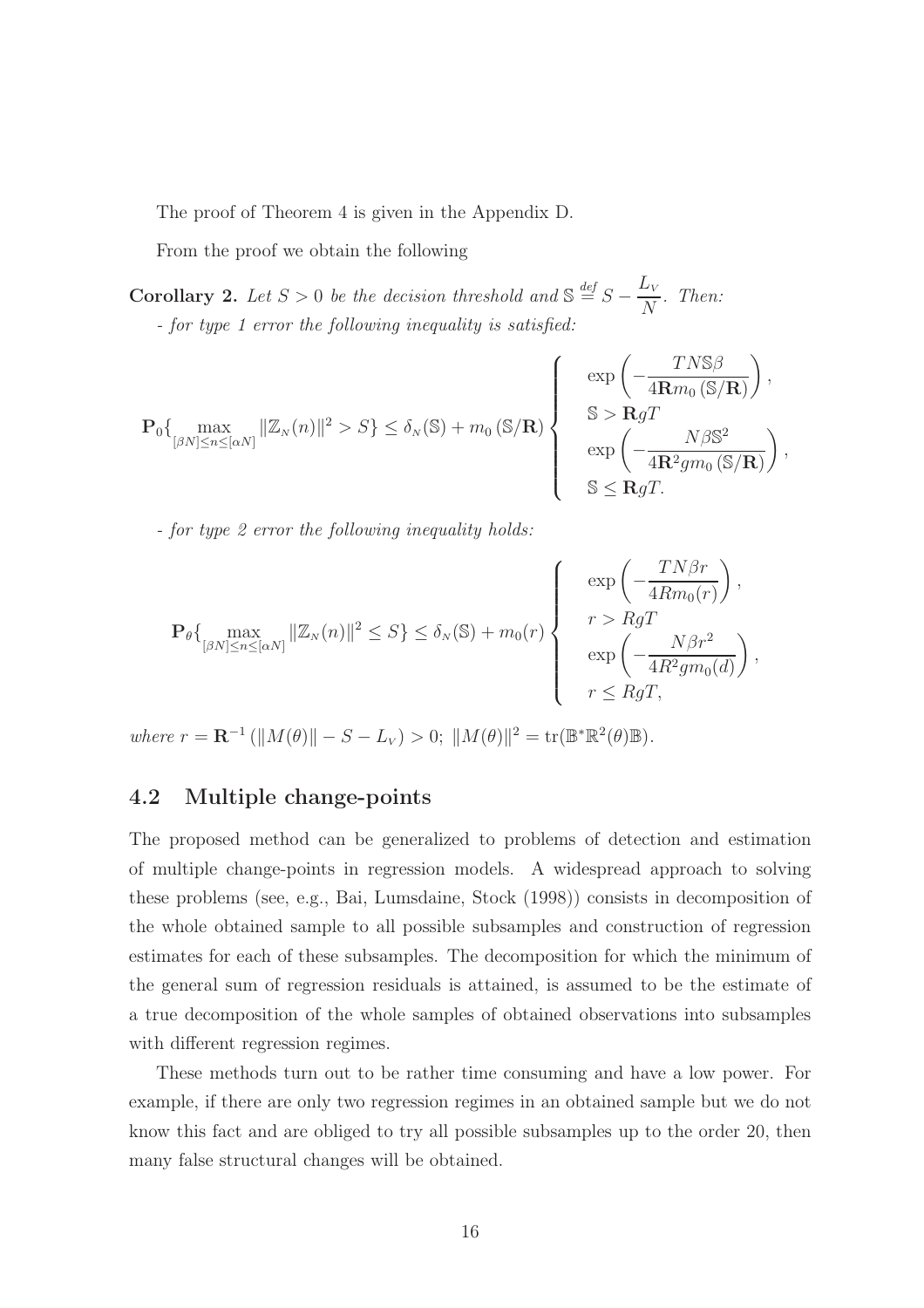In this paper we propose a new method of detection and estimation of multiple change-points which is not based upon LSE of regression parameters and computation of corresponding residuals. This method is more effective and robust to possible inaccuracies in specification of regression models.

Let us explain the idea of this method by the following example of a multiple regression model (1) with deterministic predictors and the row-matrix  $\Pi(\vartheta, n)$ . In other words, let  $\vartheta = (\theta_1, \theta_2, \dots, \theta_k), k \ge 1$  is an unknown vector of change-point parameters such that  $0 \equiv \theta_0 < \beta \leq \theta_1 < \cdots < \theta_k \leq \alpha < \theta_{k+1} \equiv 1$ , where, as before,  $\beta$ ,  $\alpha$  are known numbers, and the observations has the form

$$
y_n = \Pi^*(\vartheta, n) F(n/N) + \nu_n. \tag{11}
$$

Here

$$
\Pi(\vartheta, n) = \sum_{i=1}^{k+1} a_i \mathbb{I}([\theta_{i-1}N] < n \leq [\theta_i N]),
$$

where  $a_i \neq a_{i+1}, i = 1, 2, ..., k$  are unknown vectors,  $F(t)$  is a given vector-function (all assumptions and notations see in Subsection 4.1.1).

Consider our main statistic (7). The mathematical expectation of this statistic converges as  $N \to \infty$  to the function

$$
m(t) = \int_{0}^{t} F(s)F^{*}(s)\Pi(\vartheta, s)ds - A(t)I^{-1}\int_{0}^{1} F(s)F^{*}(s)\Pi(\vartheta, s)ds.
$$

In the situation when there is no change-points, i.e., the vector of regression coefficients is constant on [0, 1], the vector function  $m(t)$  equals to zero for each  $t \in [0, 1]$ . This property of  $m(t)$  makes it possible to effectively reject the null hypothesis about the absence of change-points when they are really present in an obtained sample.

Consider the following method of detection and estimation of multiple changepoints. Fix a small parameter  $\epsilon$ , min $(\beta, 1-\alpha) > \epsilon > 0$ . The proposed method consists of the following steps:

1. Compute statistic (7) by the data in the diapason of arguments  $\mathcal{N} \stackrel{\text{def}}{=} ([\beta N], \ldots, [\alpha N])$ . If  $\max_{n\in\mathcal{N}}\|\mathcal{Z}_N(n)\|^2 > C$ , where  $C = C(N)$  is the decision threshold, then compute  $nmax = \text{argmax} ||\mathcal{Z}_N(n)||^2$ , otherwise the sample is assumed to be stationary (without change-points).

2. Put  $N' = nmax - [\epsilon N]$  and compute statistic (7) by the data in the diapason of arguments  $\mathcal{N}' \stackrel{\text{def}}{=} ([\beta N], \ldots, N')$  according to step 1. This cycle is repeated until: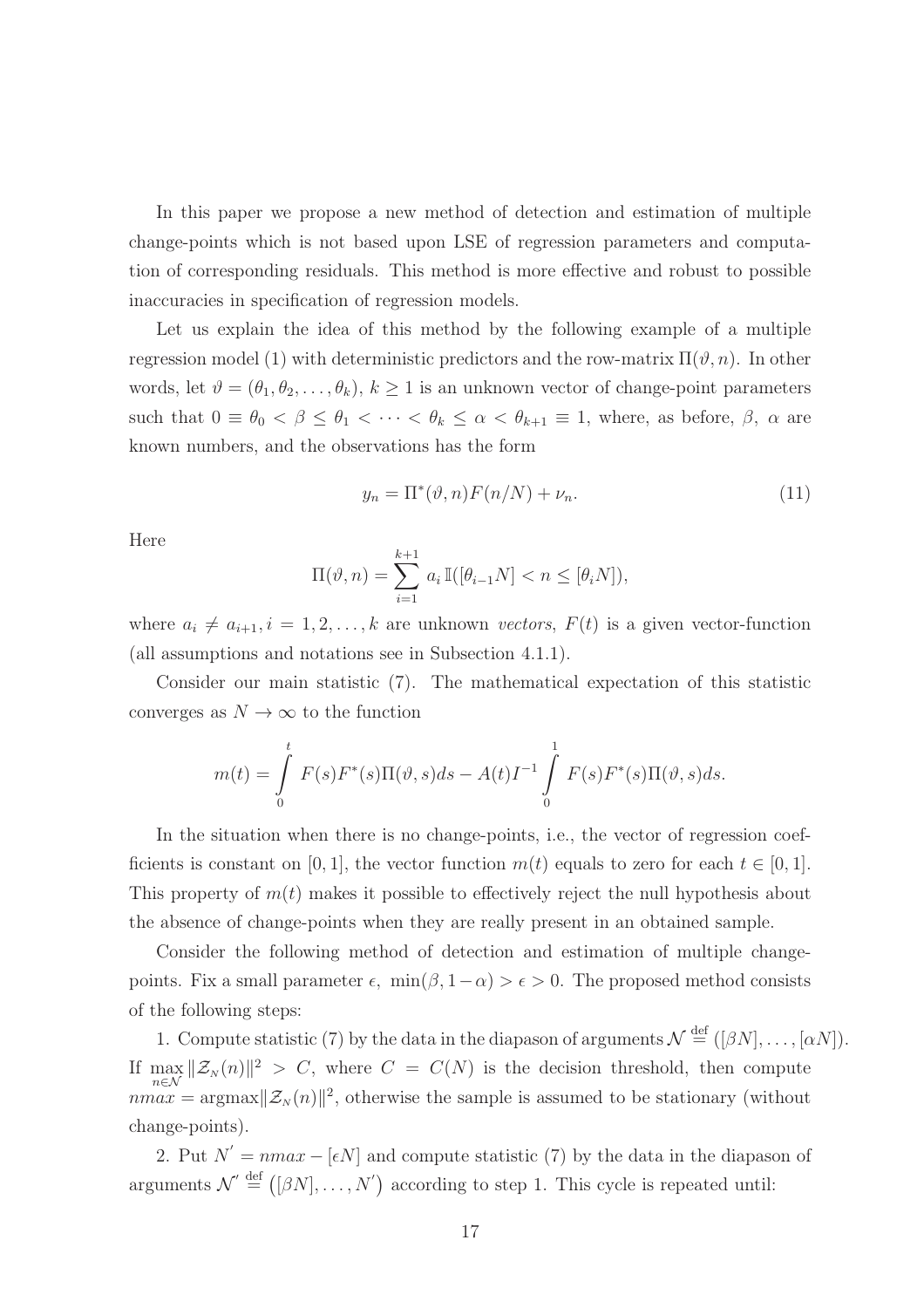1) we obtain a stationary sub-sample in the diapason of data with arguments  $([\beta N], \ldots, N'),$  i.e. max  $\max_{n\in\mathcal{N}}||Z_{N}(n)||^{2} \leq C(N')$ . Then we put  $n(1) = N' + [\epsilon N]$  as the estimate of the first change-point and go to step 3.

or

.

2) we obtain a sample of the size  $N' \leq [2\epsilon N]$ . Then we put  $n(1) = N' + [\epsilon N]$  as the estimate of the first change-point and go to step 3.

3. Put  $n' = n(1) + [\epsilon N]$  and compute statistic (7) by the data in the diapason of arguments  $(n', \ldots, [\alpha N])$  (i.e. with the relative arguments  $[1, \ldots, [\alpha N] - n' + 1]$ ) and do according to steps 1 and 2. The cycle is repeated until we obtain a stationary subsample in the diapason of data with arguments  $[n', \ldots, nmax]$  or  $nmax - n' \leq [2\epsilon N]$ . Then we put  $n(2) = nmax$  as the estimate of the next change-point. If  $N - n(2)$ [ $2\epsilon N$ ] then stop, otherwise repeat step 3 by the data in the diapason of arguments  $(n(2), \ldots, [\alpha N]).$ 

In this way we continue to compute the estimates  $n(3), \ldots$  of change-points. As a result we obtain the series of estimates  $n(1), n(2), \ldots$  of the true change-points  $[\theta_1 N], \ldots, [\theta_k N]$ . The number  $\hat{k}_N$  of these estimates is determined by the quantity of stationary sub-samples

$$
[1, \ldots, n(1)], \ldots, [n(i), \ldots, n(i+1)], \ldots, [n(\hat{k}_N), \ldots, N]
$$

The proposed method is based upon reduction to the case of only one change-point and the properties of the matrix  $m(t)$ . The crucial point of this method is the choice of the decision threshold  $C(N)$  which depends on the sample size N. Below we give an explicit formula for computation of  $C(N)$ .

Let  $\hat{k}_N$  be the estimate of the number of change-points in the sample and  $\hat{\vartheta}_N =$  $(\theta_{N1}, \ldots, \theta_{Nk_N})^*$  be the vector of estimated coordinates of change-point parameters. The following theorem holds for model (11).

Theorem 5. Suppose assumptions of Theorem 3 are satisfied. Moreover, assume that there exist  $h > 0$ ,  $B > 0$  such that for all  $i = 2, \ldots, k + 1$ :

$$
0 < \|A(\theta_{i-1}, \theta_i)A^{-1}(\theta_{i-2}, \theta_{i-1})\| \le h
$$
\n
$$
\|A(\theta_{i-1}, \theta_i)(a_i - a_{i-1})\| \ge B > 0,
$$

Then for sufficiently small  $\delta > 0$ :

$$
\mathbf{P}\{(\hat{k}_N \neq k) \cup \{(\hat{k}_N = k) \cap (\max_{1 \le i \le k} |\hat{\theta}_{Ni} - \theta_i| > \delta)\}\} \le C(\delta) \exp(-D(\delta)N),
$$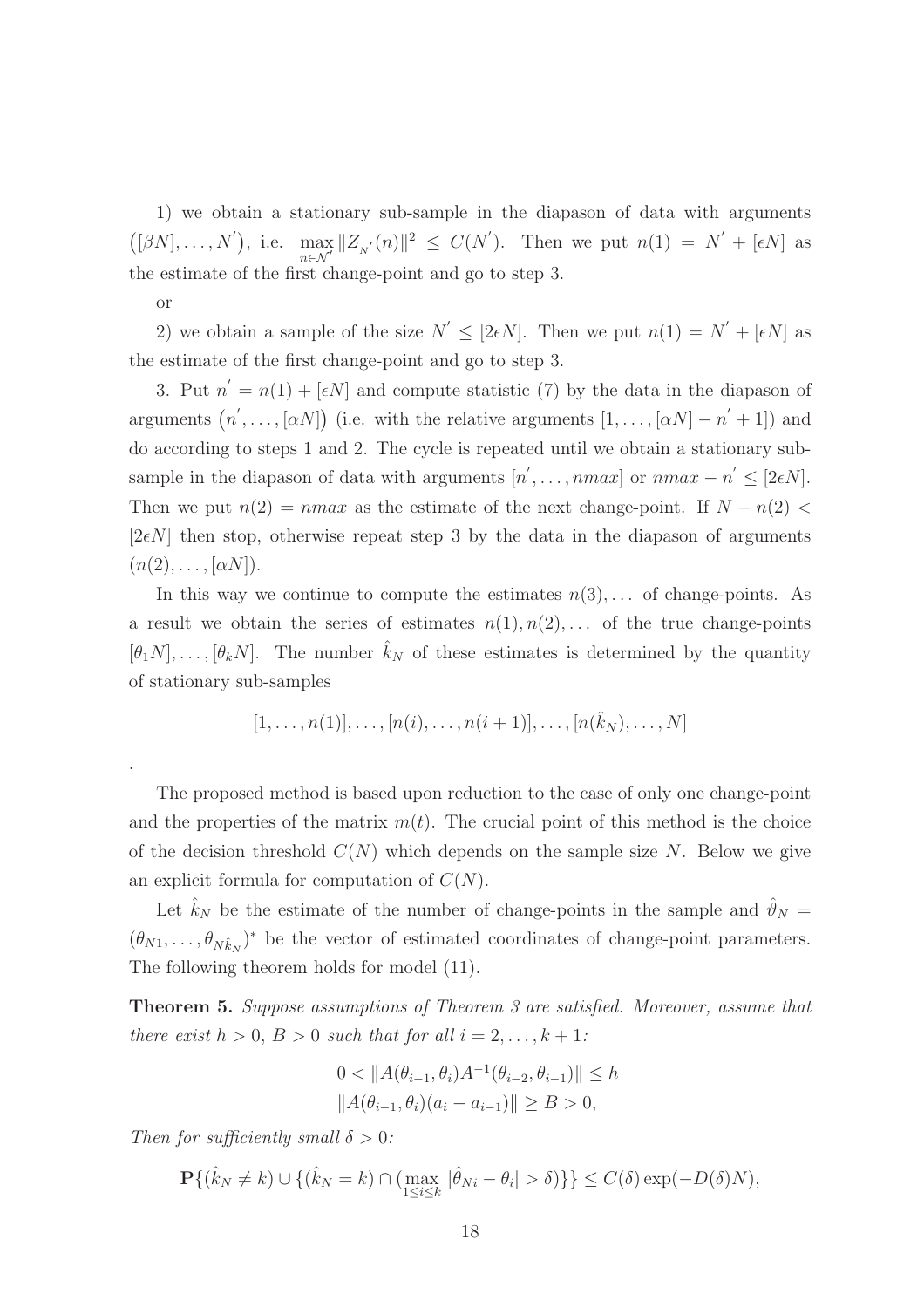where constants  $C(\delta) > 0, D(\delta) > 0$  do not depend on N.

Analogous theorem can be proved also for stochastic predictors.

From theorem 5 it follows that the estimated number of change-points converges almost surely to its unknown true value, as well as estimated coordinates of unknown change-points converge exponentially to their true values as the sample size tends to infinity. Moreover, comparing results of theorem 2 and theorem 5 we conclude that the proposed method of detection and estimation of multiple change-points is asymptotically optimal by the order of convergence of estimated change-point parameters to their true values.

The proof of theorem 5 is given in the Appendix E.

### 4.3 A variant of the limit distribution theorem for the decision statistic under the null hypothesis

For practical applications of the proposed method and, in particular, for the rational choice of the decision threshold  $C(N)$ , we need to study the limit distribution of the decision statistic under the null hypothesis.

Let us formulate a variant of the limit theorem for the simple case of unique change-point, deterministic predictors, statistically independent noises  $\nu_n$ , and the onedimensional dependent variable  $y_n$ .

Suppose there exists a continuous function  $g(t)$ ,  $0 \le t \le 1$  such that  $\mathbf{E}_{\theta} \nu_n^2 =$  $g^2(n/N)$ .

Put

$$
\sigma_i^2 = \frac{1}{t} \int_0^t f_i^2(s) g^2(s) ds, \, i = 1, \dots, K
$$
  

$$
G(t) = (\sigma_1(t), \dots, \sigma_K(t))^*, \, \mathbf{Z}(t) = G(t)W(t), \, U(t) = \mathbf{Z}(t) - A(t)I^{-1}\mathbf{Z}(1),
$$

where  $W(t)$  is the standard Wiener process,  $A(t)$ , I are the above defined matrices (see Subsection 4.1.1).

Consider our main statistic, the vector process  $\mathcal{Z}_N(t) = \mathcal{Z}_N([Nt])$  (see (7)). Then for any  $\theta \in [\beta, \alpha]$ , the vector process  $\sqrt{N}(\mathcal{Z}_N(t)-\mathbf{E}_\theta \mathcal{Z}_N(t))$  weakly converges to the vector process  $U(t)$  in the Skorokhod space  $D^K[\beta,\alpha]$  (see Brodsky, Darkhovsky (2000)). In particular, under the null hypothesis, the weak convergence is valid at [0, 1].

Therefore, we have the following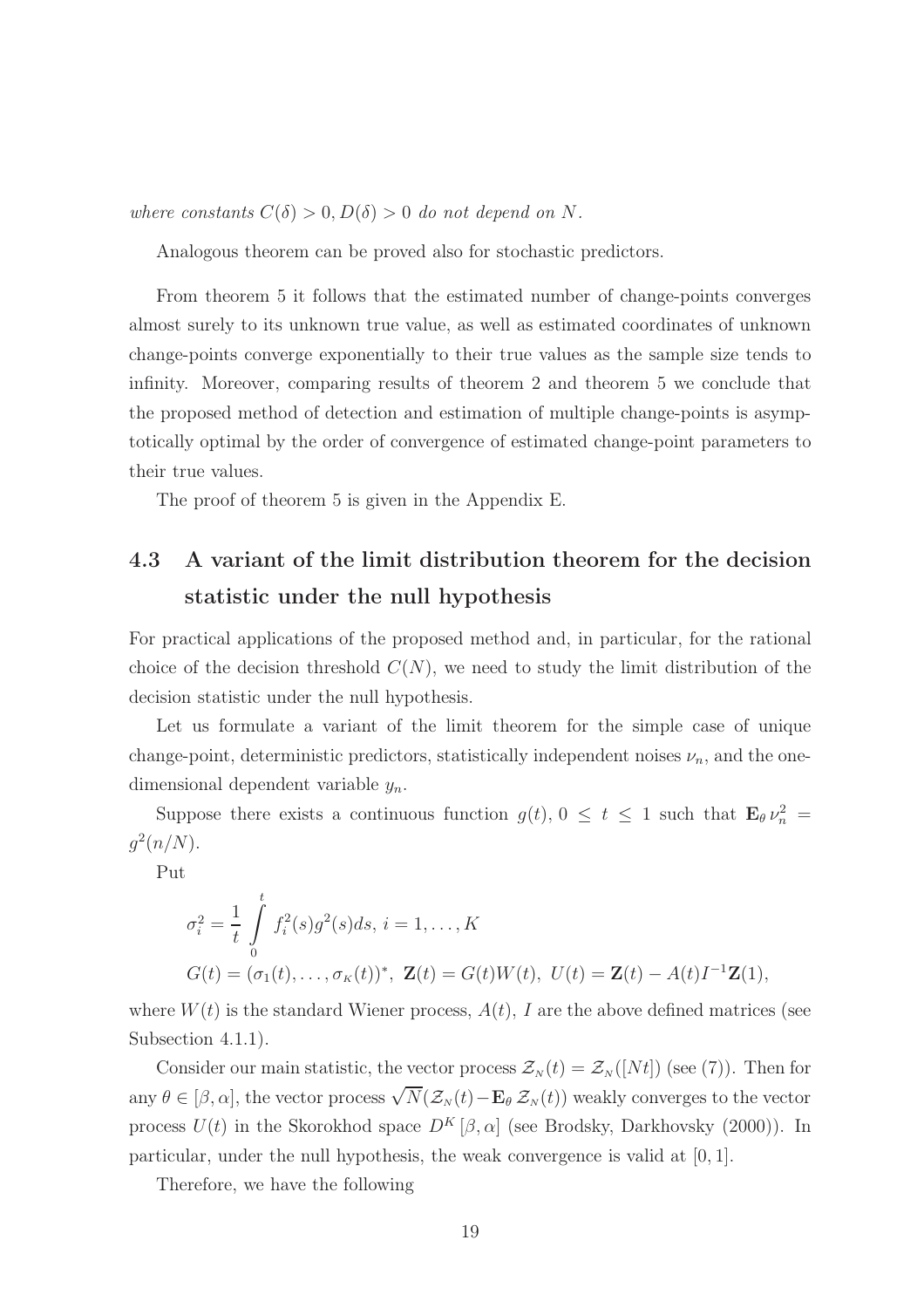Theorem 6.

$$
\lim_{N \to \infty} \mathbf{P}_0\{\sqrt{N} \max_{t \in [0,1]} \|\mathcal{Z}_N(t)\| > C\} = \mathbf{P}_0\{\max_{t \in [0,1]} \|U(t)\| > C\}
$$
(12)

(here we use the Euclidean norm for vectors).

The vector  $U(t)$  is Gaussian with zero mean and the following  $K \times K$  correlation matrix  $D(t)$ :

$$
D(t) = t \left[ G(t)G^{*}(t) - G(t)G^{*}(1)I^{-1}A(t) - A(t)G(1)G^{*}(t) \right] + A(t)I^{-1}G(1)G^{*}(1)I^{-1}A(t).
$$

Therefore, we have the following equality by distribution

$$
U(t) = \sqrt{D(t)}\zeta
$$
\n(13)

where  $\zeta = (\zeta_1, \ldots, \zeta_K)^*$  is the standard Gaussian vector.

Taking (13) into account, we get

$$
\max_{0 \le t \le 1} ||U(t)|| = \max_{0 \le t \le 1} \sqrt{\sum_{i=1}^{K} d_i^2(t) \zeta_i^2} \stackrel{\text{def}}{=} \rho(\zeta), \tag{14}
$$

where  $d_i^2(t)$  are eigenvalues of the matrix  $D(t)$ . The function  $\rho(\zeta)$  can be explicitly calculated for any given family of functions  $F(t)$ ,  $g(t)$ .

Therefore, from (14) we have

$$
\mathbf{P}_{0}\{\max_{0\leq t\leq 1}||U(t)|| > C\} = \int_{\{u:\rho(u)>C\}} \varphi(u)du,
$$
\n(15)

where  $\varphi(u)$  is the density of the standard Gaussian distribution.

From (12) and (15) we can conclude that type 1 error goes to zero as  $\exp(-const\,NC^2)$ for the proposed method. This fact allows us to choose the decision threshold. Note that the same asymptotical order can be obtained from corollary 2 (see Subsection 4.1.1). For independent noises we have

$$
\mathbf{P}_0\{\max_{[\beta N]\leq n\leq N}\|\mathcal{Z}_N(n)\|^2>C\}\leq\left\{\begin{array}{c}\exp\left(-\frac{TN\mathbb{C}\beta}{4R}\right), & \mathbb{C}>gT\\ \exp\left(-\frac{N\beta\mathbb{C}^2}{4R^2g m_0(\mathbb{C})}\right), & \mathbb{C}\leq gT,\end{array}\right.
$$

(the notations see in Subsection 4.1.1).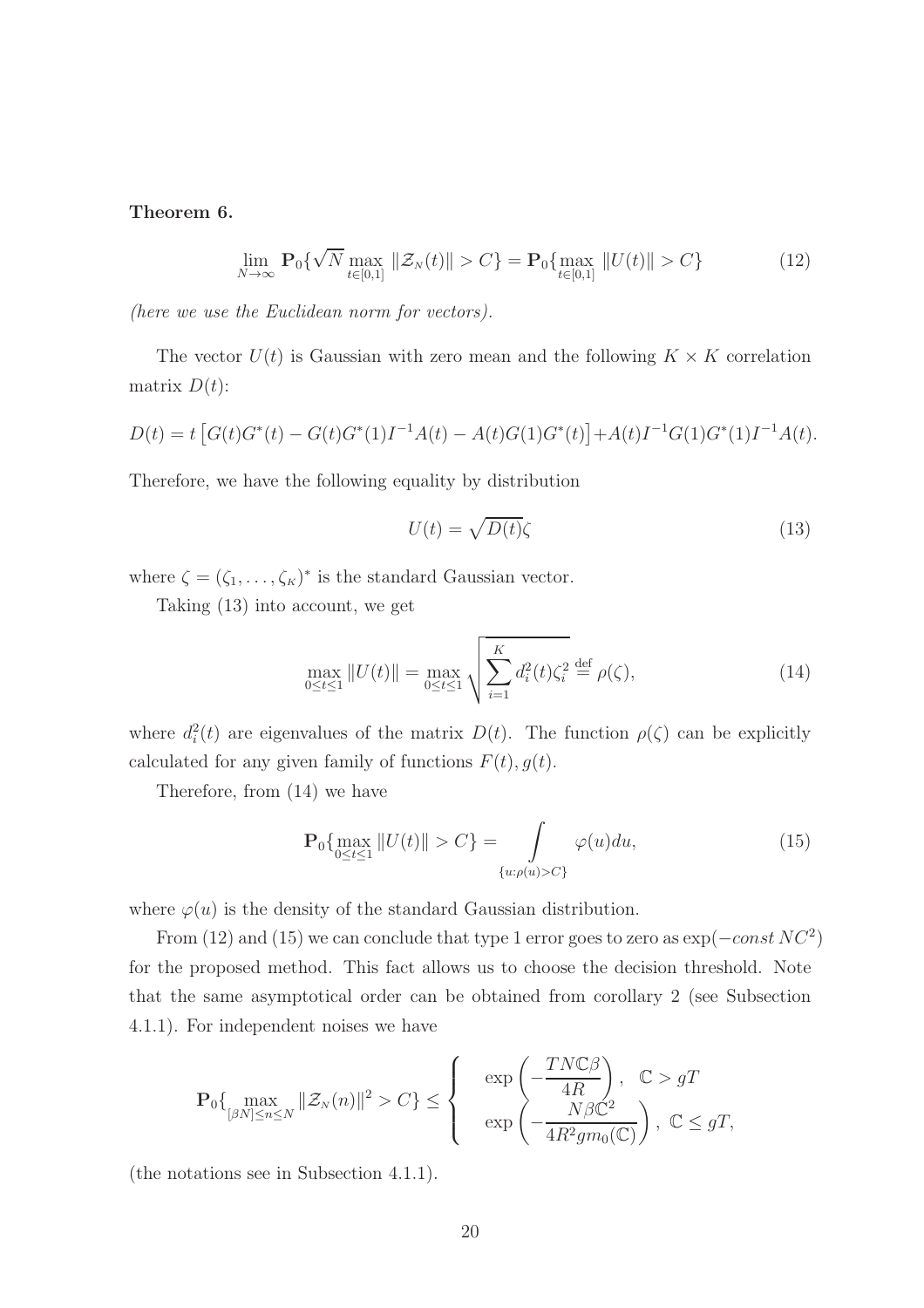Therefore, we conclude that type 1 error  $\alpha_N$  goes to zero exponentially as  $N \to \infty$ for the proposed method.

So, the threshold can be calculated from the relation

$$
C = C(N) = \frac{1}{\sqrt{N}} \left| \ln \alpha_N \right| \lambda,
$$

where  $\lambda$  is a certain calibration parameter which depends on variations of predictors, dispersions of noises and characteristics of their statistical dependence.

A more close study allows us to obtain the following practical formula for the decision threshold  $C = C(N)$ :

$$
C(N) = \frac{\left(\max_{i} \sigma_i^2 \cdot \max_{i} \max_{0 \le t \le 1} f_i^2(t)\right)^{1/2}}{\sqrt{N}} \lambda,
$$

where  $\sigma_i^2$  is the dispersion of  $\nu_i$  and  $\lambda > 0$  is the calibration parameter.

### 5 Experiments

In this section we present results of a simulation study of the proposed method in comparison with other well known tests. The following methods are most often used for detection of structural changes in regression models:

- The Chow test most often used in econometric packages;

- The CUSUM (cumulative sums) test based upon recursive regression residuals (Brown, Durbin, Evans, 1975);

- The CUSUM test based upon residuals of ordinary least squares method (OLS CUSUM test, Ploberger, Kramer, 1992);

- Fluctuation test (Ploberger, Kramer, Kontrus, 1989)
- Wald test (Andrews, 1993, Andrews, Ploberger, 1994)
- LM тест (Lagrange Multilpier test, Andrews, 1993).

However, it is well known (see, e.g., Maddala and Kim (1998)) that the Wald test (together with the QMLE - quasi-maximum likelihood estimation test) is the best and most often used for detection of changes in regression models because it has the best characteristics of power and accuracy of change-point estimation.

The Wald test statistic is defined as follows:

$$
SupW = \max_{1 \le m \le N} N \left[ \frac{S(N) - S_1(m) - S_2(N - m)}{S_1(m) + S_2(N - m)} \right],
$$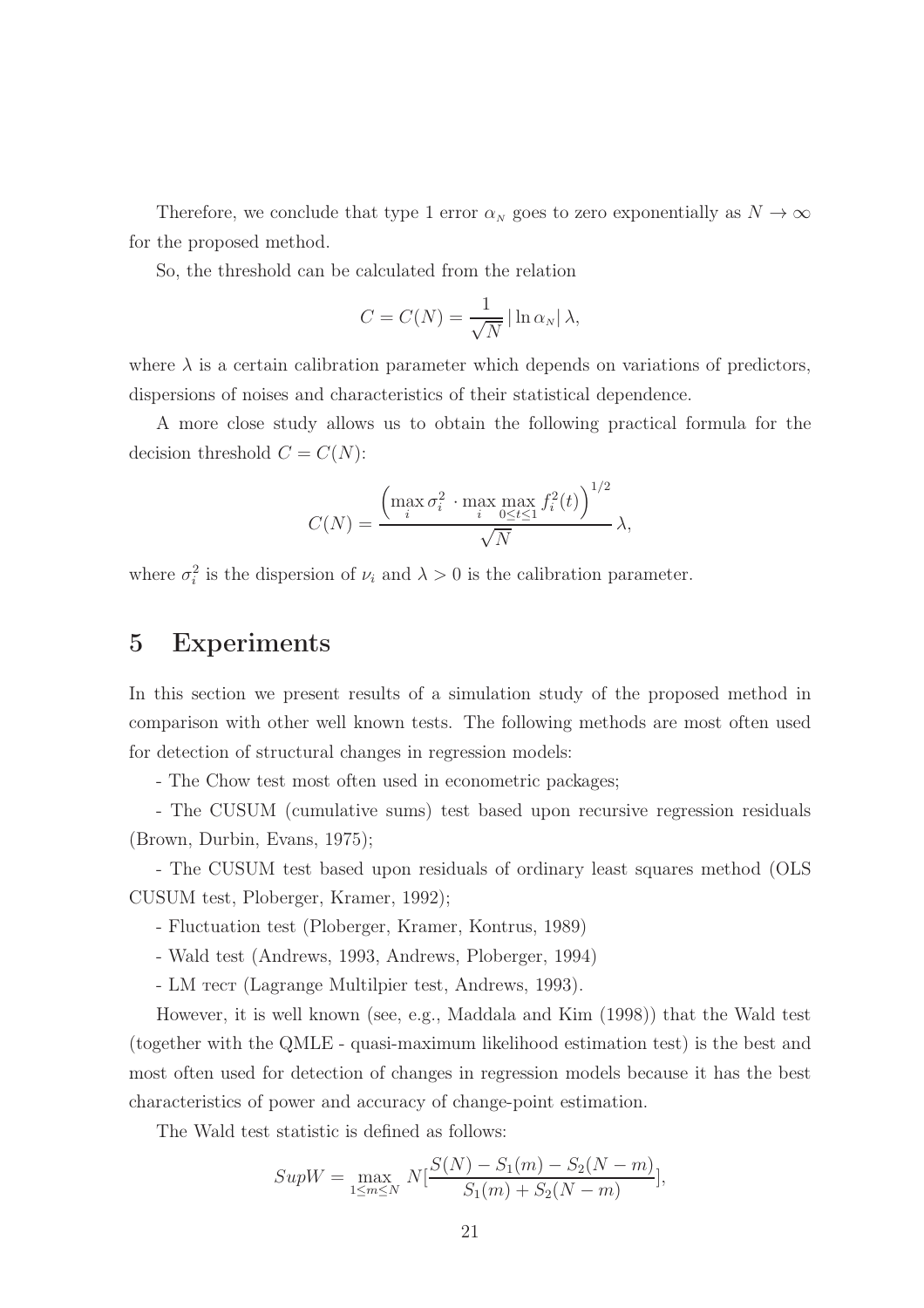where  $S(N)$  is the sum of regression residuals constructed by the whole sample of the size  $N$ ;  $S_1(m)$  is the sum of regression residuals constructed by the sub-sample of the first m observations;  $S_2(N - m)$  is the sum of residuals of the regression model constructed by the last  $N - m$  observations.

It is natural to define the estimate of the change point as  $n_0 \in arg \text{ sup } W$ , and the corresponding estimate of the change-point parameter  $\hat{\theta}_N = n_0/N$ .

Comparison of characteristics of different methods is carried out in the following way. First, methods are 'equalized' by the value of type 1 error by means of choice of the corresponding decision thresholds. In practice, for this purpose we use experiments with stationary samples (without structural changes) in which the 95-percent quantiles of the variation series of the decision statistics are computed (see below, table 1). Second, for the chosen sample sizes and decision thresholds, experiments with nonstationary samples are performed in which we compute estimates of the type 2 error probability and instants of change-points (see tables 2 and 4). The method of changepoint detection 'a' is preferable w.r.t. the method "b" if for the same values of the type 1 error, it gives lower estimates of the type 2 error and the error of change-point estimation.

#### 5.1 Deterministic regression plan

We compared characteristics of our method with those of the Wald test using the following regression model with deterministic predictors:

$$
y_i = c_0 + c_1 x_i + \xi_i, \quad i = 1, ..., N
$$
\n(16)

where  $(x_1, \ldots, x_N)^*$  is the vector of deterministic predictors;  $\{\xi_i\}$  is the Gaussian noise sequence with zero mean and unit variance;  $c_0$ ,  $c_1$  are regresson coefficients which change at the instant  $n_0 = [\theta N], 0 < \theta < 1$ .

The number of independent trials of each experiment was equal to  $k=2000$ . The estimates of decision thresholds were obtained as follows. For each stationary sample, the 95-percent and 99-percent quantiles of the variation series of maximums of the decision statistic were computed in 2000 trials. These quantiles were then assumed to be estimates of the decision thresholds for 5-percent and 1-percent error level, respectively.

The values of the threshold C given in table 1, were used as decision bounds for the confidence probability 95 percent in experiments with non-stationary regression models. The following cases were considered: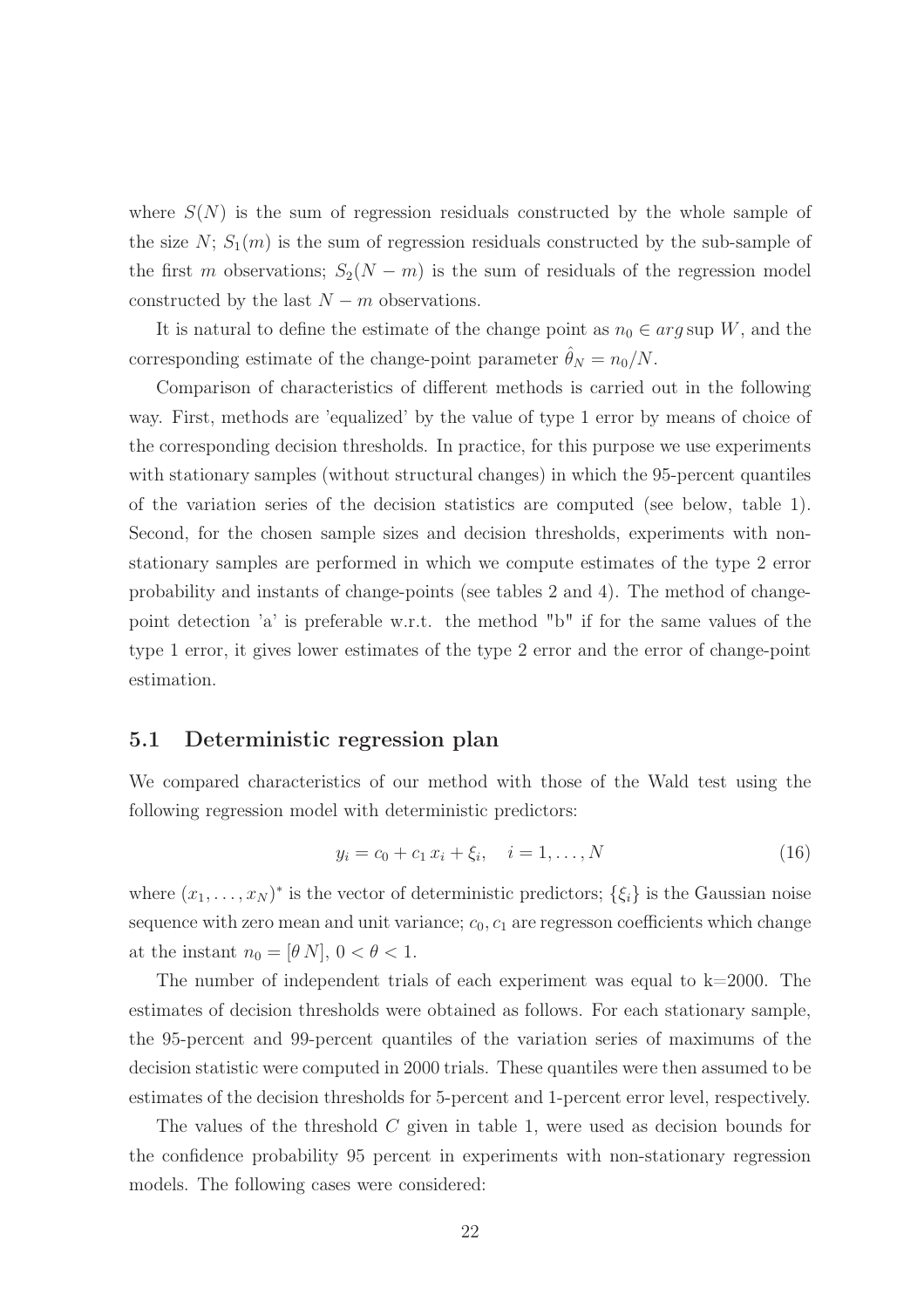- before the change-point:  $c_0 = 0, c_1 = 1$ 

- after the change-point:  $c_0 = \delta$ ,  $c_1 = 1$ .

In experiments the parameter  $\delta$  and the sample size N were changed. The following characteristics of the proposed method were estimated:

- The empirical estimate of decision threshold C (more exactly, the empirical estimate of  $\max_{n} \|\mathcal{Z}_N(n)\|$ ; n

- The empirical estimate of type 2 error probability  $\hat{w}_N$ ;

- The empirical estimate of the change-point parameter  $\hat{\theta}_N$ .

Results obtained for the Wald test are given in the following tables.

Table 1. Estimation of the decision thresholds for the Wald test for different sample sizes

|                                                                           | 100 | 200 |  |  | $300$   400   500   700   1000   1200 |  |
|---------------------------------------------------------------------------|-----|-----|--|--|---------------------------------------|--|
| $p = 0.95$   10.10   8.09   9.59   8.66   8.12   7.62   7.51   7.43       |     |     |  |  |                                       |  |
| $p = 0.99$   12.60   10.88   14.14   12.10   12.20   9.97   11.68   10.02 |     |     |  |  |                                       |  |

Table 2. Estimation of the change-point parameter  $\theta = 0.30$  by the Wald test

| N              |                       | 300                  | 400   | 500   | 700   | 1000  |
|----------------|-----------------------|----------------------|-------|-------|-------|-------|
| $\delta = 0.3$ | $\mathcal{C}$         | 6.76<br>8.24<br>5.63 |       | 9.77  | 12.09 |       |
|                | $\hat{w}_N$           | 0.83                 | 0.71  | 0.59  | 0.46  | 0.32  |
|                | $\hat{\theta}_N$      | 0.29                 | 0.25  | 0.22  | 0.19  | 0.20  |
| $\delta = 0.4$ | $\mathcal{C}$         | 9.65                 | 10.20 | 11.88 | 15.27 | 19.32 |
|                | $\hat{w}_N$           | 0.56                 | 0.47  | 0.34  | 0.23  | 0.18  |
|                | $\overline{\theta}_N$ | 0.28                 | 0.25  | 0.22  | 0.20  | 0.23  |

The same model was studied with the help of the method proposed in this paper.

1) Decision thresholds

In the first series of experiments, model (16) with constant coefficients  $c_0 = 0, c_1 = 1$ was used. The following results were obtained.

N | 100 | 200 | 300 | 400 | 500 | 700 | 1000 | 1200  $p = 0.95 \mid 0.401 \mid 0.257 \mid 0.202 \mid 0.182 \mid 0.150 \mid 0.125 \mid 0.103 \mid 0.081$  $p = 0.99 \mid 0.450 \mid 0.300 \mid 0.247 \mid 0.211 \mid 0.187 \mid 0.162 \mid 0.138 \mid 0.102$ 

Table 3. Estimation of the decision thresholds

2) The estimates of the change-point parameter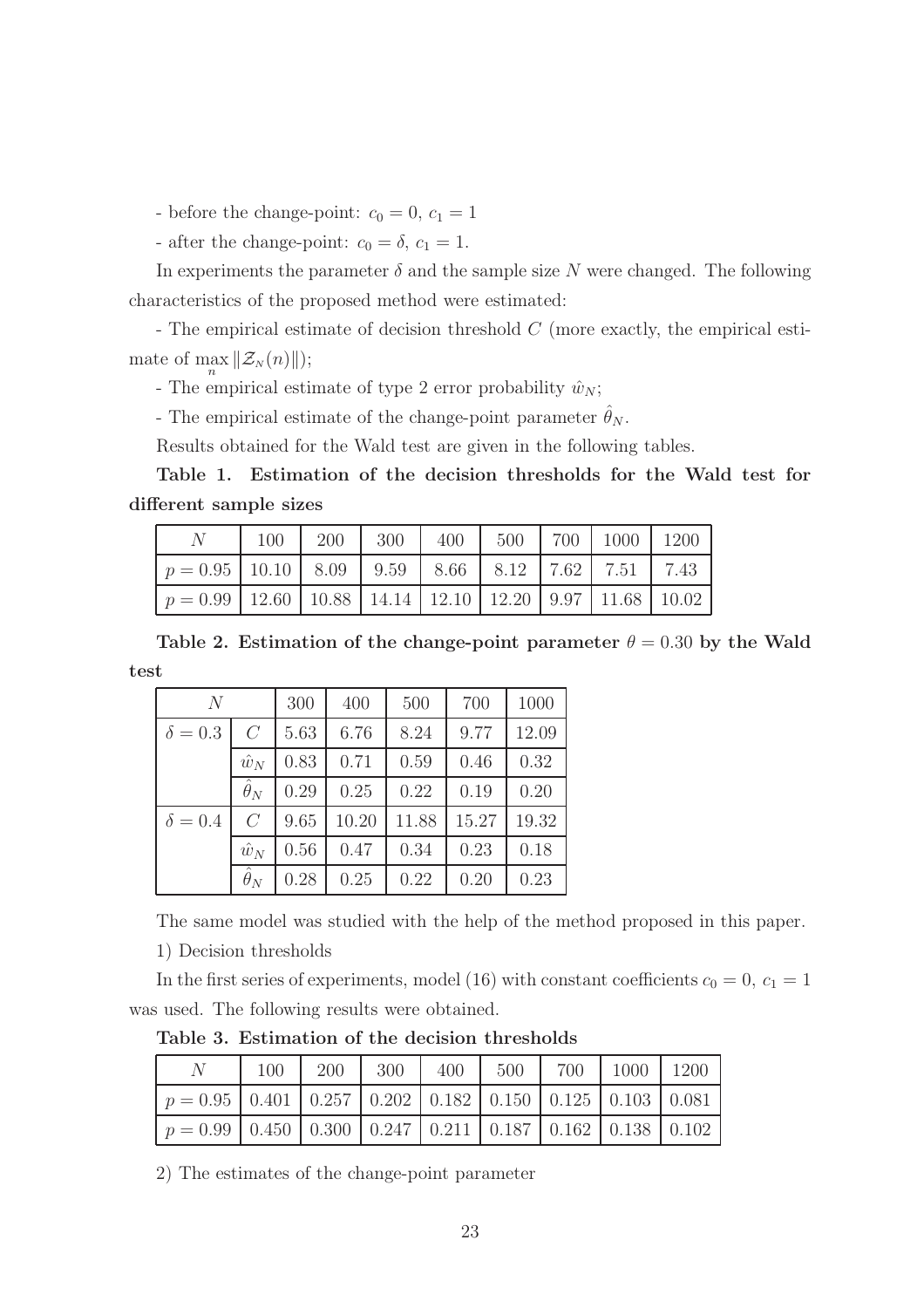| N              |                  | 300            | 400   | 500   | 700   | 1000  |
|----------------|------------------|----------------|-------|-------|-------|-------|
| $\delta = 0.3$ | $\overline{C}$   | 0.177<br>0.179 |       | 0.168 | 0.157 | 0.151 |
|                | $\hat{w}_N$      | 0.64           | 0.55  | 0.33  | 0.13  | 0.03  |
|                | $\hat{\theta}_N$ | 0.340          | 0.322 | 0.332 | 0.324 | 0.307 |
| $\delta = 0.4$ | $\overline{C}$   | 0.220          | 0.211 | 0.208 | 0.195 | 0.192 |
|                | $\hat{w}_N$      | 0.28           | 0.24  | 0.11  | 0.02  | 0.005 |
|                | $\hat{\theta}_N$ | 0.315          | 0.312 | 0.308 | 0.305 | 0.304 |

Table 4. Results of estimation of the change-point parameter  $\theta = 0.30$ 

Table 5. Results of estimation of the change-point parameter  $\theta = 0.50$ 

| N              |                  | 300   | 400   | 500   | 700   | 1000     |
|----------------|------------------|-------|-------|-------|-------|----------|
| $\delta = 0.3$ | $\overline{C}$   | 0.194 | 0.184 | 0.175 | 0.168 | 0.164    |
|                | $\hat{w}_N$      | 0.62  | 0.50  | 0.25  | 0.05  | 0.01     |
|                | $\hat{\theta}_N$ | 0.456 | 0.485 | 0.501 | 0.502 | 0.499    |
| $\delta = 0.4$ | $\overline{C}$   | 0.231 | 0.221 | 0.215 | 0.214 | 0.211    |
|                | $\hat{w}_N$      | 0.26  | 0.22  | 0.003 | 0.02  | $\theta$ |
|                | $\hat{\theta}_N$ | 0.495 | 0.495 | 0.489 | 0.501 | 0.499    |

Comparing results from tables 2 and 4, we conclude that type 2 error estimates for our method are lower than for the Wald test, and the error of estimation for our method is much lower than for the Wald test. Therefore, we conclude that our method is essentially better by the main performance characteristics of change-point detection than the Wald test, and so, we conclude that the proposed method is one of the most effective among all known tests for detection and estimation of structural changes in regression models.

Comparing results from table 4 and 5, we can conclude that the quality of estimation of the change-point parameter  $\theta$  depends on its location on the segment [0, 1]: estimation of  $\theta$  which is closer to the bounds of the segment [0, 1] is more difficult.

In next two subsections we investigate our methods.

### 5.2 Stochastic regression plan

In this series of experiments the following model of observations was used:

$$
y_i = c_0 + c_1 x_i + \xi_i, \quad i = 1, \dots, N
$$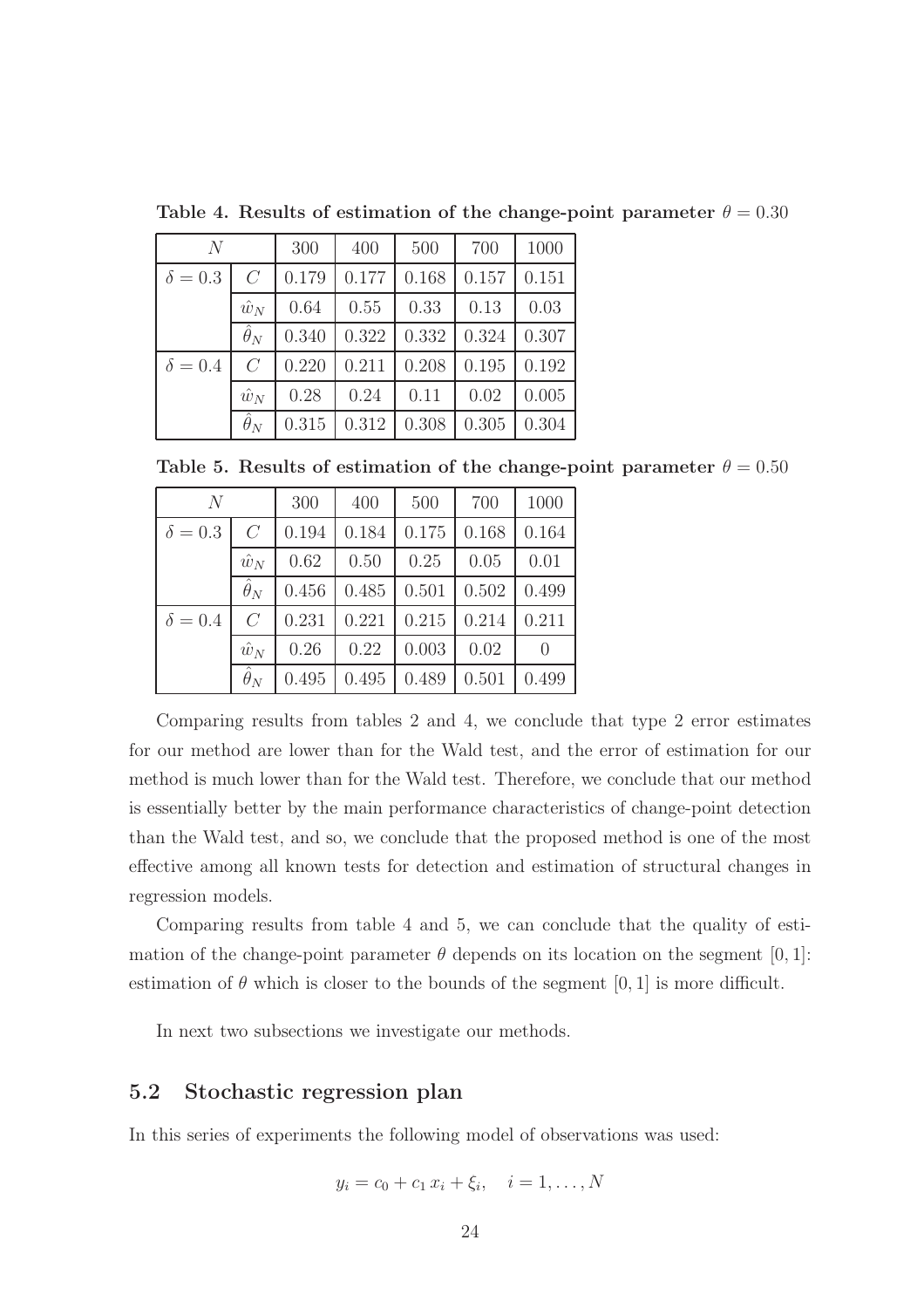where  $(x_1, \ldots, x_N)^*$  is a stationary random sequence of the following type:

$$
x_i = \rho x_{i-1} + \eta_i, \quad i = 1, ..., N, \ x_0 \equiv 0,
$$

 $\{\xi_i, \eta_i\}$  is the sequence of independent Gaussian r.v.'s with zero mean and unit dispersion;  $c_0, c_1$  are regression coefficients which change at the instant  $n_0 = [\theta N]$ ,  $0 < \theta < 1$ ;  $|\rho| < 1$ .

1) Estimation of decision thresholds

In the first series of tests decision thresholds were estimated. For this purpose, stationary sequences (without change-points) were used:  $c_0 = 0$ ,  $c_1 = 1$ ,  $\rho = 0.3$ . The following results were obtained.

Table 6. Estimation of decision thresholds (the case of stochastic predictors)

|                                                                            | 100 |  | 200   300   400   500   700   1000   1200 |  |  |
|----------------------------------------------------------------------------|-----|--|-------------------------------------------|--|--|
| $p = 0.95$   0.355   0.291   0.230   0.188   0.150   0.132   0.103   0.082 |     |  |                                           |  |  |
| $p = 0.99$ 0.401 0.332 0.273 0.218 0.192 0.171 0.141 0.100                 |     |  |                                           |  |  |

2) Estimation of the change-point parameter

In the following series of experiments a model with a structural change in the regression coefficients was used:

- before the change-point:  $c_0 = 0, c_1 = 1$ 

- after the change-point:  $c_0 = 0, c_1 = 1.3$ .

Results obtained are presented in table 7.

Table 7. Estimation of change-point parameters (the case of stochastic predictors)

| $\overline{N}$ |                  | 500   | 700   | 1000  | 1200             |
|----------------|------------------|-------|-------|-------|------------------|
| $\theta = 0.5$ | $\overline{C}$   | 0.167 | 0.157 | 0.152 | 0.152            |
|                | $\hat{w}_N$      | 0.32  | 0.21  | 0.02  | $\theta$         |
|                | $\hat{\theta}_N$ | 0.481 | 0.495 | 0.498 | 0.499            |
| $\theta = 0.3$ | $\overline{C}$   | 0.156 | 0.148 | 0.142 | 0.140            |
|                | $\hat{w}_N$      | 0.45  | 0.30  | 0.03  | $\left( \right)$ |
|                | $\hat{\theta}_N$ | 0.312 | 0.310 | 0.308 | 0.301            |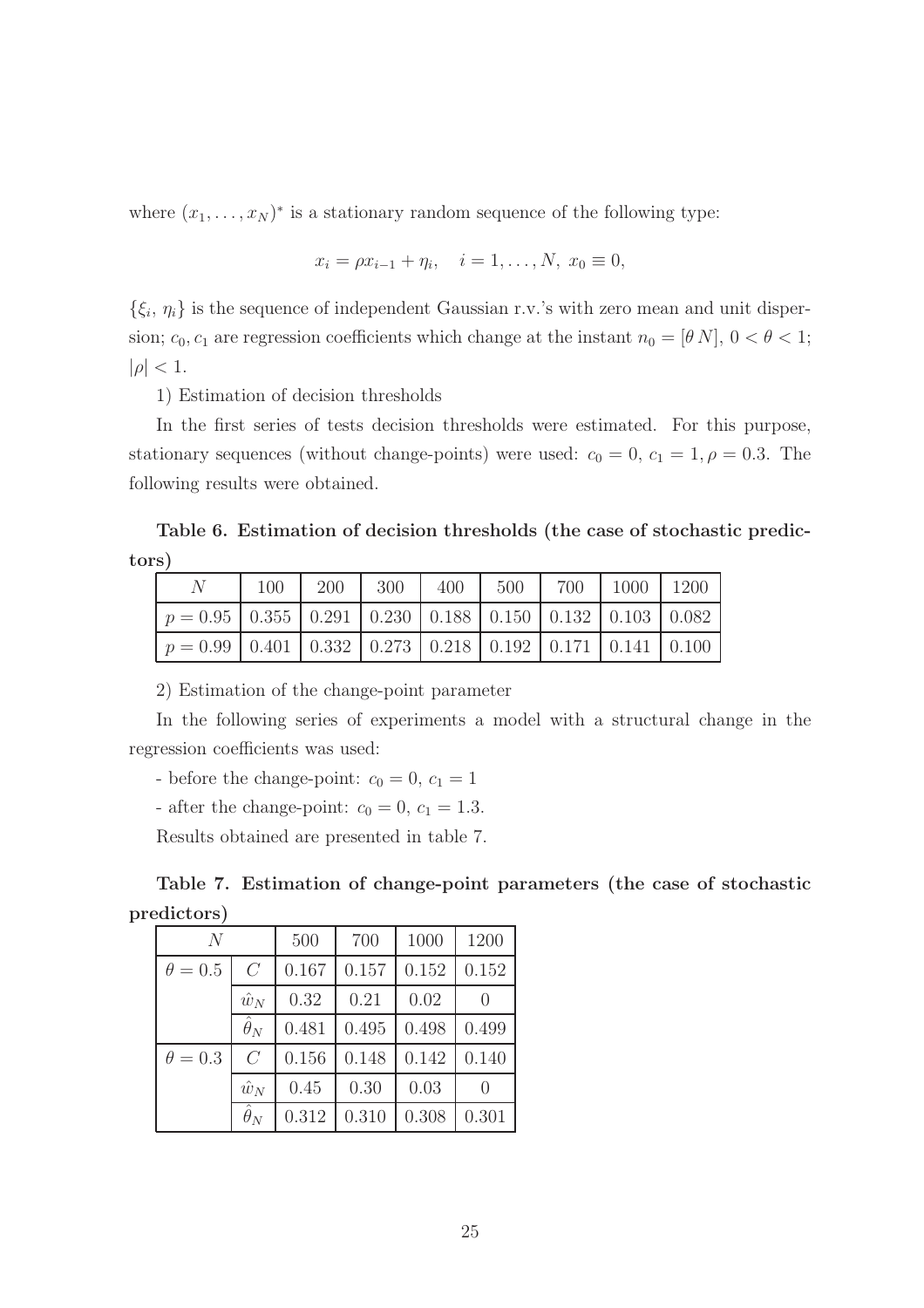#### 5.3 Multiple structural changes in multivariate systems

The following multivariate system was used:

$$
y_i = c_0 + c_1 y_{i-1} + c_2 z_{i-1} + c_3 x_i + \epsilon_i
$$
  
\n
$$
z_i = d_0 + d_1 y_i + d_2 x_i + \xi_i
$$
  
\n
$$
x_i = 0.5 x_{i-1} + \nu_i
$$
  
\n
$$
\epsilon_i = 0.3 \epsilon_{i-1} + \eta_i,
$$

where  $\xi_i, \nu_i, \eta_i, i = 1, 2, \dots$  are independent standard Gaussian random variables.

Here  $(y_i, z_i)^*$  is the vector of endogenous variables,  $x_i$  is the vector of exogenous variables,  $(y_{i-1}, z_{i-1}, x_i)^*$  - the vector of pre-determined variables of the considered system.

Dynamics of this system is characterized by the following vector of coefficients:  $\mathbf{u} = [c_0 \ c_1 \ c_2 \ c_3 \ d_0 \ d_1 \ d_2].$  The initial vector of coefficients is [0.1 0.5 0.3 0.7 0.2 0.4 0.6]. The first structural change occurs at the instant  $\theta_1 = 0.3$ . The vector of coefficients u changes into [0.1 0.5 0 0.7 0.2 0.4 0.6]. The second structural change occurs at the instant  $\theta_2 = 0.7$ . Then the vector **u** changes into [0.1 0.5 0 0.7 0.2 0.4 0.9].

In the first series of tests the decision threshold  $C$  was estimated. For this purpose, the model with the initial vector of coefficients u and without change-points was used. In 2000 independent trials the maximums of the decision statistic were computed and the variation series of these maximum was constructed. Then the 95-percent and the 99-percent quantiles of this series were computed. These values are presented in table 8.

Table 8. Estimation of decision thresholds (the case of a multivariate system)

|                                                     |  |  |  | 200   400   500   700   900   1000   1200   1500 |  |
|-----------------------------------------------------|--|--|--|--------------------------------------------------|--|
| $p = 0.95$ 0.28 0.20 0.19 0.18 0.16 0.15 0.145 0.14 |  |  |  |                                                  |  |
| $p = 0.99$ 0.36 0.33 0.28 0.24 0.23 0.21 0.19 0.17  |  |  |  |                                                  |  |

The computed 95-percent quantiles were assumed to be the decision thresholds for the corresponding sample volumes.

In the next series of tests non-stationary samples with multiple change-points were used. The true number of change-points was equal to  $p = 2$ , the coordinates of these change-points were  $\theta_1 = 0.3$  and  $\theta_2 = 0.7$ . In table 9 the following performance characteristics are given: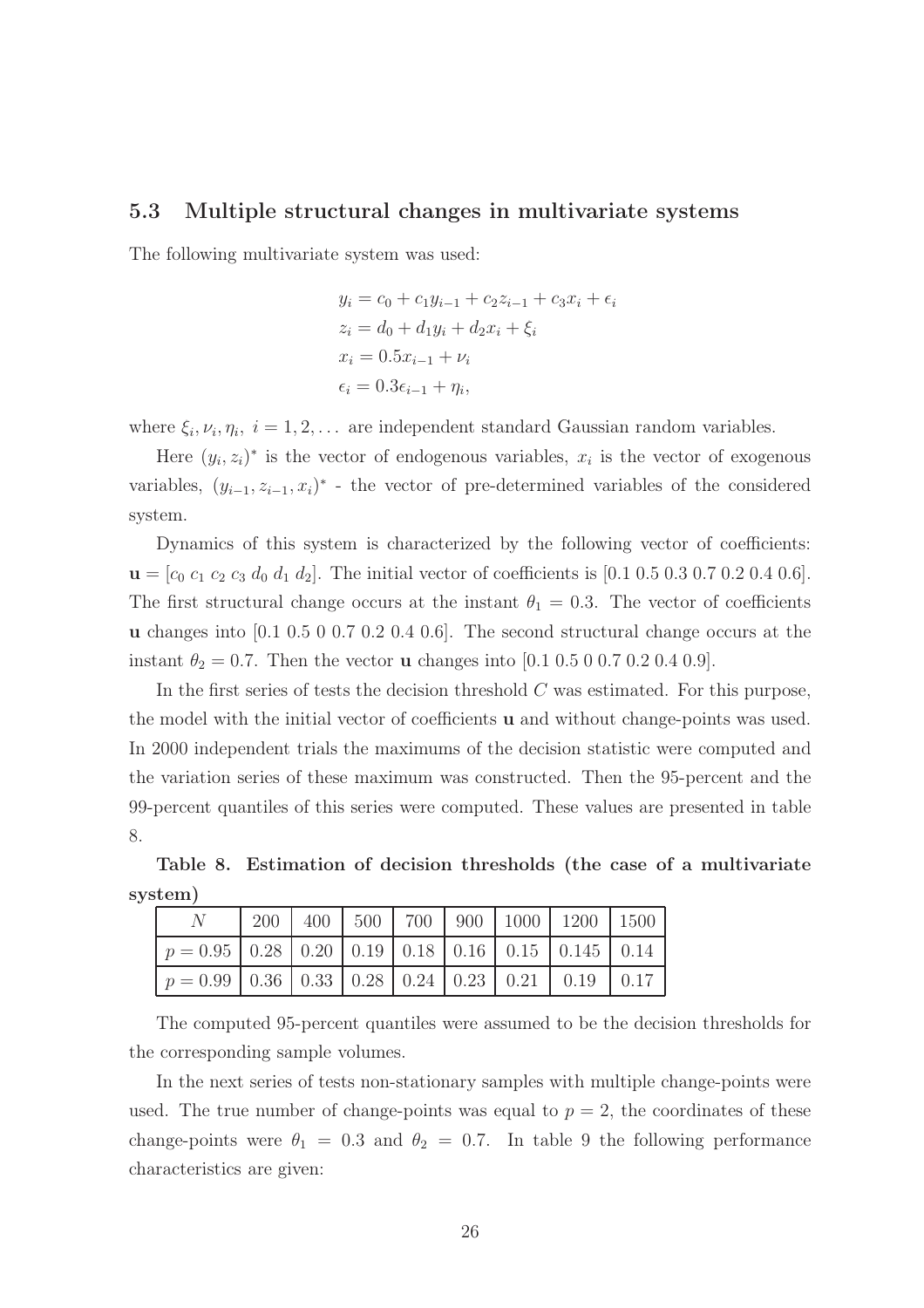- w is the estimate of the probability  $P_{\theta} \{\hat{p}_N \neq p\}$  in 2000 independent trials, where  $\hat{p}_{scriptscriptslyleN}$  is the estimate of the number of change-points in the data.

-  $\Delta$  is the estimation error on condition that  $\hat{p}_N = p$ , i.e.  $\Delta = \sqrt{\sum_{i=1}^p (\hat{\theta}_i - \theta_i)^2}$ .

Table 9. Estimation of change-point parameters (the case of a multivariate system)

|  |  |  | $N$   200   400   500   700   900   1000   1200   1500            |  |
|--|--|--|-------------------------------------------------------------------|--|
|  |  |  | $w$   0.96   0.54   0.39   0.21   0.04   0.03   0.02   0.01       |  |
|  |  |  | $\Delta$   0.02   0.05   0.04   0.02   0.03   0.02   0.01   0.005 |  |

### 6 Conclusions

In this paper the following main results were obtained:

1. The general statement of the retrospective change-point detection and estimation problem in multivariate linear systems is given (both one change-point and multiple change-point problems, both independent and dependent sequences of observations)

2. The prior lower bounds are proved for the main performance characteristic in retrospective change-point detection and estimation: the probability of the error of change-point estimation, in different contexts of change-point estimation: from one change-point in multi-factor linear regressions with deterministic and stochastic regression plans, to multiple change-point problems in multivariate linear models.

3. A new method is proposed for the problem of retrospective change-point detection and estimation in multivariate linear systems. The main performance characteristics of this method: type 1 and type 2 errors, the error of change-point estimation, are studied theoretically. We prove that the proposed method is asymptotically optimal by the order of convergence of the change-point estimate to its true value as the sample size tends to infinity.

4. For the problem of multiple change-point detection and estimation, we propose a general setup in which both the number of change-points and their coordinates in the sample are unknown. For this problem statement, a new method is proposed which gives consistent estimates of an unknown number of change-points and their coordinates. This method is also asymptotically optimal by the order of convergence of these estimates to true change-point parameters.

5. A simulation study of characteristics of the proposed method for finite sample sizes is performed. The main goals of this study are as follows: to compare performance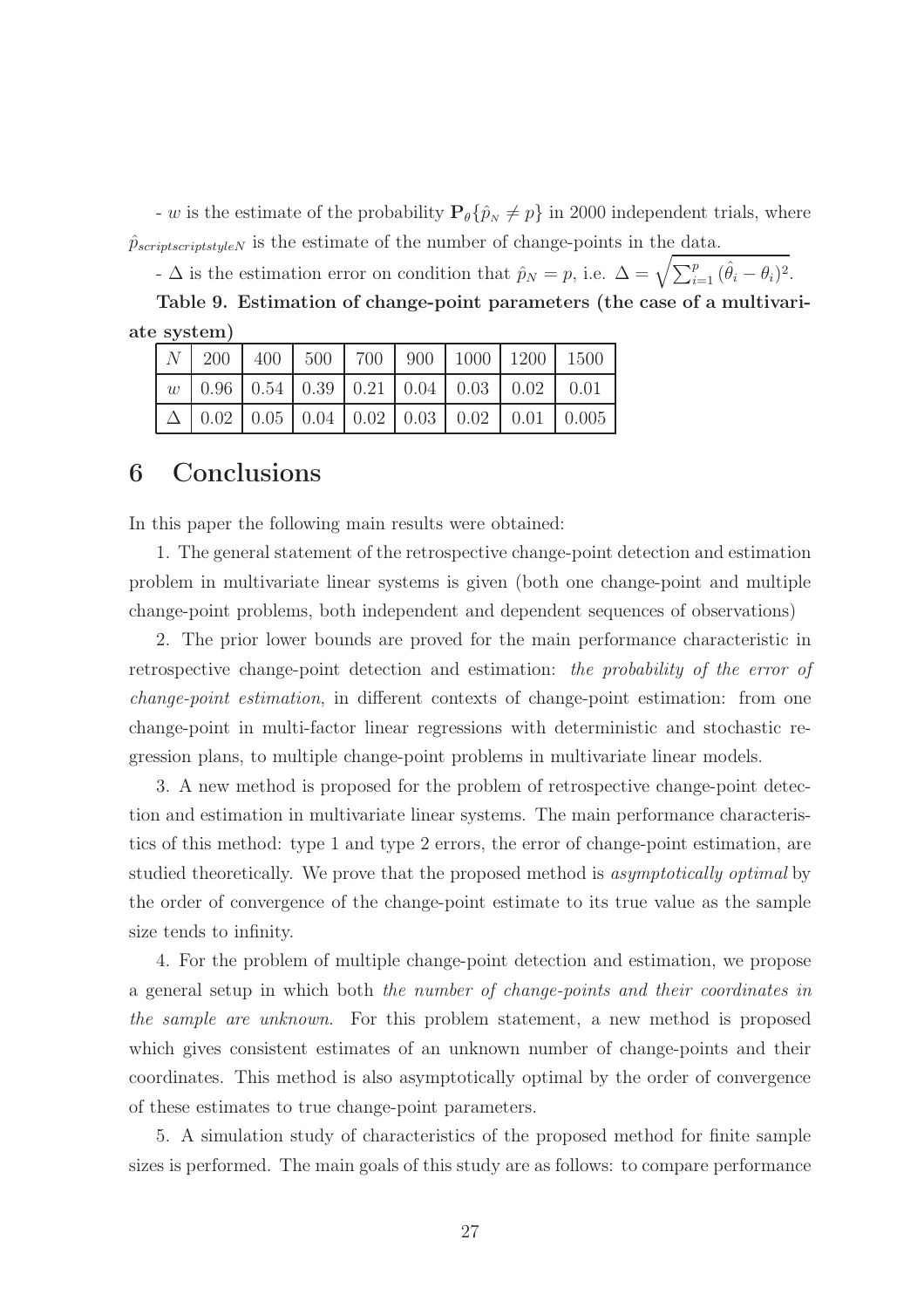characteristics of the proposed method with characteristics of other well known methods of change-point detection in linear regression models: the Wald test, the Chow test, the CUSUM tests with ordinary and recursive regression residuals, the fluctuation test; to consider more general multivariate linear models and performance characteristics of the proposed method in these multivariate models. The main conclusion: performance characteristics of the proposed method are no worse but often even better than those of well known change-point tests.

### References

- [1] Andrews, D.W.K., 1993. Tests for parameter instability and structural change with unknown change point. Econometrica, 61, 821-856.
- [2] Andrews, D.W.K., Ploberger, W., 1994. Optimal tests when a nuisanse parameter is present only under the alternative. Econometrica, 62, 1383-1414.
- [3] Bai, J., Lumsdaine R., Stock J, 1998. Testing for and Dating Common Breaks in Multivariate Time Series. Review of Economic Studies, 65, 395-432.
- [4] Bai, J, Perron, P., 1998. Estimating and testing linear models with multiple structural changes. Econometrica, 66, 1, 47-78.
- [5] Berkes I., Gombay E., Horvath L., 2009. Testing for changes in the covariance structure of linear processes, Journal of Statistical Planning and Inference, vol.139, is.6.1, pp.2044-2063.
- [6] Bradley, R., 2005. Basic Properties of Strong Mixing Conditions. A Survey and Some Open Questions. Probability Surveys, 2, 107-144.
- [7] Brodsky, B., Darkhovsky, B., 1993. Non-parametric Methods in Change-Point Problems. Dordrecht: Kluwer Academic Publishers.
- [8] Brodsky, B., Darkhovsky, B., 2000. Non-Parametric Statistical Diagnosis: Problems and Methods. Dordreht: Kluwer Academic Publishers.
- [9] Brown, R.L., Durbin, J., Evans, J.M., (1975). Techniques for testing the constancy of regression relationships over time. Journal of Royal Statistical Society, Series B, 37, 149-192.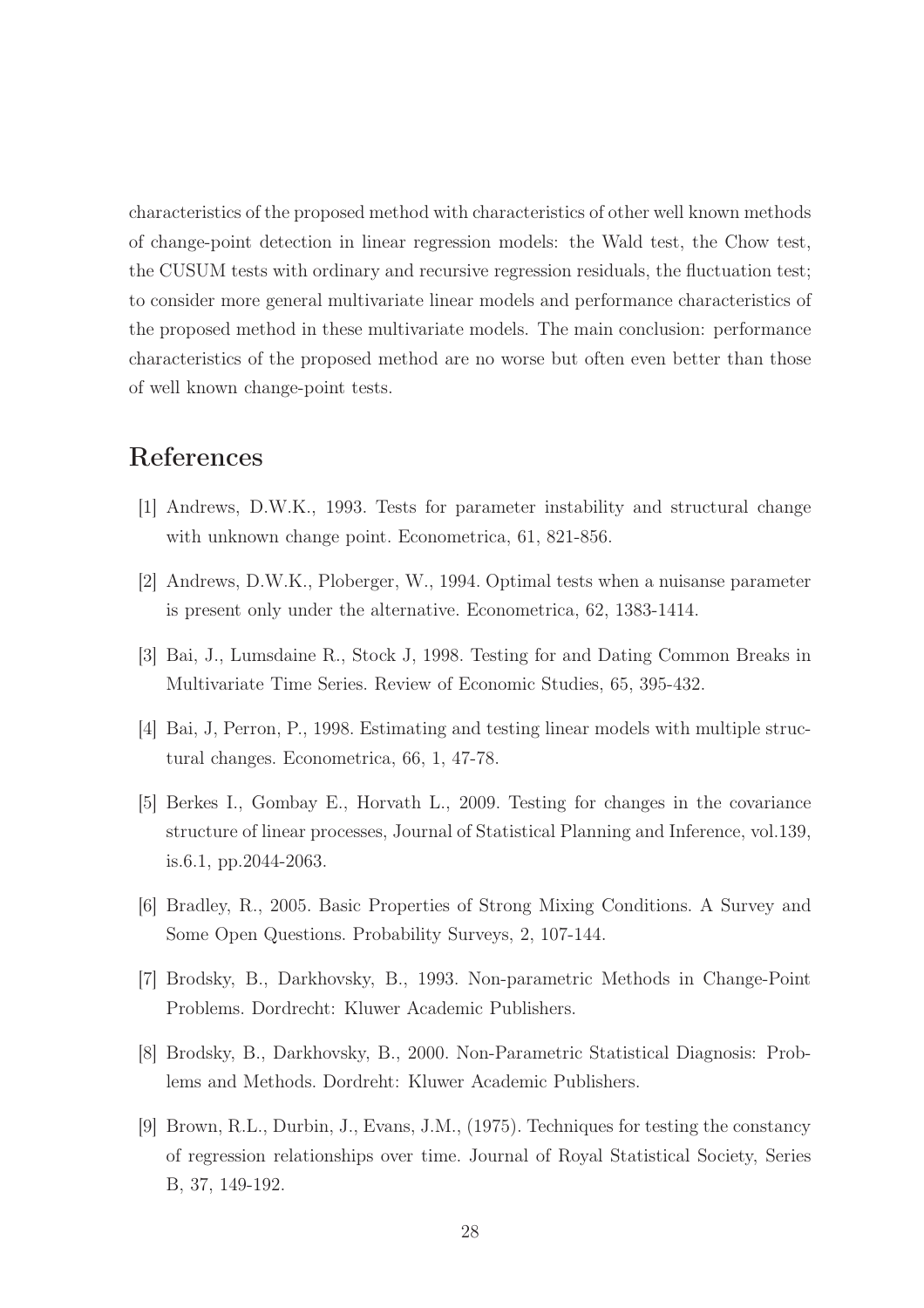- [10] Csörgő, M., Horvath, L.,(1997). Limit theorems in change-point analysis. Chichester: Wiley.
- [11] Chow, G.C., (1960). Tests of equality between sets of coefficients in two linear regressions. Econometrica, 28, 591-605.
- [12] Christiano, L., (1992). Searching for a break in GDP. Journal of Business and Economic Statistics, 10, 237-250.
- [13] Darkhovsky, B., (1995). Retrospective change-point detection in some regression models. Theory of Probability and Applications, 40, 4, 898-903.
- [14] Davis R.A., Lee C.M.T., Rodriguez-Yam G.A., 2006. Structural break estimation for nonstationary time series models. Jourmal of American Statistical Association, vol.101, pp.223-239.
- [15] Gombay, E., Horvath, L., (1994). Limit theorems for changes in linear regression. Journal of Multivariate Analysis, 48, 43-69.
- [16] Gombay E., 2008. Change detection in autoregressive time series. Journal of Multivariate Analysis, vol.99, pp.451-464.
- [17] Horváth, L., Huskova, M., Serbinowska, M., (1997). Estimators for the time of change in linear models. Statistics, 29, 109-130.
- [18] Huskova, M., (1996). Estimation of a change in linear models Statist. Probab. Letters, 26, 13-24.
- [19] Huskova M., Praskova Z., Steinebach J., 2007. On the detection of changes in autoregressive time series. I. Asymptotics. Journal of Statistical Planning and Inference, vol. 137, is.2, pp.1243-1259.
- [20] Huskova M., Kirch C., Praskova Z., Steinebach J., 2007. On the detection of changes in autoregressive time series. II. Resampling procedures. Journal of Statistical Planning and Inference, vol. 138, is.6,1, pp.1697-1721.
- [21] Ibragimov, I. A., Linnik, Yu., V., (1971). Independent and stationary sequences of random variables. Wolters-Noordhoff Publishing, Groningen.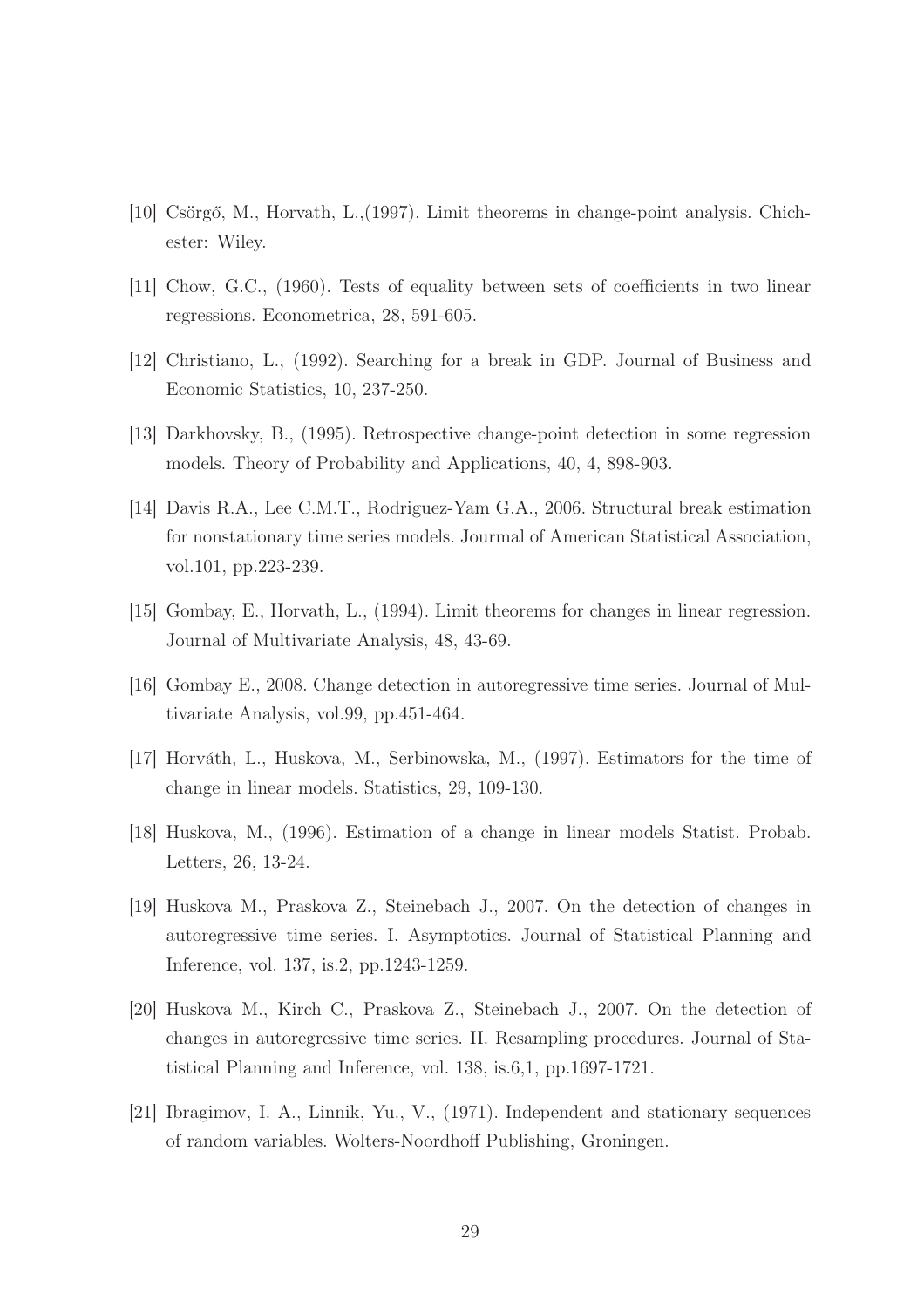- [22] James, B., James, K.J., Siegmund, D., (1987). Tests for a change-point. Biometrika, 74. 71-83.
- [23] Kim, H.-Ju., Siegmund, D., (1989). The likelihood ratio test for a change-point in simple linear regression. Biometrika, 76, 3, 409-423.
- [24] Kim, H. J., (1994). Tests for a change-point in linear regression. IMS Lecture Notes, Monograph Series, 23, 170-176.
- [25] Korostelev, A., (1997). Minimax large deviations risk in change-point problems. Mathematical Methods in Statistics, v. 6, no. 3, 365-374.
- [26] Krämer, W., Ploberger, W., Alt, R., (1988). Testing for structural change in dynamic models. Econometrica, 56, 6, 1355-1369.
- [27] Maddala, G., Kim, I., (1998). Unit roots, cointegration, and structural change. Cambridge: Cambridge Univ. Press.
- [28] Maronna, R., Yohai, V., (1978). A bivariate test for the detection of a systematic change in mean. Journal of American Statistical Association, 73, 640-645.
- [29] Nelson, C., Plosser, C., (1982). Trends and random walks in macroeconomic time series: some evidence and implications. Journal of Monetary Economics, 10, 130- 162.
- [30] Perron, P., (1989). The Great crash, the oil price shock, and the Unit root hypothesis. Econometrica, 57, 1361-1401.
- [31] Perron, P., Vogelsang, T., (1992). Nonstationarity and level shifts with an application to purchasing power parity. Journal of Business and Economic Statistics, 10, 3, 301-320.
- [32] Ploberger, W., Kramer, W., (1992). The CUSUM test with OLS residuals. Econometrica, 60, 271-285.
- [33] Ploberger, W., Kramer, W., Kontrus, K., (1989). A new test for structural stability in the linear regression model. Journal of Econometrics, 40, 307-318.
- [34] Quandt, R.E., (1958). The estimation of parameters of a linear regression system obeying two separate regimes. Journal American Statistical Association, 50, 873- 880.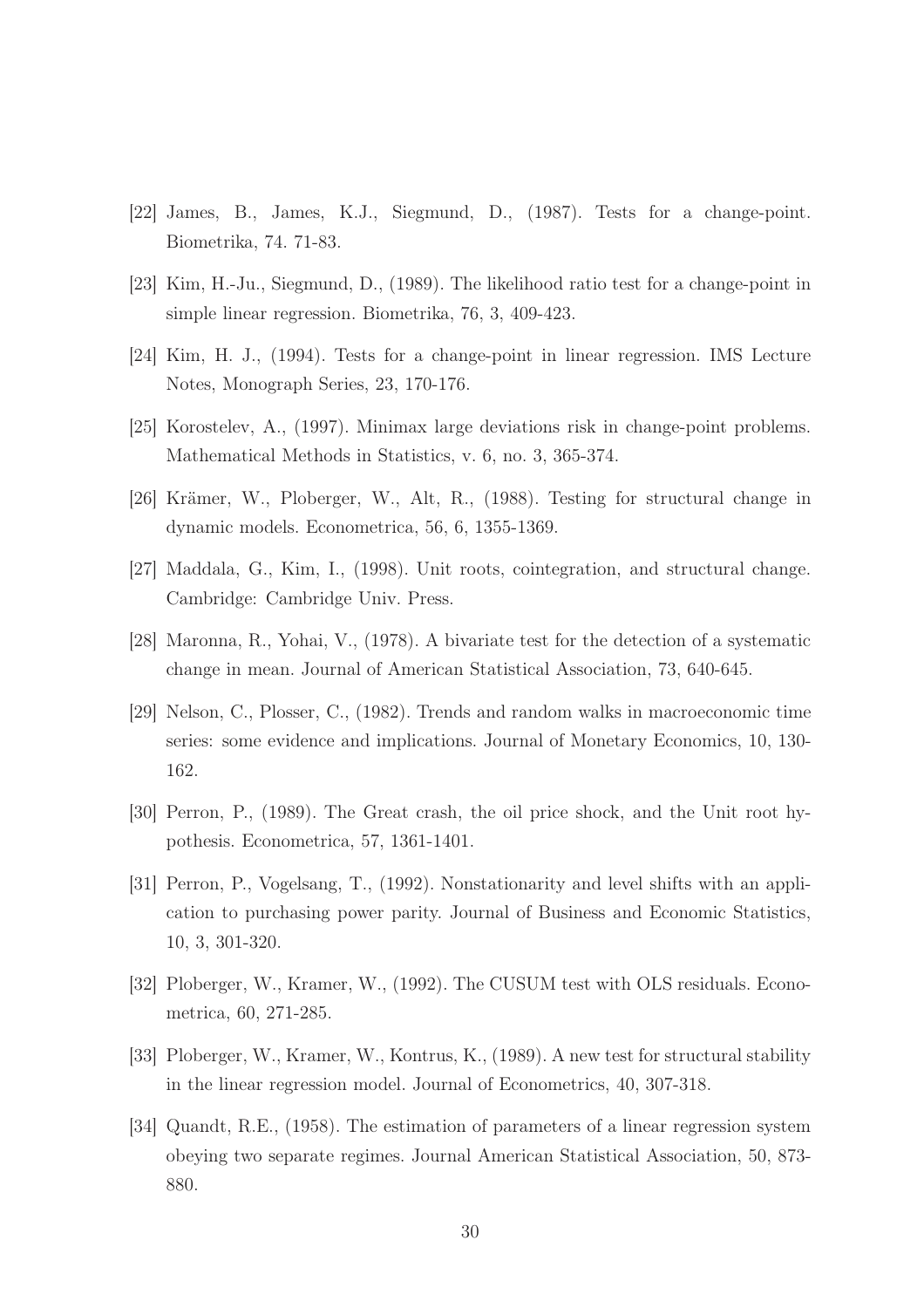- [35] Quandt, R.E., (1960). Tests of the hypothesis that a linear regression system obeys two separate regimes. Journal American Statistical Association, 55, 324-330.
- [36] Worsley, K. J., (1986). Confidence regions and tests for a change-point in a sequence of exponential family random variables. Biometrika, 73, 91-104.
- [37] Zivot, E., Andrews, D., (1992). Further evidence on the Great crash, the oil price shock and the Unit root hypothesis. Journal of Business and Economic Statistics, 10, 251-287.

### Appendix. Proofs of theorems

### A Proof of Theorem 1

Using notations  $(3)-(4)$ , put

$$
\mathcal{M}(\Delta) = \{ T(\Delta) : T(\Delta) = \{ T_N(\Delta) \}_{N=1}^{\infty} \}
$$

This is the set of all sequences of the elements  $T_N(\Delta) \in \mathcal{M}_N(\Delta)$ . Consider also the collection of all consistent estimates of the parameter  $\theta \in \Delta$ , i.e.,

$$
\tilde{\mathcal{M}}(\Delta) = \{ T(\Delta) \in \mathcal{M}(\Delta) : \lim_{N \to \infty} \mathbf{P}_{\theta}(|T_{N}(\Delta) - \theta| > \epsilon) = 0, \forall \theta \in \Delta, \forall \epsilon > 0 \}
$$

Under the assumption of Theorem 1, the set  $\mathcal{\tilde{M}}([a, b])$  is non-empty for any  $0 < a <$  $b < 1$ . Indeed, consider the sequence  $y_n = \ln \frac{f_0(x_n, n/N)}{f_0(x_n, n/N)}$  $f_1(x_n, n/N)$ . Due to the assumption,  $\mathbf{E}_{\theta}y_n \geq \delta > 0$  before the change-point  $\theta, a \leq \theta \leq b$ , and less than  $(-\delta)$  after the change-point. Now, using the same idea as in Brodsky and Darkhovsky (2000), it is easy to construct the consistent estimate of the change-point.

Further, without loss of generality we can consider only consistent estimates of the change-point parameter  $\theta$ , because for non-consistent estimates the probability of the error of estimation does not converge to zero and the considered inequality is satisfied trivially.

Let  $\hat{\theta}_N$  be some consistent estimate of the change-point parameter  $\theta$  constructed by the sample  $X^N = \{x_1, \ldots, x_N\}$ . Consider the random variable  $\lambda_N = \lambda_N(x_1, \ldots, x_N)$  $\mathbb{I}\{|\hat{\theta}_N - \theta| > \epsilon\}.$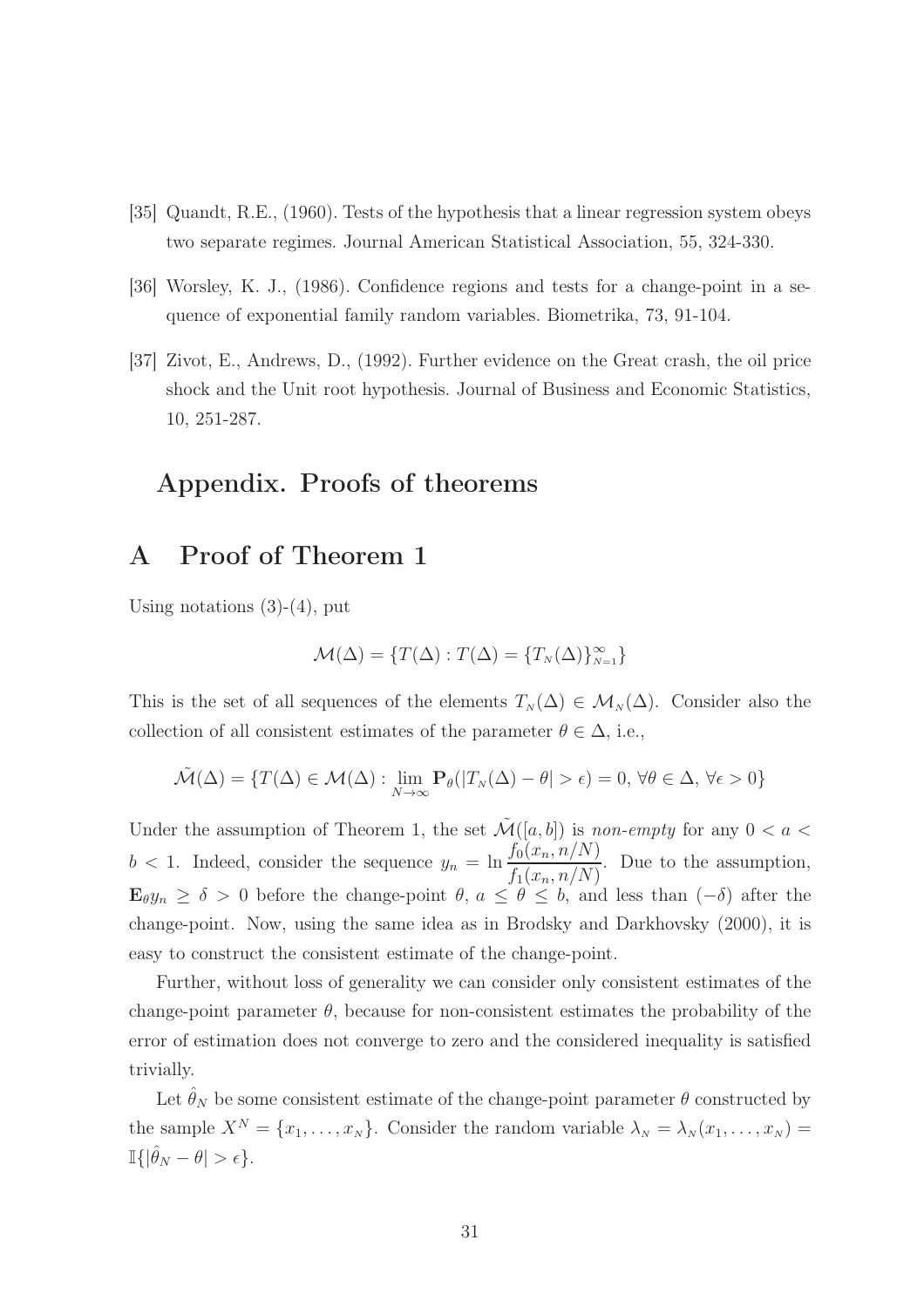Under the change-point parameter  $\theta$ , the likelihood function for the sample  $X^N$  can be written as follows:

$$
f(X^{N}, \theta) = \prod_{i=1}^{[\theta N]} f_0(x_i, i/N) \cdot \prod_{i=[\theta N]+1}^{N} f_1(x_i, i/N).
$$

We have for any  $d > 0$  and  $0 < \epsilon < \epsilon'$ :

$$
\mathbf{P}_{\theta}\{|\hat{\theta}_{N} - \theta| > \epsilon\} = \mathbf{E}_{\theta}\lambda_{N} \ge \mathbf{E}_{\theta}(\lambda \mathbb{I}(f(X^{N}, \theta + \epsilon') / f(X^{N}, \theta) < e^{d})) \ge
$$
  

$$
\ge e^{-d} \left(\mathbf{E}_{\theta + \epsilon'}(\lambda_{N}\mathbb{I}(f(X^{N}, \theta + \epsilon f) / f(X^{N}, \theta) < e^{d})\right) \ge
$$
  

$$
e^{-d} \left(\mathbf{P}_{\theta + \epsilon'}\{|\theta_{N} - \theta| > \epsilon\} - \mathbf{P}_{\theta + \epsilon'}\{f(X^{N}, \theta + \epsilon f) / f(X^{N}, \theta) \ge e^{d}\}\right)
$$

(here we used the elementary inequality  $P(AB) \ge P(A) - P(\Omega \setminus B)$ ).

Consider the probabilities in the right-hand side of the last inequality. Since  $\theta_N$  is a consistent estimate of  $\theta$ , we have  $P_{\theta+\epsilon'}\{|\theta_N-\theta|>\epsilon\} \to 1$  as  $N \to \infty$ . For estimation of the second probability, we take into account that

$$
\ln\left(f(X^N,\theta+\epsilon t)/f(X^N,\theta)\right)=\sum_{i=[\theta N]+1}^{[(\theta+\epsilon)N]} \ln\left(f_0(x_i,i/N)/f_1(x_i,i/N)\right)
$$

Therefore,

$$
\mathbf{E}_{\theta+\epsilon'} \ln \left( f(X^N, \theta + \epsilon') / f(X^N, \theta) \right) =
$$
  
=  $N \int_{\theta}^{\theta+\epsilon'} \mathbf{E}_0 \ln \frac{f_0(x, t)}{f_1(x, t)} dt + O(1).$ 

Then

$$
\mathbf{P}_{\theta + \epsilon'} \{ f(X^N, \theta + \epsilon') / f(X^N, \theta) \ge e^d \} =
$$
\n
$$
= \mathbf{P}_{\theta + \epsilon'} \left\{ \sum_{i = [\theta N] + 1}^{[(\theta + \epsilon')N]} (\ln(f_0(x_i, i/N) / f_1(x_i, i/N)) - \mathbf{E}_0 \ln(f_0(x_i, i/N) / f_1(x_i, i/N))
$$
\n
$$
\ge d - N \int_{\theta}^{\theta + \epsilon'} \mathbf{E}_0 \ln \frac{f_0(x, t)}{f_1(x, t)} dt + O(1) \right\}
$$

Put  $d = d_1(N) = N($  $\theta + \epsilon'$ R θ  $\mathbf{E}_0 \ln \frac{f_0(x,t)}{f_0(x,t)}$  $f_1(x,t)$  $dt + \delta$ ) for some  $\delta > 0$  and use the law of large

numbers which holds due to existence of  $\mathbf{E}_0 \ln \frac{f_0(x, t)}{f_0(x, t)}$  $f_1(x,t)$ . Then we obtain

$$
\mathbf{P}_{\theta+\epsilon'}\{f(X^N,\theta+\epsilon')/f(X^N,\theta)\geq e^{d_1(N)}\}\to 0
$$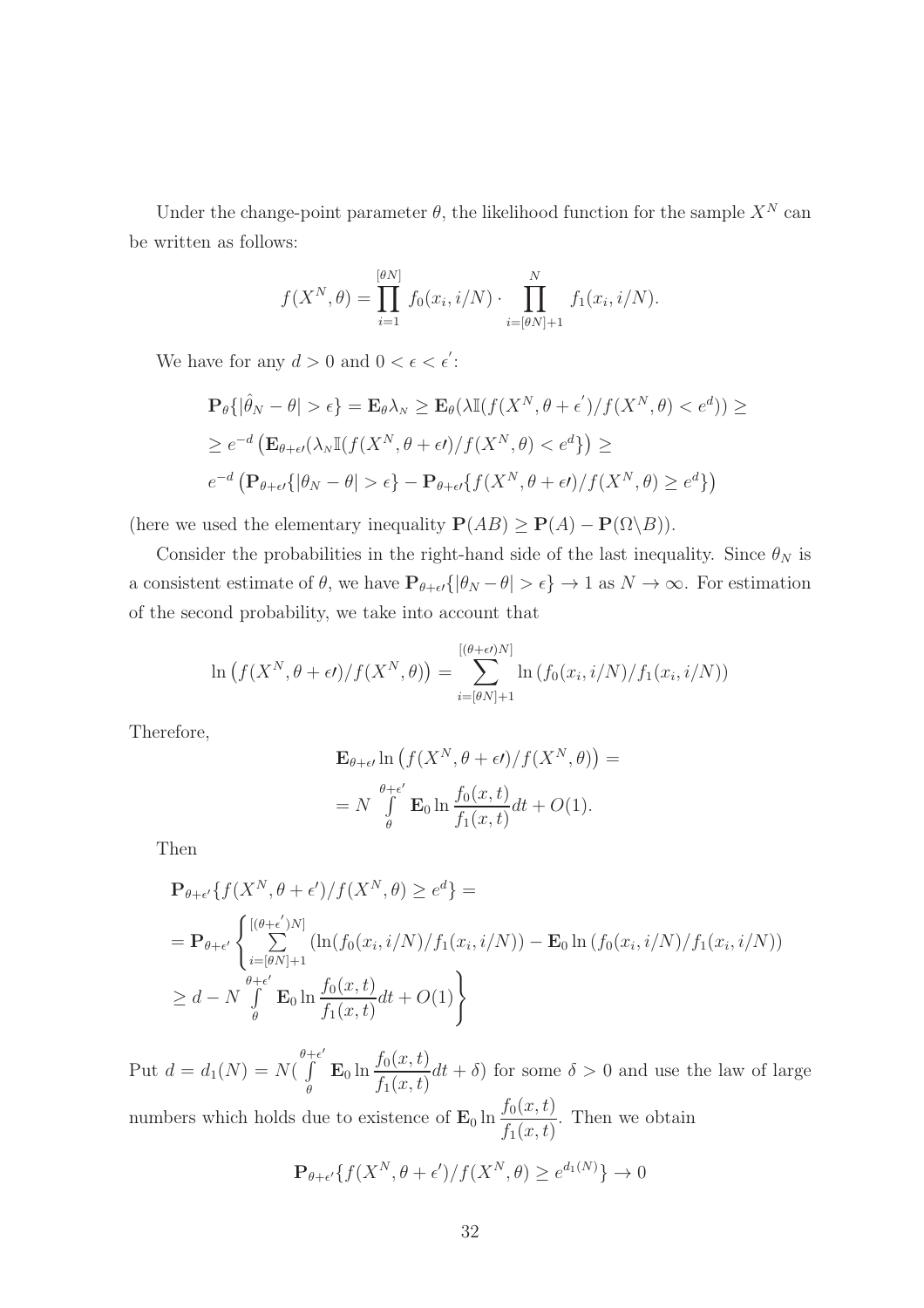as  $N \to \infty$ .

The same considerations for  $d = d_2(N) = N(\int$ θ  $\int_{\theta-\epsilon'}^{\theta} \mathbf{E}_1 \ln \frac{f_1(x,t)}{f_0(x,t)}$  $f_0(x,t)$  $dt + \delta$ ) yield

$$
\mathbf{P}_{\theta-\epsilon'}\left\{f(X^N,\theta-\epsilon')/f(X^N,\theta)\geq e^{d_2(N)}\right\}\to 0
$$

as  $N \to \infty$ .

Therefore,

$$
\mathbf{P}_{\theta}\{|\hat{\theta}_N - \theta| > \epsilon\} \ge (1 - o(1)) \max(e^{-d_1(N)}, e^{-d_2(N)}).
$$

It follows from here

$$
\liminf_{N \to \infty} N^{-1} \ln \inf_{\hat{\theta}_N \in \mathcal{M}_N} \mathbf{P}_{\theta} \{ |\hat{\theta}_N - \theta| > \epsilon \} \ge - \min \left( \int_{\theta}^{\theta + \epsilon'} J_0(t) dt, \int_{\theta - \epsilon'}^{\theta} J_1(t) dt \right) - \delta.
$$

Note that the left-hand side of this inequality does not depend on the parameters δ,  $\epsilon'$ , and the right-hand side exists for each  $\delta > 0$ ,  $\theta \wedge (1 - \theta) > \epsilon' > \epsilon > 0$ . From the continuity assumption for the functions  $J_0(\cdot), J_1(\cdot)$ , we conclude that our result follows after taking the limits of both sides of this inequality as  $\delta \to 0$  and  $\epsilon' \to \epsilon$ .

## B Proof of Theorem 2

We will use notations (3)-(4) and (6). Let  $x \in \mathbb{R}^p, y \in \mathbb{R}^q$ ,  $u \in m = \max(p, q)$ . Define the following natural immersions:

$$
\mathrm{im}_x: \mathbb{R}^p \to \mathbb{R}^m, \quad \tilde{x} = \mathrm{im}_x x, \quad \mathrm{im}_y: \mathbb{R}^q \to \mathbb{R}^m, \quad \tilde{y} = \mathrm{im}_y y
$$

(all lacking components are substituted by zeros) and put:

$$
dist(x, y) = \|\tilde{x} - \tilde{y}\|^{(m)}
$$

(here we use the  $\|\cdot\|_{\infty}$ -norm for vector  $x = (x_1, \ldots, x_p)$ , i.e.,  $\|x\|^{(p)} = \max_{1 \le i \le p} |x_i|$ ).

Consider

$$
\liminf_{N \to \infty} N^{-1} \ln \inf_{\vartheta_N \in \mathcal{M}_N(\mathcal{D}^*)} \sup_{\vartheta \in \mathcal{D}_k} \left\{ \mathbf{P}_{\vartheta}(\vartheta_N \in \mathcal{D}_k, \|\vartheta_N - \vartheta\|^{(k)} > \epsilon) \right\}
$$
\n
$$
+ \mathbf{P}_{\vartheta}(\vartheta_N \notin \mathcal{D}_k) \}
$$
\n(B.1)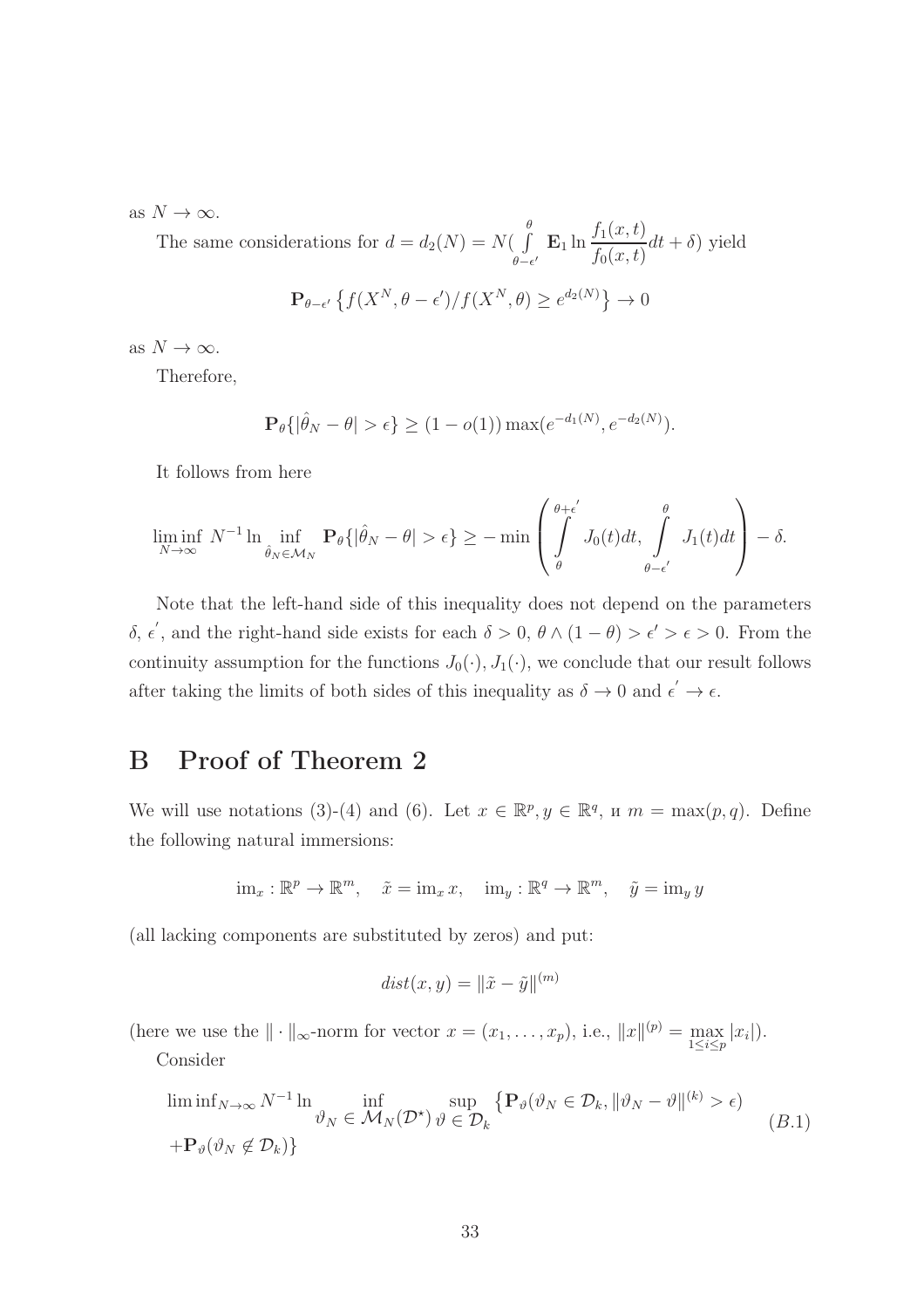Note that for  $\epsilon < \delta$ , any estimate  $\vartheta_N \in \mathcal{M}_N(\mathcal{D}^*)$ , and any  $\vartheta \in \mathcal{D}_k$ , the following relationships between events hold:

$$
\begin{aligned} \left(\operatorname{dist}(\vartheta_N,\vartheta) > \epsilon\right) &= \left(\vartheta_N \in \mathcal{D}_k, \|\vartheta_N - \vartheta\|^{(k)} > \epsilon\right) \bigcup \left(\vartheta_N \notin \mathcal{D}_k, \operatorname{dist}(\vartheta_N,\vartheta) > \epsilon\right) = \\ &= \left(\vartheta_N \in \mathfrak{D}_k, \|\vartheta_N - \vartheta\|^{(k)} > \epsilon\right) \bigcup \left(\vartheta_N \notin \mathcal{D}_k\right). \end{aligned}
$$

Here we used the fact that from the definition of dist and the condition  $(\vartheta_N \notin \mathcal{D}_k)$ it follows that  $(dist(\vartheta_N, \vartheta) > \delta)$ , and this condition yields  $dist(\vartheta_N, \vartheta) > \epsilon$  for  $\epsilon < \delta$ .

Thus, we need to estimate the probability  $\mathbf{P}_{\theta}(dist(\vartheta_N, \vartheta) > \epsilon).$ 

First, note that the set  $\mathcal{M}(\mathcal{D}_k)$  of all consistent estimates of the parameter  $\vartheta \in \mathcal{D}_k$ is non-empty. This fact follows from assumption ii) of the Theorem 2 and the same considerations as in proof of Theorem 1.

Second, remark that the infimum in (B.1) can be taken only on the set  $\mathcal{M}_N(\mathcal{D}_k)$ . In fact, let  $\theta_N^* \in \mathcal{M}_N(\mathcal{D}^*)$  belongs to arg inf of the left-hand side of this inequality, i.e.,

$$
\vartheta_N \in \mathcal{M}_N(\mathcal{D}^*) \vartheta \in \mathfrak{D}_k \qquad \mathbf{P}_{\vartheta} \{ \operatorname{dist}(\vartheta_N, \vartheta) > \epsilon \} \n= \sup_{\vartheta \in \mathcal{D}_k} \mathbf{P}_{\vartheta} \{ \operatorname{dist}(\vartheta_N^*, \vartheta) > \epsilon \}
$$

(without loss of generality we suppose that the infimum is attainable). Then consider the following element  $\hat{\vartheta}_N$  of the set  $\mathcal{M}_N(\mathcal{D}_k)$ :

$$
\hat{\vartheta}_N = \vartheta_N^{\star} \mathbb{I}(\vartheta_N^{\star} \in \mathcal{D}_k) + \Gamma_N \mathbb{I}(\vartheta_N^{\star} \notin \mathcal{D}_k)
$$

where  $\Gamma_N$  is the element of the set  $\mathcal{M}_N(\mathcal{D}_k)$  such that

$$
\sup_{\theta \in \mathcal{D}_k} \mathbf{P}_{\theta} \{ \text{dist}(\Gamma_N, \theta) < \epsilon/2 \} \ge 1 - \kappa
$$

for some fixed  $\kappa > 0$ . Such elements exist in  $\mathcal{M}_N(\mathcal{D}_k)$  (for large enough N), because this set contains consistent estimates.

By definition,  $\hat{\vartheta}_N \in \mathcal{M}_N(\mathfrak{D}_k)$  and for each  $\vartheta \in \mathcal{D}_k$ ,

$$
\mathbf{P}_{\vartheta}\left\{dist(\hat{\vartheta}_N,\vartheta) > \epsilon\right\} = \mathbf{P}_{\vartheta}\left\{dist(\vartheta_N^*,\vartheta) > \epsilon\right\} + \mathbf{P}_{\vartheta}\left\{dist(\Gamma_N,\vartheta) > \epsilon\right\}.
$$

Therefore,

$$
\sup_{\vartheta \in \mathcal{D}_k} \mathbf{P}_{\vartheta} \{ dist(\hat{\vartheta}_N, \vartheta) > \epsilon \} \leq \sup_{\vartheta \in \mathcal{D}_k} \mathbf{P}_{\vartheta} \{ dist(\vartheta_N^*, \vartheta) > \epsilon \} \n+ \sup_{\vartheta \in \mathcal{D}_k} \mathbf{P}_{\vartheta} \{ dist(\Gamma_N, \vartheta) > \epsilon \} \n+ \sup_{\vartheta \in \mathcal{D}_k} \mathbf{P}_{\vartheta} \{ dist(\Gamma_N, \vartheta) > \epsilon \} \n= \inf_{\vartheta_N \in \mathcal{M}_N(\mathcal{D}^*)} \sup_{\vartheta \in \mathcal{D}_k} \mathbf{P}_{\vartheta} \{ dist(\vartheta_N, \vartheta) > \epsilon \} + \sup_{\vartheta \in \mathcal{D}_k} \mathbf{P}_{\vartheta} \{ dist(\Gamma_N, \vartheta) > \epsilon \} \n\leq \inf_{\vartheta_N \in \mathcal{M}_N(\mathcal{D}^*)} \sup_{\vartheta \in \mathcal{D}_k} \mathbf{P}_{\vartheta} \{ dist(\vartheta_N, \vartheta) > \epsilon \} + \kappa
$$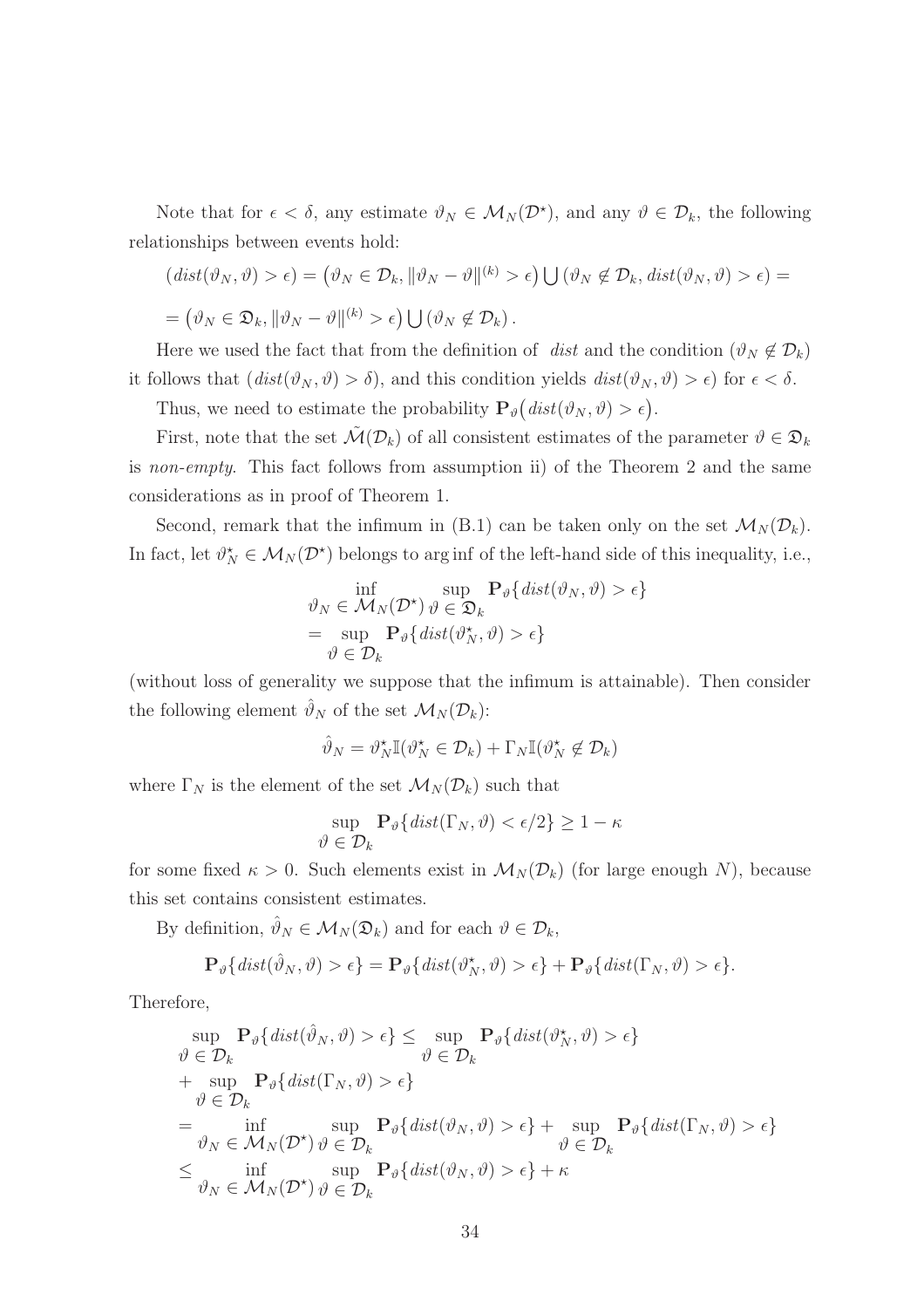So,

$$
\kappa + \inf_{\vartheta_N \in \mathcal{M}_N(\mathcal{D}^\star)} \sup_{\vartheta \in \mathcal{D}_k} \mathbf{P}_{\vartheta} \{ \text{dist}(\vartheta_N, \vartheta) > \epsilon \} \ge
$$
  
\n
$$
\geq \inf_{\vartheta_N \in \mathcal{M}_N(\mathcal{D}_k)} \sup_{\vartheta \in \mathcal{D}_k} \mathbf{P}_{\vartheta} \{ \text{dist}(\vartheta_N, \vartheta) > \epsilon \} \ge
$$
  
\n
$$
\inf_{\vartheta_N \in \mathcal{M}_N(\mathcal{D}^\star)} \sup_{\vartheta \in \mathcal{D}_k} \mathbf{P}_{\vartheta} \{ \text{dist}(\vartheta_N, \vartheta) > \epsilon \},
$$

and this is the fact we wanted to show.

By the definition of dist, we have on the set  $\mathcal{M}_N(\mathcal{D}_k)$ :

$$
dist(\vartheta_N, \vartheta) = \|\vartheta_N - \vartheta\|^{(k)}.
$$

Further, for any  $i = 1, \ldots, k$  the following inclusion holds

$$
\{\|\vartheta_N-\vartheta\|^{(k)}>\epsilon, \vartheta_N\in\mathcal{D}_k\}\supseteq \{\|\theta_i(N)-\theta_i|>\epsilon, \vartheta_N\in\mathcal{D}_k\},\
$$

where  $\theta_i(N)$  is the *i*-th component of the vector  $\vartheta_N$ .

Therefore,

$$
\mathbf{P}_{\vartheta}\{\|\vartheta_N-\vartheta\|^{(k)} > \epsilon, \vartheta_N \in \mathcal{D}_k\} \geq \max_{1 \leq i \leq k} \mathbf{P}_{\vartheta}\{\|\theta_i(N)-\theta_i\| > \epsilon, \vartheta_N \in \mathcal{D}_k\}.
$$

But estimation of the value

$$
\liminf_{N \to \infty} N^{-1} \ln \inf_{\vartheta_N \in \mathcal{M}_N(\mathcal{D}_k)} \sup_{\vartheta \in \mathcal{D}_k} \mathbf{P}_{\vartheta} \{ |\theta_i(N) - \vartheta^i| > \epsilon, \vartheta_N \in \mathcal{D}_k \} \stackrel{\triangle}{=} A_i
$$

is exactly the problem already considered in the proof of Theorem 1 for the case of unique change-point. Therefore,

$$
A_i \geq -\min\left(\int\limits_{\theta_i}^{\theta_i+\epsilon} J^{i-1}(t)dt, \int\limits_{\theta_i-\epsilon}^{\theta_i} J_i(t)dt\right).
$$

So, finally we obtain

$$
\liminf_{N \to \infty} N^{-1} \ln \inf_{\vartheta_N \in \mathcal{M}_N(\mathcal{D}^*)} \sup_{\vartheta \in \mathcal{D}_k} \mathbf{P}_{\vartheta} \{ \|\vartheta_N - \vartheta\|^{(k)} > \epsilon, \vartheta_N \in \mathcal{D}_k \} \ge
$$
\n
$$
\ge - \min_{1 \le i \le k} \min \left( \int_{\theta_i}^{\theta_i + \epsilon} J^{i-1}(t) dt, \int_{\theta_i - \epsilon}^{\theta_i} J_i(t) dt \right).
$$

This completes the proof.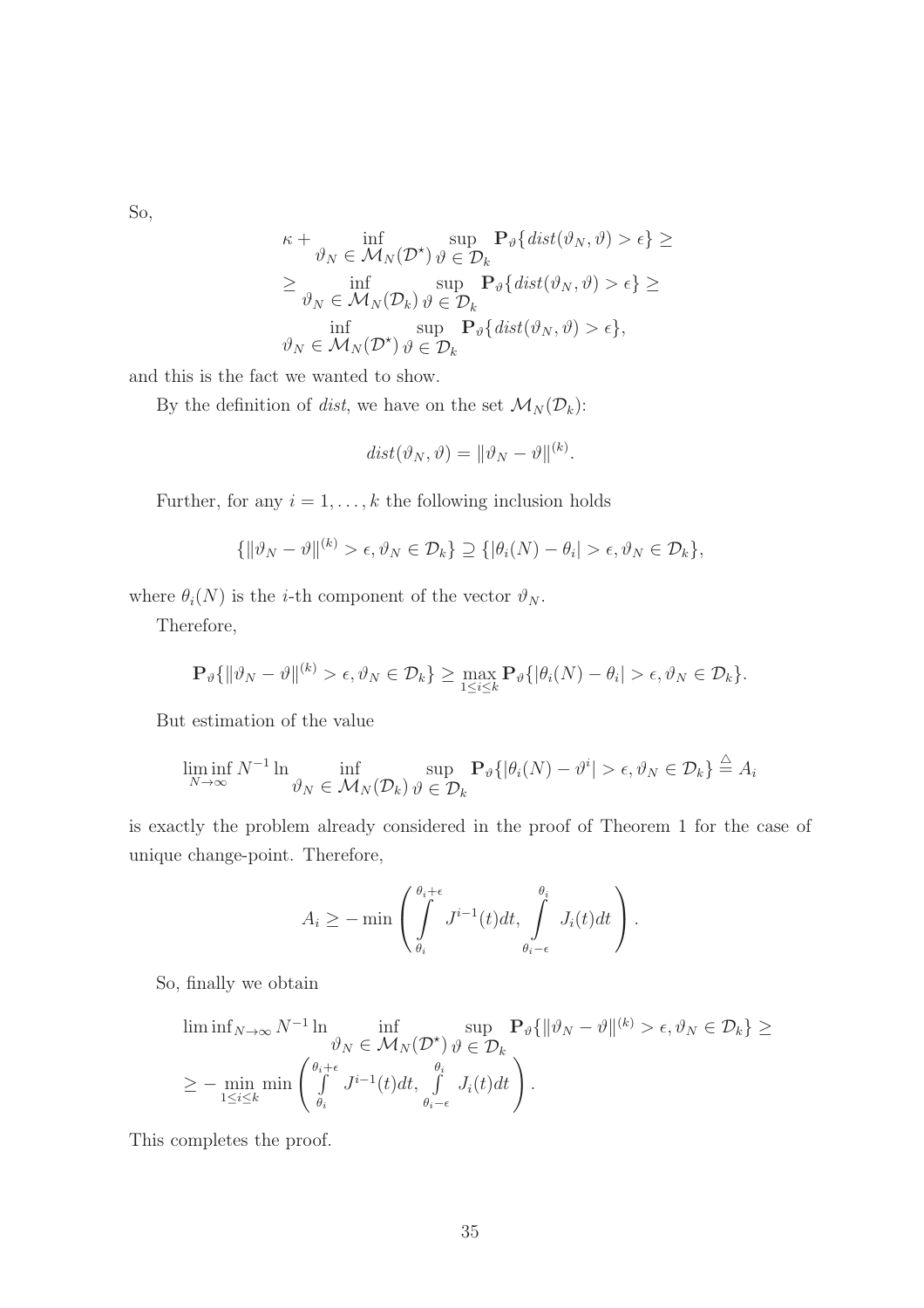### C Proof of Theorem 3

Due to the assumptions, the matrix  $I = \int$ 1 0  $F(t)F^*(t)dt$  is positive definite. Therefore, there exists the matrix  $[N(\mathcal{P}_1^N)^{-1}]$  for all  $N>N_0(F)$ . The constant  $N_0(F)$  can be exactly estimated for any given family of functions  $F(t)$ .

Let us consider the matrix random process with continuous time  $\mathcal{Z}_N(t) \stackrel{\text{def}}{=} \mathcal{Z}_N([Nt])$ ,  $t \in$  $[0, 1]$ .

It is easy to see that the mathematical expectation of the process  $\mathcal{Z}_N(t)$  can be written as follows:

$$
\mathbf{E}_{\theta} \mathcal{Z}_N(t) = N^{-1} \left( \sum_{i=1}^{[Nt]} F(i/N) F^*(i/N) \mathbf{\Pi}^*(\theta, i) - \mathcal{P}_1^{[Nt]} (\mathcal{P}_1^N)^{-1} \sum_{i=1}^N F(i/N) F^*(i/N) \mathbf{\Pi}^*(\theta, i) \right).
$$

After simple transformations we obtain that  $m(t) \stackrel{\text{def}}{=} \lim_{N \to \infty} \mathbf{E}_{\theta} \mathcal{Z}_N(t)$  has the form:

$$
m(t) = \begin{cases} A(t)I^{-1}(I - A(\theta))(\mathbf{a} - \mathbf{b})^*, & t \le \theta \\ (I - A(t))I^{-1}A(\theta)(\mathbf{a} - \mathbf{b})^*, & t > \theta, \end{cases}
$$
(C.0)

Consider the square of the Gilbert norm of the matrix  $m(t)$ , i.e., the function  $f(t) = \text{tr}(m^*(t)m(t))$ , and show that the function  $f(t)$  has a unique global maximum on the segment [0, 1] at the point  $t = \theta$ .

First, for each  $t \leq \theta$ :

$$
f(\theta) - f(t) = \text{tr}(B^*(A^2(\theta) - A^2(t))B),
$$

where matrix  $B$  was defined in Theorem 3. Consider the matrix

$$
A^{2}(\theta) - A^{2}(t) = A(\theta)(A(\theta) - A(t)) + (A(\theta) - A(t))A(t).
$$

Denote  $L = A(\theta)(A(\theta) - A(t))$  and prove that the matrix L is positive definite as  $t < \theta$ . In fact, since the matrix  $A(\theta)$  is symmetric and positive definite, we can write

$$
x^* L x = x^* A^{1/2}(\theta) A^{1/2}(\theta) (A(\theta) - A(t)) x = y^* A^{1/2}(\theta) (A(\theta) - A(t)) A^{-1/2}(\theta) y,
$$

where  $y = A^{1/2}(\theta)x$ .

The matrices  $A(\theta) - A(t)$  and  $A^{1/2}(\theta)(A(\theta) - A(t))A^{-1/2}(\theta)$  have identical characteristic polynomial and eigenvalues. Besides,  $A(\theta) - A(t)$  is positive definite as  $t < \theta$ .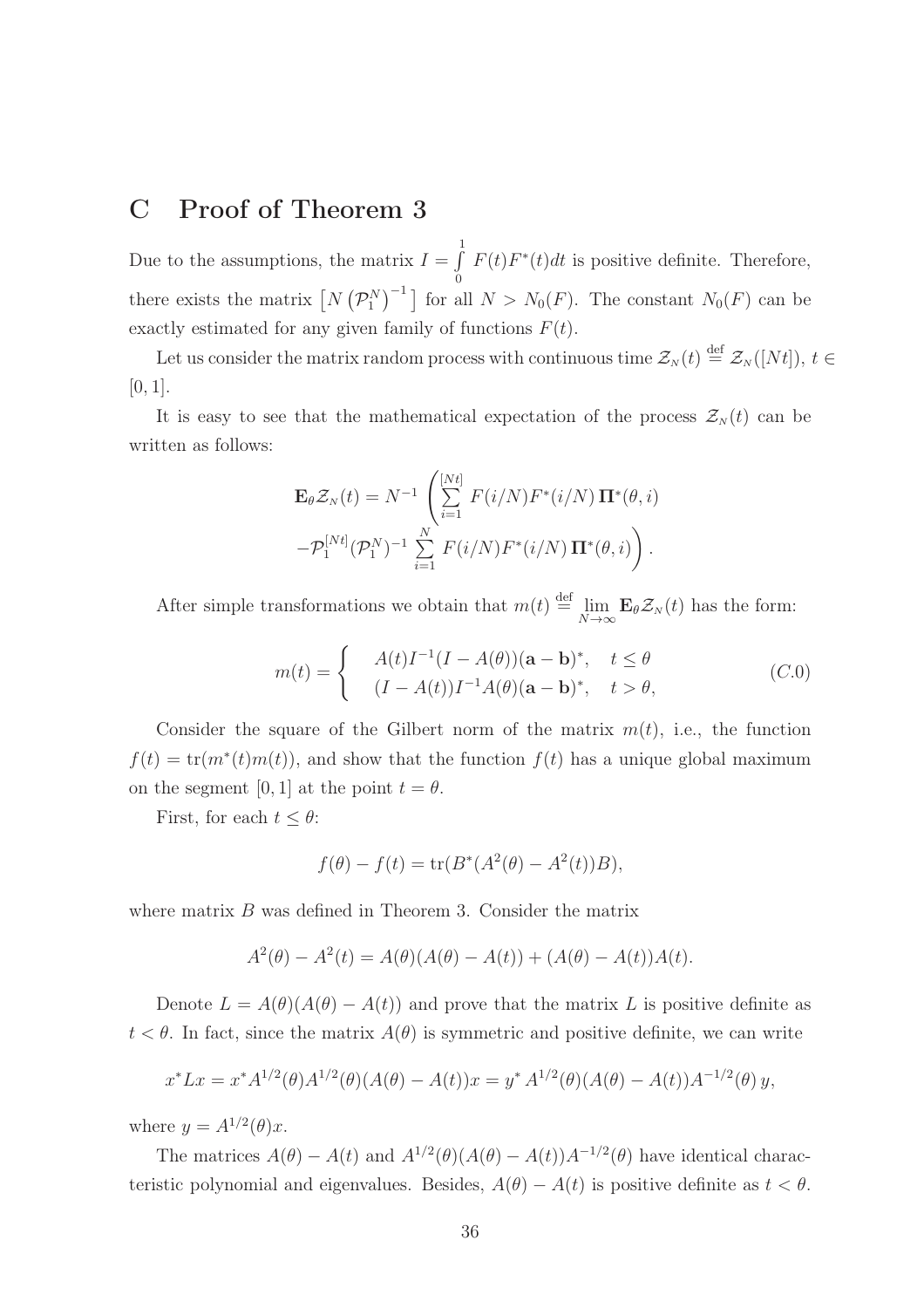Therefore, the matrix  $A^{1/2}(\theta)(A(\theta) - A(t))A^{-1/2}(\theta)$  is also positive definite as  $t < \theta$ and therefore, the matrix  $L$  is positive definite.

In analogy, the matrix  $(A(\theta) - A(t))A(t)$  is positive definite as  $t < \theta$ . Therefore, the matrix  $A^2(\theta) - A^2(t)$  is positive definite as  $t < \theta$ .

Now consider the matrix  $D = B(A^2(\theta) - A^2(t))B^*$ . The matrix D is positive definite if rank $(B) = M$ , but this is our assumption.

So, we obtain  $tr(B(A^2(\theta) - A^2(t))B^*) > 0$  for  $t < \theta$  and therefore, the function  $f(t)$ has a unique global maximum on the segment  $[0, \theta]$  at the point  $t = \theta$ .

The same considerations for  $t < \theta$  yield that  $f(t)$  monotonically decreases on the segment [ $\theta$ , 1]. As a result, we obtain that  $f(t)$  has a unique global maximum on the segment [0, 1] at the point  $t = \theta$ .

Further, we are going to show the following: there exists a positive constant  $c$  such that  $f(\theta) - f(t) \geq c \cdot |\theta - t|$ . This estimate can be obtained as follows. Taking into account the continuity of the functions  $f_j(t)$ , we obtain

$$
A(\theta) - A(t) = \int_{t}^{\theta} F(\tau) F^{*}(\tau) d\tau = (\theta - t) U(t, \theta) > 0,
$$
 (C.1)

where the matrix  $U(t, \theta)$  is positive definite for  $0 \leq t < \theta$  and negative definite for  $t > \theta$ . Due to the continuity, we can write

$$
U(t, \theta) = U(\theta, \theta) + \kappa(t, \theta), \qquad (C.2)
$$

where  $\kappa(t, \theta) \to 0$  as  $t \to \theta$ .

Then

$$
f(\theta) - f(t) = \text{tr}(B^*(A^2(\theta) - A^2(t))B) =
$$
  
= tr (BB^\*A(\theta)(A(\theta) - A(t))) + tr (BB^\*(A(\theta) - A(t))A(t)) = (C.3)  
= (\theta - t) tr ((**a** - **b**)\*(**a** - **b**)V(t, \theta)),

where  $V(t, \theta) = (E - A(\theta)I^{-1}) (A(\theta)U(t, \theta) + U(t, \theta)A(t)) (E - I^{-1}A(\theta)).$ Taking into account  $(C.1)$  and  $(C.2)$ , we have

$$
V(t, \theta) = (E - A(\theta)I^{-1}) (A(\theta)U(t, \theta) + U(t, \theta)A(t)) (E - I^{-1}A(\theta)) =
$$
  
=  $(E - A(\theta)I^{-1}) (A(\theta)U(\theta, \theta) + U(\theta, \theta)A(\theta)) (E - I^{-1}A(\theta)) +$   
+  $(E - A(\theta)I^{-1}) (A(\theta)\kappa(t, \theta) + \kappa(t, \theta)A(\theta)) (E - I^{-1}A(\theta)) +$   
+  $(t - \theta) (E - A(\theta)I^{-1}) U(t, \theta)U(t, \theta) (E - I^{-1}A(\theta)).$  (C.4)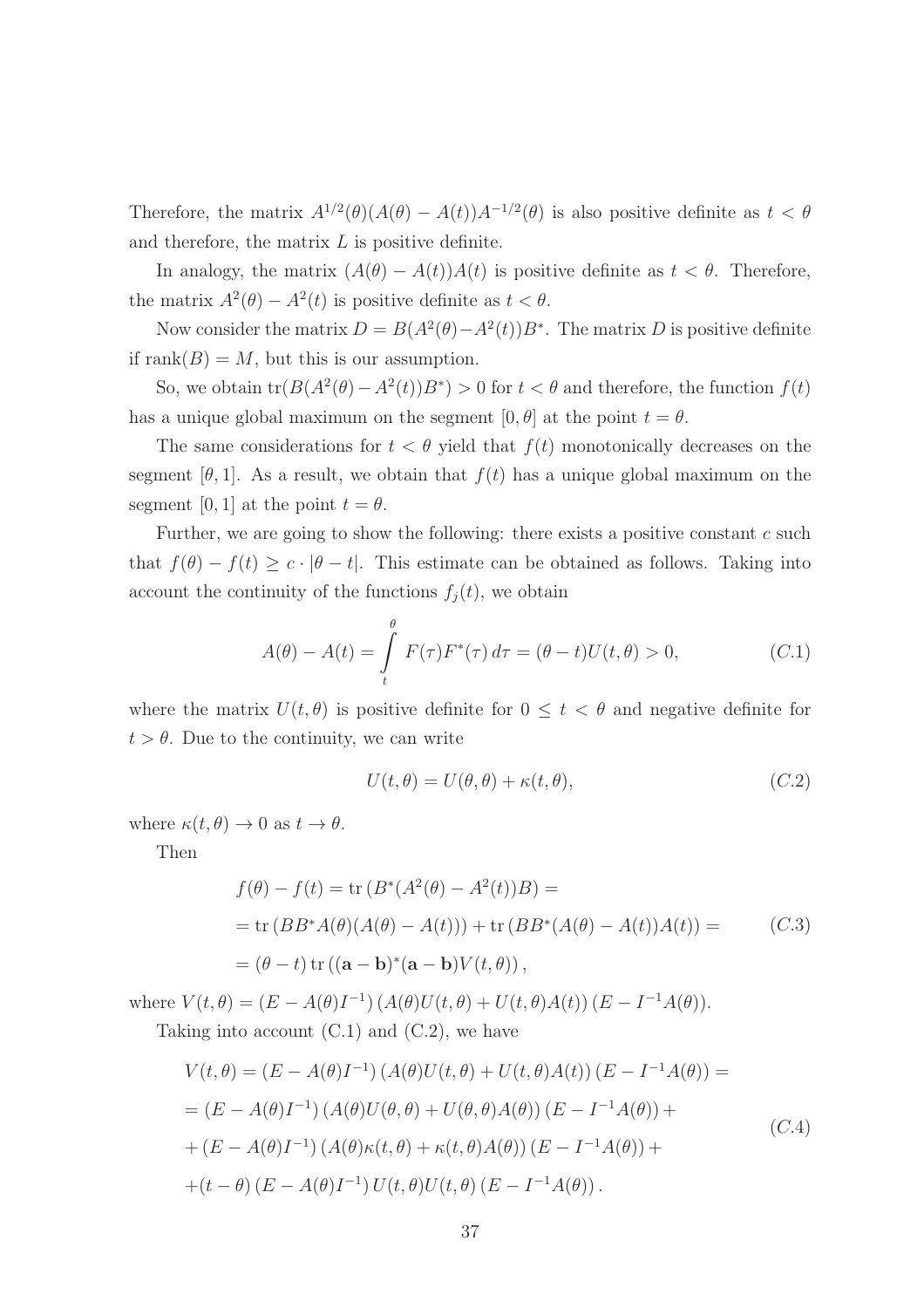Denote

$$
G(\theta) = (E - A(\theta)I^{-1}) \left( A(\theta)U(\theta, \theta) + U(\theta, \theta)A(\theta) \right) (E - I^{-1}A(\theta))
$$
  
\n
$$
R(t, \theta) = (E - A(\theta)I^{-1}) \left( A(\theta)\kappa(t, \theta) + \kappa(t, \theta)A(\theta) \right) (E - I^{-1}A(\theta))
$$
 (C.5)  
\n
$$
H(t, \theta) = (E - A(\theta)I^{-1}) U(t, \theta)U(t, \theta) (E - I^{-1}A(\theta))
$$

and put

$$
\tilde{G}(\theta) = \begin{cases}\nG(\theta), & \theta > t \\
-G(\theta), & \theta \le t.\n\end{cases}
$$
\n(C.6)

Then from  $(C.3)$ ,  $(C.4)$ ,  $(C.5)$  and  $(C.6)$  we get

$$
f(\theta) - f(t) = |\theta - t| \operatorname{tr} \left( (\mathbf{a} - \mathbf{b})^* (\mathbf{a} - \mathbf{b}) \tilde{G}(\theta) \right) +
$$
  
+ (\theta - t) \operatorname{tr} ((\mathbf{a} - \mathbf{b})^\* (\mathbf{a} - \mathbf{b}) R(t, \theta)) -  
-(\theta - t)^2 \operatorname{tr} ((\mathbf{a} - \mathbf{b})^\* (\mathbf{a} - \mathbf{b}) H(t, \theta)) \qquad (C.7)

Since  $R(t, \theta) \to 0$  as  $t \to \theta$  and  $H(t, \theta)$  is positive definite, we conclude that

$$
f(\theta) - f(t) \ge |\theta - t| \operatorname{tr} \left( (\mathbf{a} - \mathbf{b})^* (\mathbf{a} - \mathbf{b}) \tilde{G}(\theta) \right) + o(|t - \theta|),
$$

i.e., there exists a positive definite matrix  $W(\theta)$  such that

$$
||m(\theta)||^2 - ||m(t)||^2 = f(\theta) - f(t) \ge |\theta - t| \operatorname{tr}((\mathbf{a} - \mathbf{b})^* (\mathbf{a} - \mathbf{b}) W(\theta))
$$

for some neighborhood of  $\theta$ . Therefore, we have got the estimate of sharpness of the maximum for the function  $f(t)$ :

$$
f(\theta) - f(t) \ge |\theta - t| \lambda_F \text{tr}[(\mathbf{a} - \mathbf{b})^* (\mathbf{a} - \mathbf{b})],
$$
 (C.8)

where

$$
\lambda_F \stackrel{\text{def}}{=} \min_{\beta \le \theta \le \alpha} \frac{\text{tr}\big[ (\mathbf{a} - \mathbf{b})^* (\mathbf{a} - \mathbf{b}) W(\theta) \big]}{\text{tr}\big[ (\mathbf{a} - \mathbf{b})^* (\mathbf{a} - \mathbf{b}) \big]}.
$$

Let us describe how to calculate  $\lambda_F$ . For given family of functions  $F(t)$  we can calculate the function  $f(t) = \text{tr}[m^*(t)m(t)]$ . Then it is possible to calculate

$$
\lambda_F = \min_{\beta \le t \le \alpha, \beta \le \theta \le \alpha} \frac{f(\theta) - f(t)}{|\theta - t| \text{tr}[(\mathbf{a} - \mathbf{b})^* (\mathbf{a} - \mathbf{b})]}.
$$

Due to the condition  $0 < \beta \le \theta \le \alpha < 1$ , we get  $\lambda_F > 0$  (see (C.5)). Note that from (C.8) and definition of  $f(t)$  we have for any  $t \in [\beta, \alpha]$ :

$$
||m(\theta)||^2 - ||m(t)||^2 \ge \frac{\lambda_F}{2||m(\theta)||} |\theta - t| ||\mathbf{a} - \mathbf{b}||^2
$$
 (C.9)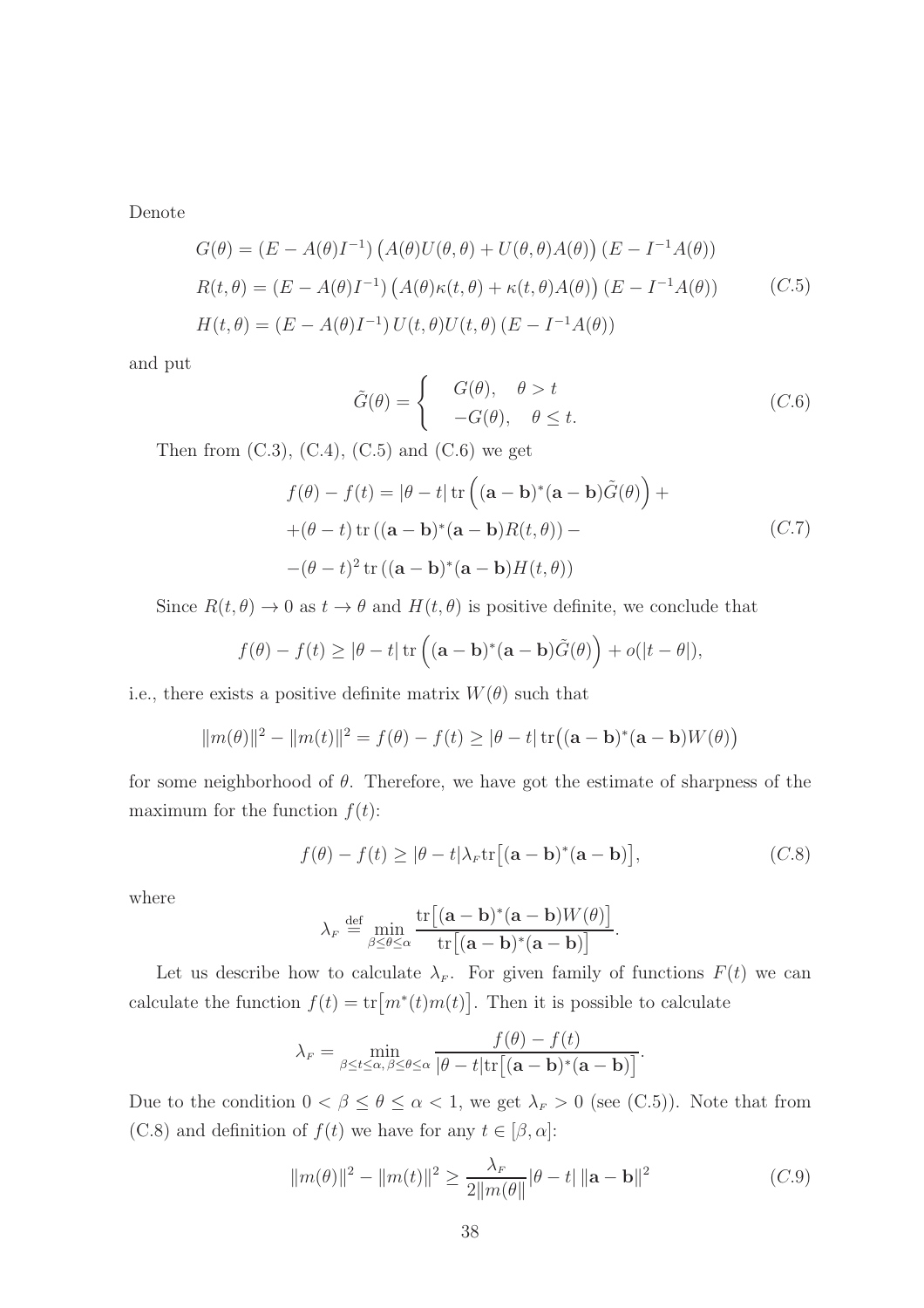The process  $\mathcal{Z}_N(t)$  can be decomposed into deterministic and stochastic terms:

$$
\mathcal{Z}_N(t) = m(t) + \gamma_N(t) + \eta_N(t), \qquad (C.10)
$$

where the norm of the deterministic function  $\gamma_N(t)$  converges to zero with the rate  $L_F/N$ ) (this term estimates the difference between corresponding integral sum and the integral; the constant  $L_F$  depends of the function family  $F(t)$  and can be estimated explicitly for any given family), and the stochastic term is equal to

$$
\eta_N(t) = N^{-1} \left( \sum_{i=1}^{[Nt]} F(i/N) \nu_i^* - \mathcal{P}_1^{[Nt]} (\mathcal{P}_1^N)^{-1} \sum_{i=1}^N F(i/N) \nu_i^* \right).
$$

The norm of the process  $\eta_N(t)$  can be estimated as follows:

$$
\sup_{\beta \le t \le \alpha} \|\eta_N(t)\| \le R \left[ \sqrt{K} + \|I\| \cdot \|I^{-1}\| + \frac{L_F}{N} \left( \|I\| + \|I^{-1}\| + L_F/N \right) \right] \times
$$
  
\n
$$
\times \left( \max_{1 \le i \le K} \max_{1 \le l \le M} \max_{[\beta N] \le n \le N} N^{-1} \Big| \sum_{j=1}^n f_i(j/N) \nu_{lj} \Big| \right) \stackrel{\text{def}}{=} \qquad (C.11)
$$
  
\n
$$
= R \left( \max_{1 \le i \le K} \max_{1 \le l \le M} \max_{[\beta N] \le n \le N} N^{-1} \Big| \sum_{j=1}^n f_i(j/N) \nu_{lj} \Big| \right),
$$

where  $\mathcal{R} = \mathcal{R}(F, N)$ . Here we used the following relations

$$
\max_{t \in [0,1]} \|N^{-1} \mathcal{P}_1^{[Nt]} - A(t)\| \le \frac{L_F}{N}, \max_{t \in [0,1]} \|A(t)\| \le \|I\|
$$
  

$$
\|N(\mathcal{P}_1^N)^{-1} - I^{-1}\| \le \frac{L_F}{N}
$$

and took into account that for any matrix M we have the relation  $||M|| = \sqrt{\text{tr}(M^*M)} \le$  $R \max_{i,j} |m_{ij}|$ , where constant R depends only of the dimensionality.

Denote 
$$
\tilde{S}_n = \sum_{j=1}^n f_i(j/N)\nu_{lj}
$$
,  $\tilde{\xi}(j) = f_i(j/N)\nu_{lj}$  and

put  $\sigma^2 = \sup$ i sup  $1\leq n\leq N$ sup  $1 \leq l \leq M$  $\mathbf{E}_{\theta}(f_i(n/N)\nu_{ln})^2$ . Choose the number  $\epsilon(x)$  from the following condition

$$
\ln(1 + \epsilon(x)) = \begin{cases} x^2/4g, & x \le gT, \\ xT/4, & x > gT, \end{cases}
$$

where the constant T is taken from the uniform Cramer condition and  $g > \sigma^2$ .

For the chosen  $\epsilon(x) = \epsilon$ , we choose the number  $m_0(x) \geq 1$  from the uniform  $\psi$ mixing condition such that  $\psi(m) \leq \epsilon$  for  $m \geq m_0(x)$ .

Decompose the sum  $\tilde{S}_n$  into groups of weakly dependent terms:

$$
\tilde{S}_n = \tilde{S}_n^1 + \tilde{S}_n^2 + \cdots + \tilde{S}_n^{m_0(x)},
$$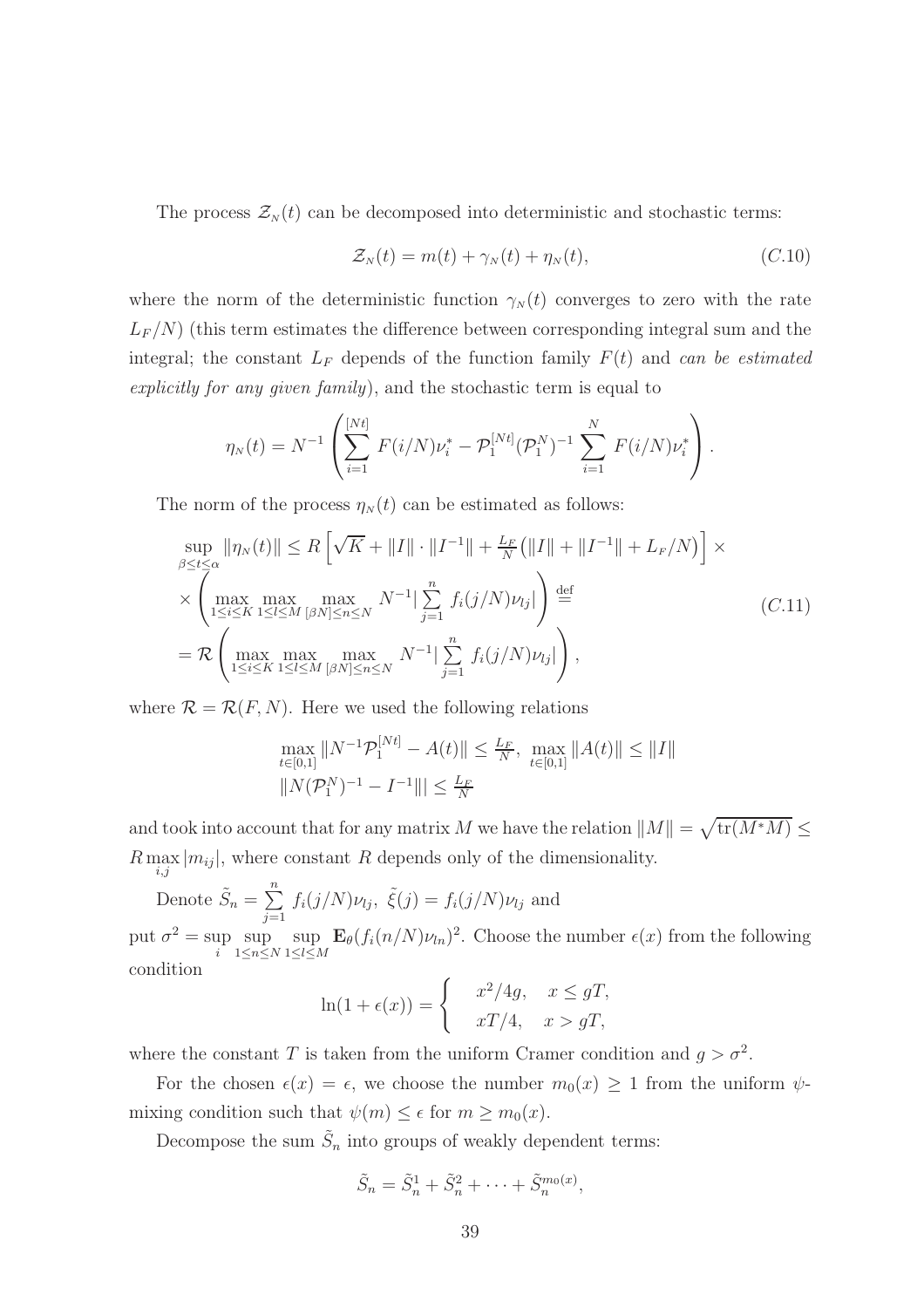where

$$
\tilde{S}_n^i = \tilde{\xi}(i) + \tilde{\xi}(i + m_0(x)) + \cdots + \tilde{\xi}\left(i + m_0(x)\left[\frac{n - i}{m_0(x)}\right]\right),
$$

and  $i = 1, 2, \ldots, m_0(x)$ .

The number of summands  $k(i)$  in each group is no less than  $[n/m_0(x)]$  and no more than  $[n/m_0(x)] + 1$ . The  $\psi$ -mixing coefficient between summands within each group is no larger than  $\epsilon$ . Therefore,

$$
\mathbf{P}_{\theta}\{|\tilde{S}_n|/n \ge x\} \le \sum_{i=1}^{m_0(x)} \mathbf{P}_{\theta}\{|\tilde{S}_n^i/n| \ge x/m_0(x)\} \le
$$
\n
$$
\le m_0(x) \max_{1 \le i \le m_0(x)} \mathbf{P}_{\theta}\{|\tilde{S}_n^i| \ge (k(i) - 1)x\}.
$$
\n(C.12)

From Chebyshev's inequality we have:

$$
\mathbf{P}_{\theta}\left\{\tilde{S}_{k}^{i} = \sum_{j=0}^{k} \tilde{\xi}(i + m_{0}j) \geq x\right\} \leq e^{-tx} \mathbf{E}_{\theta} e^{t\tilde{S}_{k}^{i}}, \quad \forall t > 0.
$$
 (C.13)

Further, from  $\psi$ -mixing condition it follows that (see Ibragimov, Linnik (1971)):

$$
\mathbf{E}_{\theta} e^{t\tilde{S}_{k}^{i}} \leq (1+\epsilon)^{k} \mathbf{E}_{\theta} \exp(t\tilde{\xi}(i)) \mathbf{E}_{\theta} \exp(t\tilde{\xi}(i+m_{0})) \dots \mathbf{E}_{\theta} \exp(t\tilde{\xi}(i+m_{0}k)). \quad (C.14)
$$

Consider the term  $\mathbf{E}_{\theta} \exp(t\tilde{\xi}(i))$ . From the uniform Cramer's condition it follows that for each  $0 < t < T$ :

$$
\mathbf{E}_{\theta}e^{t\tilde{\xi}(i)} \leq \exp(t^2g/2).
$$

Then from  $(C.13)$  and  $(C.14)$  we obtain

$$
\mathbf{P}_{\theta}\{\tilde{S}_{k}^{i} \geq x\} \leq (1+\epsilon)^{k} \exp(kgt^{2}/2 - tx).
$$

Taking the minimum of  $kgt^2/2 - tx$  w.r.t. t, write

$$
\mathbf{P}_{\theta}\{\tilde{S}_{k}^{i} \geq x\} \leq \begin{cases} (1+\epsilon)^{k} \exp(-x^{2}/2kg), & x \leq kgT, \\ (1+\epsilon)^{k} \exp(-xT/2), & x > kgT. \end{cases}
$$

From the definition of  $\epsilon$  we obtain

$$
\mathbf{P}_{\theta}\{|\tilde{S}_{k}^{i}/k| \geq x\} \leq \begin{cases} \exp(-kx^{2}/4g), & x \leq gT, \\ \exp(-kxT/4), & x > gT. \end{cases}
$$
 (C.15)

Now, using  $(C.12)$  and  $(C.15)$ , we obtain

$$
\mathbf{P}_{\theta}\{|\tilde{S}_n/n| \ge x\} \le \begin{cases} m_0(x) \exp\left(-x^2 n/4g m_0(x)\right), & x \le gT, \\ m_0(x) \exp\left(-T x n/4m_0(x)\right), & x > gT. \end{cases} \tag{C.16}
$$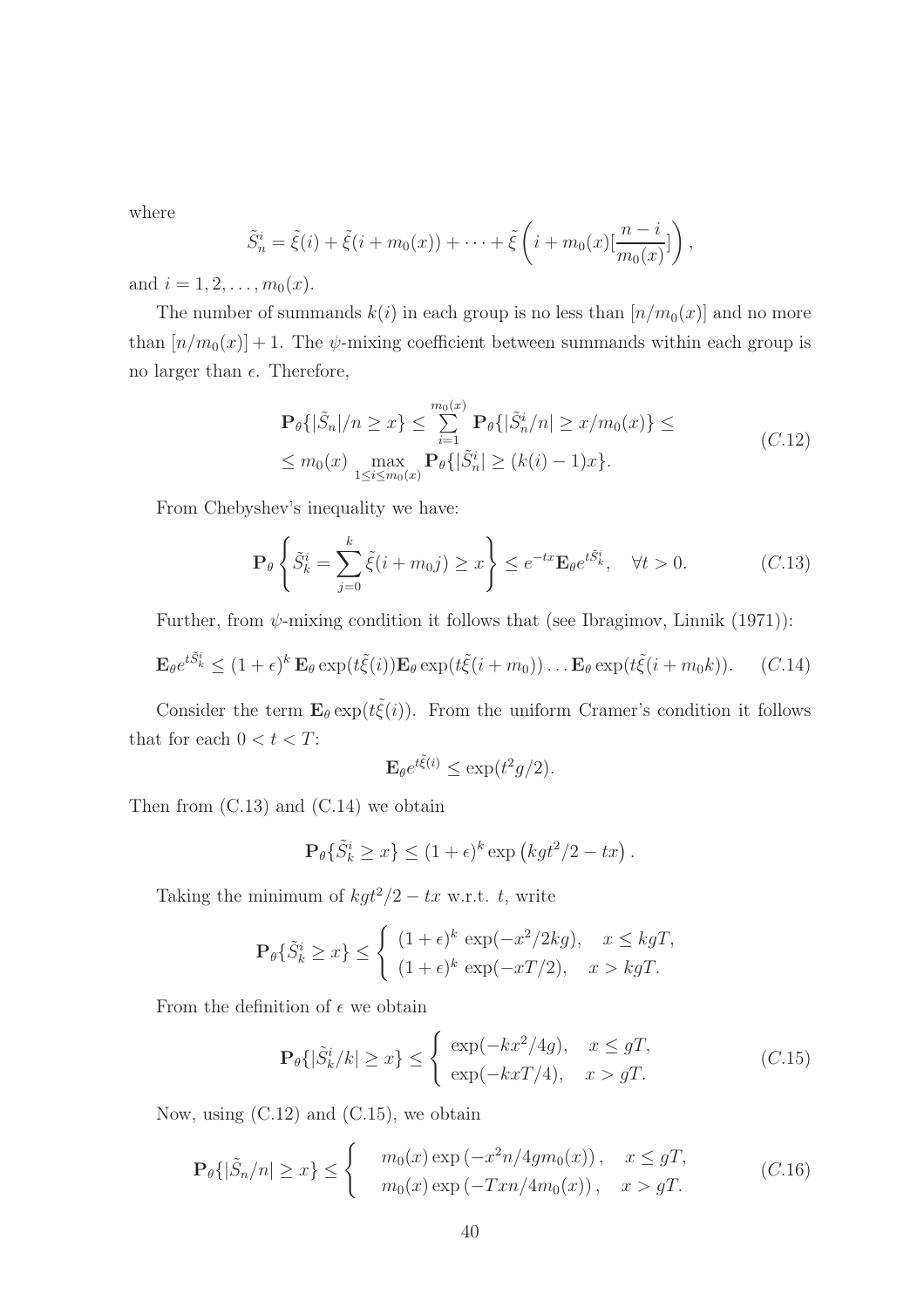From  $(C.11)$  and  $(C.16)$  we get

$$
\mathbf{P}_{\theta}\{\sup_{\beta \leq t \leq \alpha} ||\eta_N(t)|| > \epsilon\} \leq m_0(\epsilon/\mathcal{R}) \left\{\begin{array}{c} \exp\left(-(\epsilon/\mathcal{R})^2 N \beta / 4g m_0(\epsilon/\mathcal{R})\right), \\ \epsilon \leq \mathcal{R} g T \\ \exp\left(-T(\epsilon/\mathcal{R}) N \beta / 4m_0(\epsilon/\mathcal{R})\right), \end{array} \right. \tag{C.17}
$$

In particular, for the case of independent observations,  $m_0(\epsilon) = 1$ .

From the definition of the estimate  $\hat{\theta}_N$  and (C.9) we can write

$$
\mathbf{P}_{\theta}\left\{|\hat{\theta}_{N} - \theta| > \epsilon, \hat{\theta}_{N} \in \text{Arg}\max_{\beta \leq t \leq \alpha} ||\mathcal{Z}_{N}(t)||\right\} =
$$
\n
$$
= \mathbf{P}_{\theta}\{||\mathcal{Z}_{N}(\hat{\theta}_{N})|| \geq ||\mathcal{Z}_{N}(t)||, t \in [\beta, \alpha], |\hat{\theta}_{N} - \theta| > \epsilon\}
$$
\n
$$
\leq \mathbf{P}_{\theta}\{||\eta_{N}(\hat{\theta}_{N})|| - ||\eta_{N}(\theta)|| \geq ||m(\theta)||^{2} - ||m(\hat{\theta}_{N})||^{2} + L_{F}/N, |\hat{\theta}_{N} - \theta| > \epsilon\} \quad (C.18)
$$
\n
$$
\leq \mathbf{P}_{\theta}\left\{\sup_{\beta \leq t \leq \alpha} ||\eta_{N}(t)|| \geq \left[\frac{\epsilon\lambda_{F}}{4||m(\theta)||}\text{tr}((\mathbf{a} - \mathbf{b})^{*}(\mathbf{a} - \mathbf{b})) - \frac{L_{F}}{N}\right]\right\} \leq
$$
\n
$$
\leq \mathbf{P}_{\theta}\left\{\sup_{\beta \leq t \leq \alpha} ||\eta_{N}(t)|| \geq \left[\frac{\epsilon\lambda_{F}}{4\mathcal{M}}\text{tr}((\mathbf{a} - \mathbf{b})^{*}(\mathbf{a} - \mathbf{b})) - \frac{L_{F}}{N}\right]\right\},
$$

where  $\mathcal{M} = \max_{\beta \leq \theta \leq \alpha} ||m(\theta||)$ . Denote  $C(\epsilon, N) = \left[\frac{\epsilon \lambda_F}{4\Lambda_F}\right]$  $4\mathcal{M}$  $\|\mathbf{a} - \mathbf{b}\|^2 - \frac{L_F}{N}$ N . Then, finally we obtain from (C.18):

$$
\sup_{\beta \le \theta \le \alpha} \mathbf{P}_{\theta}\{|\hat{\theta}_{N} - \theta| > \epsilon\} \le m_0(C(\epsilon, N)/\mathcal{R}) \left\{\begin{array}{c} \exp\left(-\frac{N\beta\left(C(\epsilon, N)/\mathcal{R}\right)^2}{4g m_0(C(\epsilon, N)/\mathcal{R})}\right), \\ \text{if } C(\epsilon, N) \le \mathcal{R} g T \\ \exp\left(-\frac{TN\beta\left(C(\epsilon, N)/\mathcal{R}\right)}{4m_0(C(\epsilon, N)/\mathcal{R})}\right), \\ \text{if } C(\epsilon, N) > \mathcal{R} g T. \end{array}\right\}
$$

**Remark 6.** In case of only one regression relationship and independent noises  $\nu_i$ , we obtain from here

$$
\sup_{\beta \le \theta \le \alpha} \mathbf{P}_{\theta} \{ |\hat{\theta}_{N} - \theta| > \epsilon \} \le \left\{ \begin{array}{c} \exp\left( -\frac{N\beta\epsilon^{2}}{4gR^{2}} \Big[ \frac{\lambda_{F}}{4\mathcal{M}} \sum_{j=1}^{k} (a_{j} - b_{j})^{2}) - \frac{L_{F}}{N} \Big]^{2} \right) \\ \quad \text{if } C(\epsilon, N) \le \mathcal{R} g T \\ \exp\left( -\frac{TN\beta\epsilon}{4\mathcal{R}} \Big[ \frac{\lambda_{F}}{4\mathcal{M}} \sum_{j=1}^{k} (a_{j} - b_{j})^{2})^{2} - \frac{L_{F}}{N} \Big] \right) \\ \quad \text{if } C(\epsilon, N) > \mathcal{R} g T. \end{array} \right\}
$$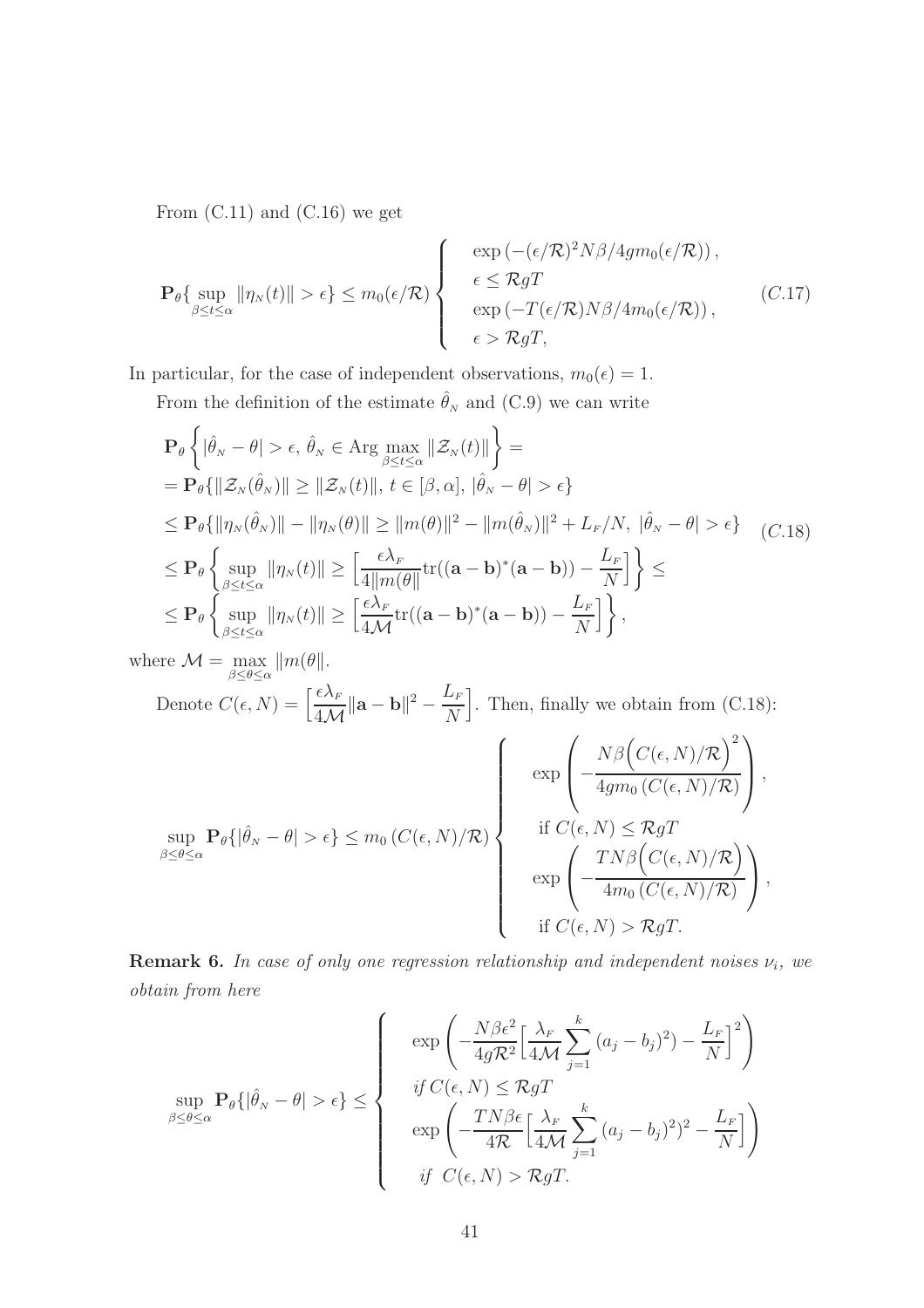Theorem 3 is proved.

Corollary 2 can be obtained (as it follows from the proof) from the estimates of  $\mathbf{P}_{\theta} \{ \sup_{\beta \leq t \leq \alpha} || \eta_N(t) || > \epsilon \}, \ \theta = 0 \text{ or } \theta \neq 0.$ 

### D Proof of Theorem 4

The proof is based on the same ideas as in Section C, and so we give the sketch of the proof.

Let us consider the matrix random process with continuous time  $\mathbb{Z}_N(t) \stackrel{\text{def}}{=} \mathbb{Z}_N([Nt])$ ,  $t \in$  $[0, 1]$ .

It is easy to see that the mathematical expectation of the process  $\mathbb{Z}_N(t)$  can be written as follows:

$$
\mathbf{E}_{\theta} \mathbb{Z}_N(t) = N^{-1} \left( \sum_{n=1}^{[Nt]} V(n/N) \mathbf{\Pi}^*(\theta, n) - \mathcal{T}_1^{[Nt]} (\mathcal{T}_1^N)^{-1} \sum_{n=1}^N V(n/N) \mathbf{\Pi}^*(\theta, n) \right)
$$

Denote  $M(t) \stackrel{\text{def}}{=} \lim_{N \to \infty} \mathbf{E}_{\theta} \mathbb{Z}_N(t)$ . After simple transformation we have

$$
M(t) = \begin{cases} \mathbb{R}(t)\mathbb{R}^{-1}(\mathbb{R} - \mathbb{R}(\theta))(\mathbf{a} - \mathbf{b})^*, \ t \le \theta \\ (\mathbb{R} - \mathbb{R}(t))\mathbb{R}^{-1}\mathbb{R}(\theta)(\mathbf{a} - \mathbf{b})^*, \ t > \theta \end{cases}
$$
(D.1)

It can be shown from (D.1) (by the analogous arguments as in Section C) that the function  $\Phi(t) \stackrel{\text{def}}{=} ||M(t)||^2 = \text{tr}(M(t)M^*(t))$  has unique global maximum on the segment [0, 1] at the point  $t = \theta$  and there exists  $\lambda_V > 0$  such that the following inequality holds

$$
\Phi(\theta) - \Phi(t) \ge \lambda_V |\theta - t| \text{tr} [(\mathbf{a} - \mathbf{b})(\mathbf{a} - \mathbf{b})^*]
$$
\n(D.2)

for any  $\beta \leq t \leq \alpha$ . The constant  $\lambda_V$  depends only of  $V(t)$  and can be estimated analogously the constant  $\lambda_F$  from Section C.

Consider matrix sequence  $N^{-1}\mathcal{T}_1^N$ . Due to the assumptions, this sequence  $\mathbf{P}_{\theta}$ -a.s. tends to the positive definite matrix  $\mathbb{R} = \int$ 1 exponential. Therefore, there exists number  $N_1 = N_1 (\{ \mathbf{X}(n) \})$  such that as  $N > N_1$  $V(s)ds$ , and the rate of the convergence is we get

$$
\mathbf{P}_{\theta}\{\|N^{-1}\mathcal{T}_{1}^{N} - \mathbb{R}\| > \epsilon\} \le L(\epsilon) \exp(-K(\epsilon)N), \qquad (D.3)
$$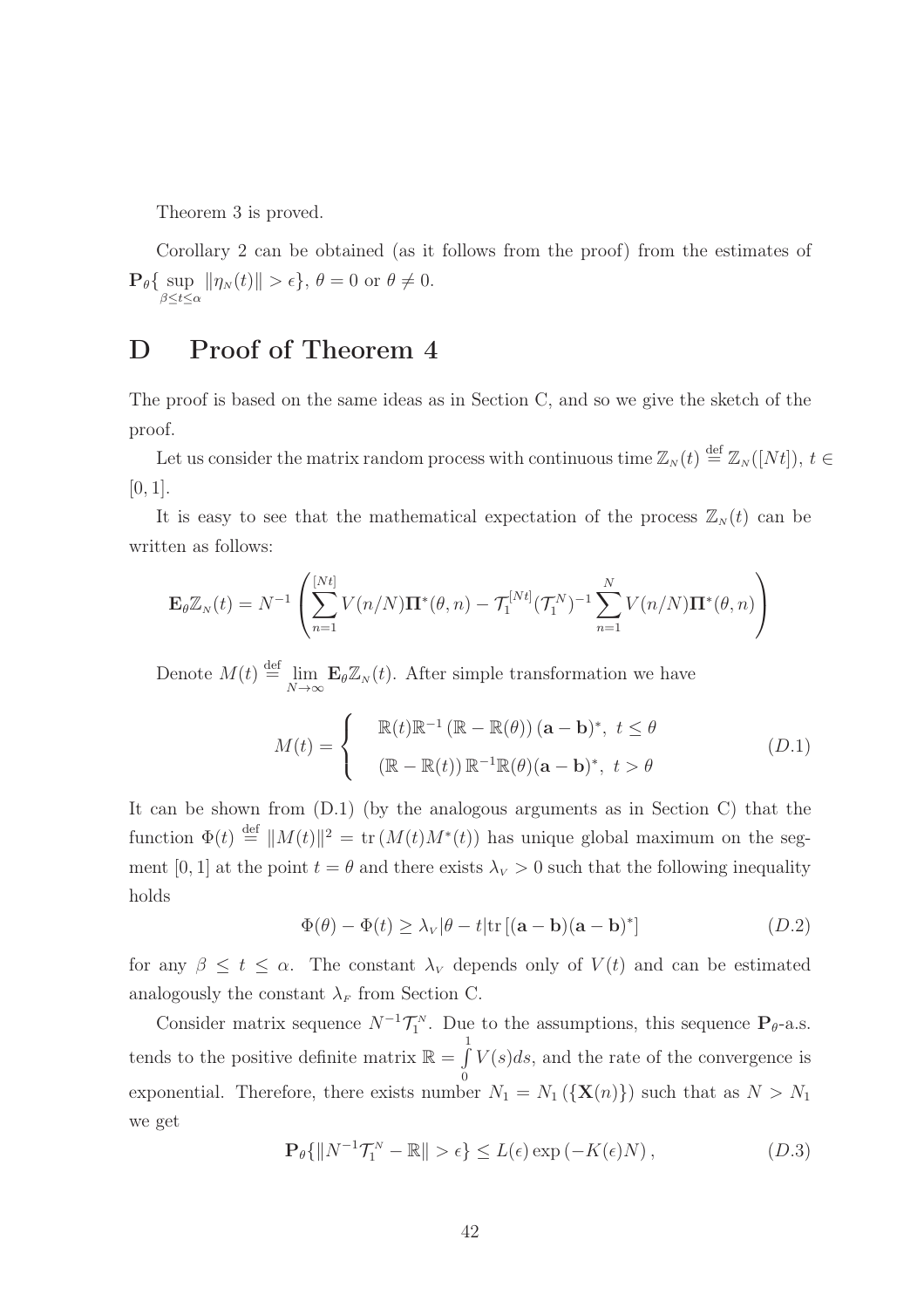where functions  $L(\epsilon)$ ,  $K(\epsilon)$  can be exactly estimated (taking into account  $\psi$ -mixing condition and Cramer's condition) by the scheme of Section C. The number  $N_1$  can be estimated by the random sequence  $\{X(n)\}.$ 

Process  $\mathbb{Z}_N(t)$  can be written as follows

$$
\mathbb{Z}_N(t) = M(t) + \Gamma_N(t) + \zeta_N(t),
$$

where  $\Gamma_N(t) = \mathbf{E}_{\theta} \mathbb{Z}_N(t) - M(t)$  and  $\zeta_N = \mathbb{Z}_N(t) - \mathbf{E}_{\theta} \mathbb{Z}_N(t)$ .

Note that  $\max_{0 \le t \le 1} ||\Gamma_N(t)|| \le \frac{L_V}{N}$  (because this is the difference between the sum and the integral), and constant  $L_V$  can be estimated exactly for any given function  $V(t)$ .

Fix  $\epsilon$ ,  $0 < \epsilon < \min((\alpha - \beta), ||\mathbb{R}||/2)$  and consider the events

$$
D_N = \{ ||N^{-1}\mathcal{T}_1^N - \mathbb{R}|| \le ||\mathbb{R}||/2, \max_{0 \le t \le 1} ||N^{-1}\mathcal{T}_1^{[Nt]} - \mathbb{R}(t)|| < \epsilon, ||N(\mathcal{T}_1^N)^{-1} - \mathbb{R}^{-1}|| < \epsilon \}, \bar{D}_N = \Omega \setminus D_N.
$$

Note that matrix  $N^{-1} \mathcal{T}_1^N$  is non-degenerate on the set  $D_N$ . Then, due to (D.3),

$$
\delta_N(\epsilon) \stackrel{\text{def}}{=} \mathbf{P}_{\theta}(\bar{D}_N) \le 3L(\epsilon) \exp(-K(\epsilon)N). \tag{D.4}
$$

Further, analogously (C.11), we can write on the set  $D<sub>N</sub>$ 

$$
\sup_{\beta \le t \le \alpha} \|\zeta_N(t)\| \le R \left[\sqrt{K} + \|\mathbb{R}\| \cdot \|\mathbb{R}^{-1}\| + \epsilon \left(\|\mathbb{R}\| + \|\mathbb{R}^{-1}\| + \epsilon\right)\right] \times
$$
  
\n
$$
\times \left(\max_{1 \le i \le K} \max_{1 \le l \le M} \max_{[\beta N] \le n \le N} N^{-1} \sum_{j=1}^n x_{ij} \nu_{lj}\right) \stackrel{\text{def}}{=} \qquad (D.5)
$$
  
\n
$$
= \mathbf{R} \left(\max_{1 \le i \le K} \max_{1 \le l \le M} \max_{[\beta N] \le n \le N} N^{-1} \sum_{j=1}^n x_{ij} \nu_{lj}\right),
$$

where  $\mathbf{R} = \mathbf{R}(V, \epsilon)$ .

Now we can use  $(C.17)$  and get (by the analogous reasons) from  $(D.5)$  on the set  $D_N$ 

$$
\mathbf{P}_{\theta}\{\sup_{\beta \leq t \leq \alpha} ||\zeta_{N}(t)|| > \epsilon, \mathbb{I}(D_{N}) \leq m_{0}(\epsilon/\mathbf{R}) \}\n\begin{cases}\n\exp\left(-(\epsilon/\mathbf{R})^{2}N\beta/4gm_{0}(\epsilon/\mathbf{R})\right), \\
\epsilon \leq \mathbf{R}gT \\
\exp\left(-T(\epsilon/\mathbf{R})N\beta/4m_{0}(\epsilon/\mathbf{R})\right), \\
\epsilon > \mathbf{R}gT,\n\end{cases} (D.6)
$$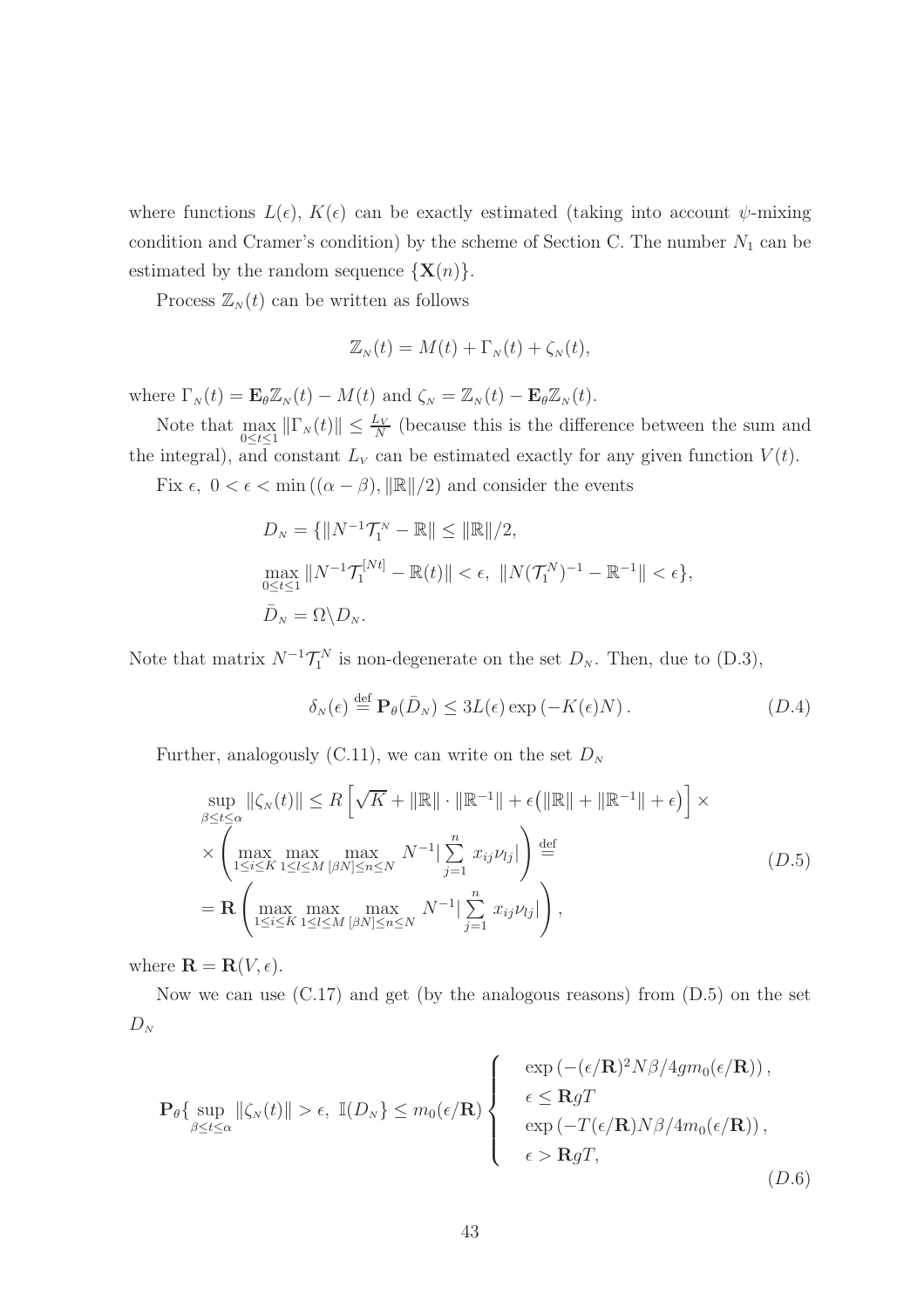Using  $(D.4)$ ,  $(D.6)$ , and the analogous considerations as in  $(C.18)$ , we get

$$
\sup_{\beta \leq \theta \leq \alpha} \mathbf{P}_{\theta}\{|\hat{\theta}_{N} - \theta| > \epsilon\} \leq \delta_{N}(\epsilon) +
$$
\n
$$
m_{0}(\mathbb{C}(\epsilon, N)/\mathbf{R}) \left\{ \exp\left(-\frac{N\beta\left(\mathbb{C}(\epsilon, N)/\mathbf{R}\right)^{2}}{4g m_{0}(\mathbb{C}(\epsilon, N)/\mathbf{R})}\right), \text{ if } \mathbb{C}(\epsilon, N) \leq \mathbf{R}gT\right\}
$$
\n
$$
\exp\left(-\frac{TN\beta\left(\mathbb{C}(\epsilon, N)/\mathbf{R}\right)}{4m_{0}(\mathbb{C}(\epsilon, N)/\mathbf{R})}\right), \text{ if } \mathbb{C}(\epsilon, N) > \mathbf{R}gT,
$$

where  $\mathbb{C}(\epsilon, N) = \left[\frac{\epsilon \lambda_{V}}{4N\epsilon}\right]$  $\frac{\epsilon \lambda_{_V}}{4 \mathbb{M}}\|\mathbf{a} - \mathbf{b}\|^2 - \frac{L_v}{N}$  $\overline{N}$  $\Big], \mathbb{M} = \max_{\beta \leq t \leq \alpha} ||M(t)||.$ Theorem 4 is proved.

### E Proof of Theorem 5

The proposed method of multiple change-point detection and estimation is based upon the idea of recurrent reduction to the case of one change-point.

In order to prove theorem 5 we need to prove the following two propositions:

i) in the case of a stationary sub-sample the norm of the decision statistic does not exceed the threshold with the great probability. This fact is exactly the result of Corollary 2;

ii) in the case of a non-stationary sub-sample with at least two change-points, the norm of the decision statistic exceeds the decision threshold with the great probability.

In order to illustrate ii), let us consider a sub-sample of size  $N$  with two changepoints  $0 < \theta_1 < \theta_2 < 1$ .

In this case the decision statistic can be decomposed into a deterministic and a stochastic term (see (C.10)).

We have from (C.0) for  $0 \le t \le \theta_1$ :

$$
m(t) = A(t)a_1 - A(t)A^{-1}(1) \left( A(\theta_1)a_1 + A(\theta_1, \theta_2)a_2 + A(\theta_2, 1)a_3 \right)
$$
  
=  $A(t) (a_1 - A^{-1}(1)u),$  (E.1)

where  $u = A(\theta_1)a_1 + A(\theta_1, \theta_2)a_2 + A(\theta_2, 1)a_3$ .

Again using (C.0), we get for  $\theta_1 \le t \le \theta_2$ :

$$
m(t) = A(\theta_1)a_1 + A(\theta_1, t)a_2 - A(t)A^{-1}(1)u =
$$
  
=  $A(\theta_1)(a_1 - A^{-1}(1)u) + A(\theta_1, t)(a_2 - A^{-1}(1)u).$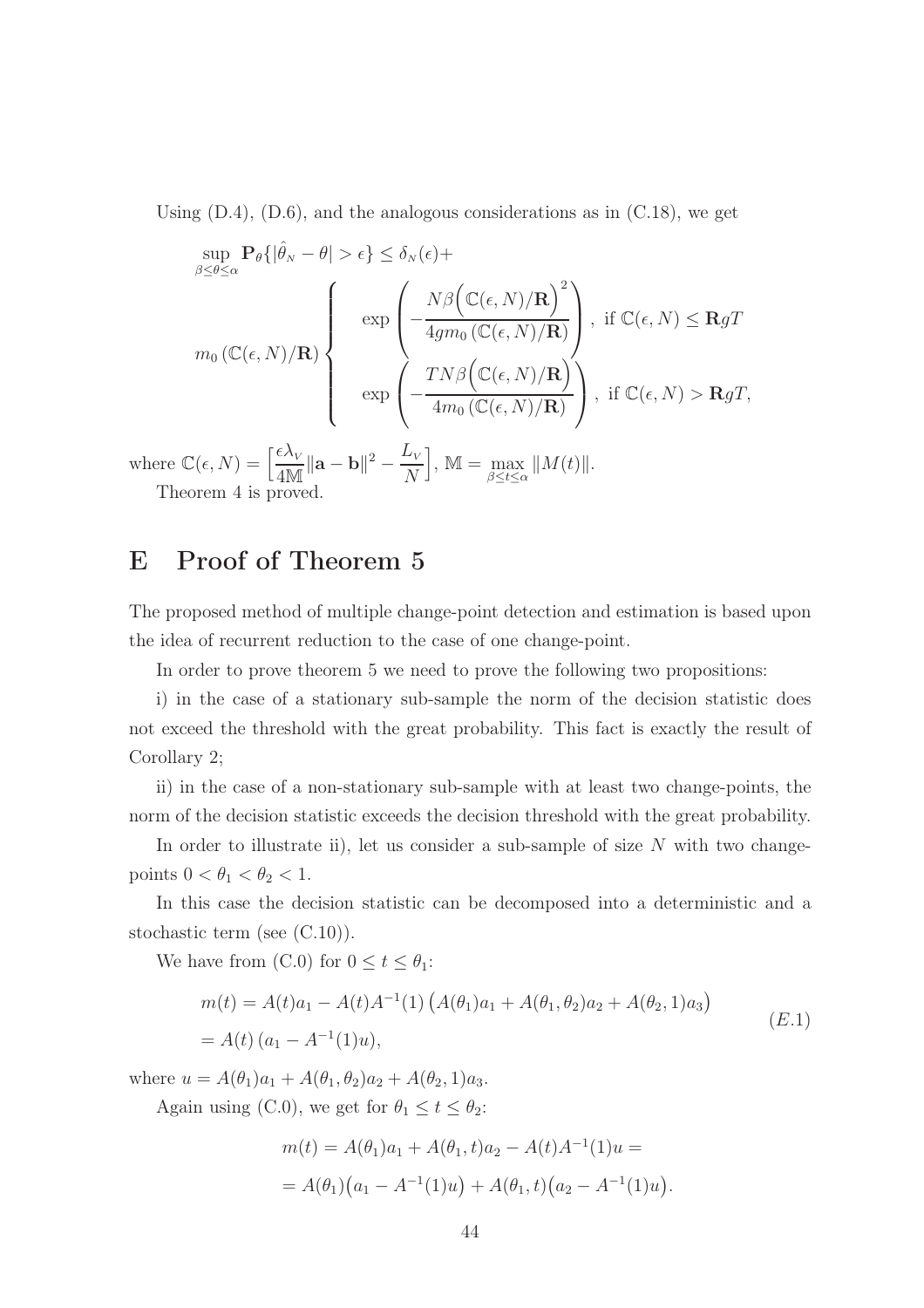If

$$
||m(\theta_1)|| \ge \Lambda \stackrel{\text{def}}{=} \frac{B}{2(h+1)} > 0,
$$

then  $\max_{\beta \leq t \leq \alpha} ||m(t)|| \geq \Lambda > 0.$ 

Otherwise, let  $\|m(\theta_1)\| < \Lambda$ . Then

$$
||m(\theta_2)|| \ge ||A(\theta_1, \theta_2)(a_2 - A^{-1}(1)(u)|| - \Lambda =
$$
  
=  $||A(\theta_1, \theta_2)(a_2 - a_1 + a_1 - A^{-1}(1)u|| - \Lambda$   
 $\ge ||A(\theta_1, \theta_2)(a_2 - a_1)|| - ||A(\theta_1, \theta_2)(a_1 - A^{-1}(1)(u)|| - \Lambda$   
 $\ge B - ||A(\theta_1, \theta_2)A^{-1}(\theta_1)|| \Lambda - \Lambda \ge B - \Lambda(1 + h) > \Lambda.$ 

Therefore, taking into account (E.1), we get: there exists  $\Lambda > 0$  such that

$$
\max_{\beta \le t \le \alpha} \|m(t)\| \ge \Lambda \tag{E.2}
$$

From (E.2) it follows that we get ii) with the great probability.

After these preliminary considerations, let us consider the probability of the event:

$$
(\hat{k}_N \neq k) \cup \{ (\hat{k}_N = k) \cap (\max_{1 \le i \le k} |\hat{\theta}_{Ni} - \theta_i| > \delta) \tag{E.3}
$$

for some fixed  $\delta, \epsilon > \delta > 0$ . Let us consider the following cases:

a)  $\{\hat{k}_N < k\},\, b) \,\{\hat{k}_N > k\},\, c) \,\{(\hat{k}_N = k) \cap (\max_{1 \leq i \leq k} |\hat{\theta}_{Ni} - \theta_i| > \delta)\}.$ 

Case a)

In this case the proposed method does not detect at least one change-point, i.e., a certain sub-sample of size  $\tilde{N} \geq [2\delta N]$  containing at least one true change-point, is classified as stationary. Then

$$
\mathbf{P}_{\vartheta}\{\hat{k}_N < k\} \le \mathbf{P}_{\vartheta}\{\max_{\beta \le t \le \alpha} \|\mathcal{Z}_{\tilde{N}}(t)\| \le C(\tilde{N})\} \tag{E.4}
$$

where  $C(\tilde{N})$  is the decision threshold for the sub-sample.

Choose  $C(\tilde{N}) < \Lambda$ . Then due to (E.4) and (C.10) we have

$$
\mathbf{P}_{\vartheta}\{\max_{\beta \le t \le \alpha} \|\mathcal{Z}_{\tilde{N}}\| \le C(\tilde{N})\} \le \mathbf{P}_{\vartheta}\{\max_{\beta \le t \le \alpha} \|\eta_{\tilde{N}}(t)\| \ge \max_{\beta \le t \le \alpha} \|m(t)\| - \frac{L_F}{N} - C(\tilde{N})\}
$$
  

$$
\le \mathbf{P}_{\vartheta}\{\max_{\beta \le t \le \alpha} \|\eta_{\tilde{N}}(t)\| \ge \Lambda - \frac{L_F}{N} - C(\tilde{N})\}
$$

Now we can use (C.17), changing  $\epsilon$  by  $\{\Lambda - \frac{L_F}{N} - C(\tilde{N})\}\$ , and get the exponential estimate for the event  $\{\hat{k}_N < k\}.$